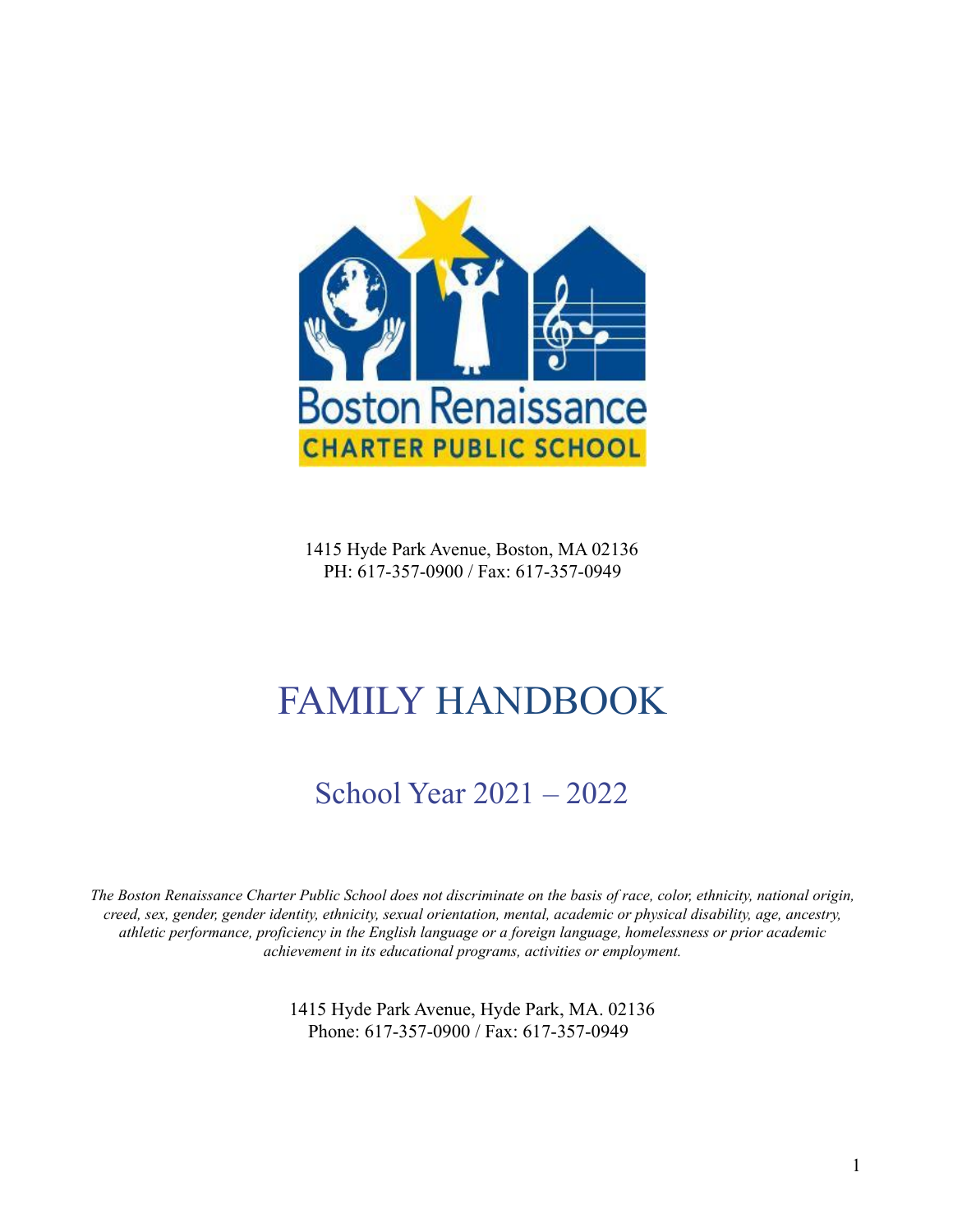# Family Handbook Index

### **Page Contents**

| $\mathfrak{Z}$ | <b>Mission Statement</b>                                                       |
|----------------|--------------------------------------------------------------------------------|
| $\mathfrak{Z}$ | Administration                                                                 |
| $\mathfrak{Z}$ | <b>Board of Trustees</b>                                                       |
| $\overline{4}$ | Pledges                                                                        |
| 4              | Non-Discrimination Policy                                                      |
| $5 - 7$        | School Hours/Registration                                                      |
| $7 - 8$        | Programs/Student Services                                                      |
| $8 - 13$       | Homeless/Foster Care Policy                                                    |
| 14             | School Nurse/Medication                                                        |
| $14 - 15$      | <b>Transportation/Parent Pick Up Policy</b>                                    |
| $15-16$        | Visitors/Volunteers                                                            |
| 17             | Breakfast/Lunch                                                                |
| $17-19$        | School Uniform/Supplies                                                        |
| 19-22          | Parent Involvement                                                             |
| 22             | <b>Field Trips</b>                                                             |
| 22             | <b>Homework Policy</b>                                                         |
| $23 - 24$      | Promotion, Attendance, Absence, Tardiness Policies                             |
| 24-25          | Early Dismissal Requests/Family Vacations/Non-Adherence of Attendance Policy   |
| 25-28          | Media and Solicitation                                                         |
| 28             | Acceptable Use Policy for Technology Resources -Students                       |
| 28-29          | School-Based Rules (K1-K2)                                                     |
| $30 - 31$      | School-Based Rules (1-2)                                                       |
| $31 - 33$      | School-Based Rules (3-6)                                                       |
| 33-37          | <b>Discipline Process</b>                                                      |
| 38-41          | Discipline for Students with Disabilities                                      |
| 41             | <b>Bus Transportation Discipline Policy</b>                                    |
| 42-44          | Bullying and Cyberbullying                                                     |
| 44-45          | Notification of Rights Under FERPA for Elementary and Secondary Schools        |
| 46-47          | Title I Parent Involvement Policy                                              |
| 48             | Parent School Compact                                                          |
| 49-53          | Non-Discrimination Policy and Prohibition Against Sexual Harassment - Students |
| 54             | <b>Request for Translation of Family Handbook</b>                              |
| 55             | Handbook: Verification of Receipt - Parent / Family Signature Page             |
|                | (This page must be completed, signed and returned to your child's teacher)     |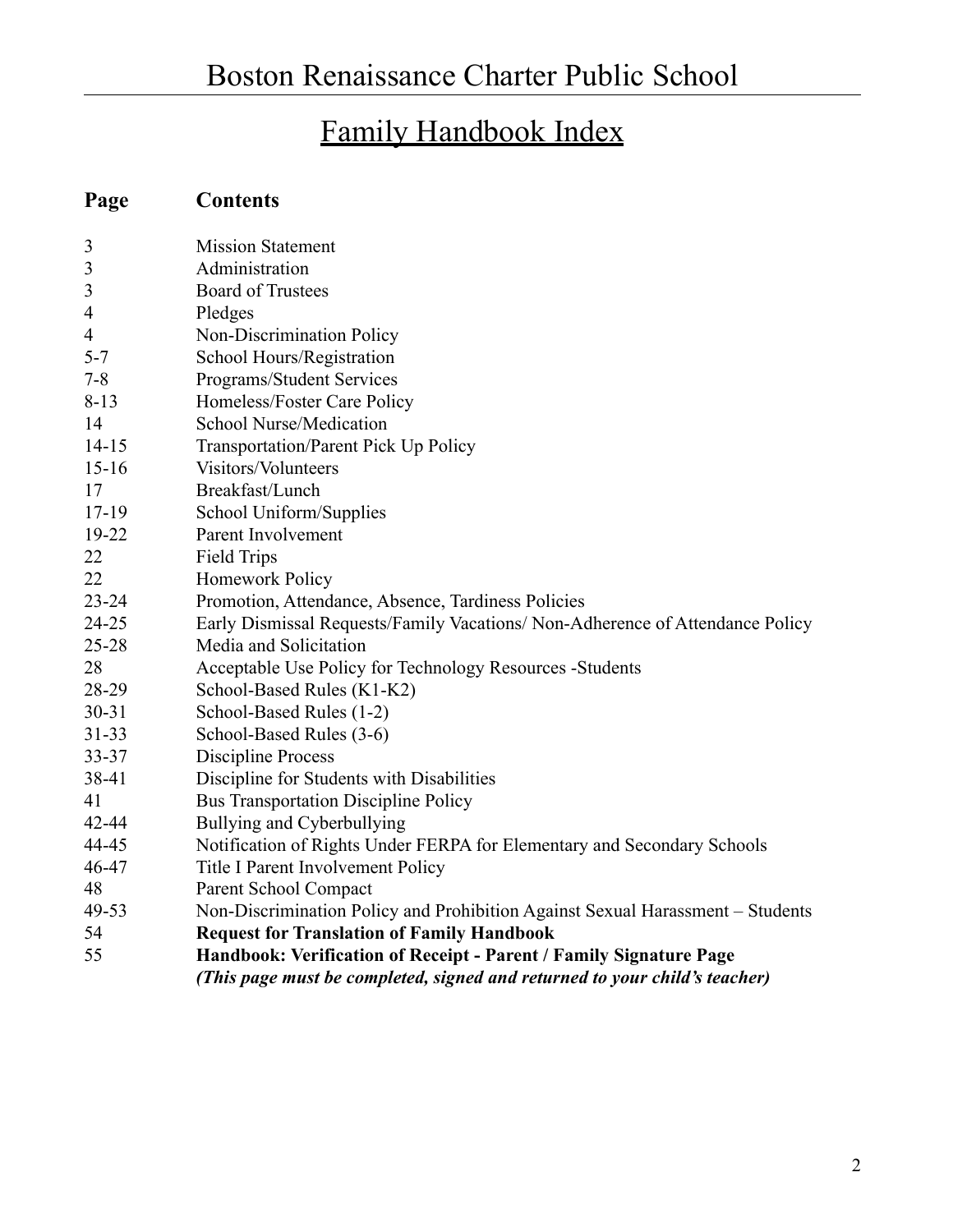#### **Mission**

The mission of the Boston Renaissance Charter Public School is to nurture and develop academic, social, and emotional competence while building confidence, character and citizenship among its students.

#### **Vision**

The Boston Renaissance Charter Public School offers choice for Boston's parents of children in pre-kindergarten through grade six within a safe, nurturing environment conducive to learning. A rigorous academic program is provided in a vibrant, child-centered atmosphere that includes programs in technology, fine arts, vocal and instrumental music, dance, structured movement and foreign language.

#### **Leadership Team**

Alexandra Buckmire, Head of School Kendra Lueken, Lower School Director Rachel Beck, Upper School Director

Stacia Copeland, Special Educator Evelyn D. Lee, Director of Visual and Performing Arts Alexandra Emery, Chief Financial Officer

#### **Board of Trustees**

Lupita Colon – Chair Brian Keith – Co-chair Kelly Williamson – Clerk Alexandra Buckmire, Head of School Fred Lowery Edwine Alphonse Shaumba Dibinga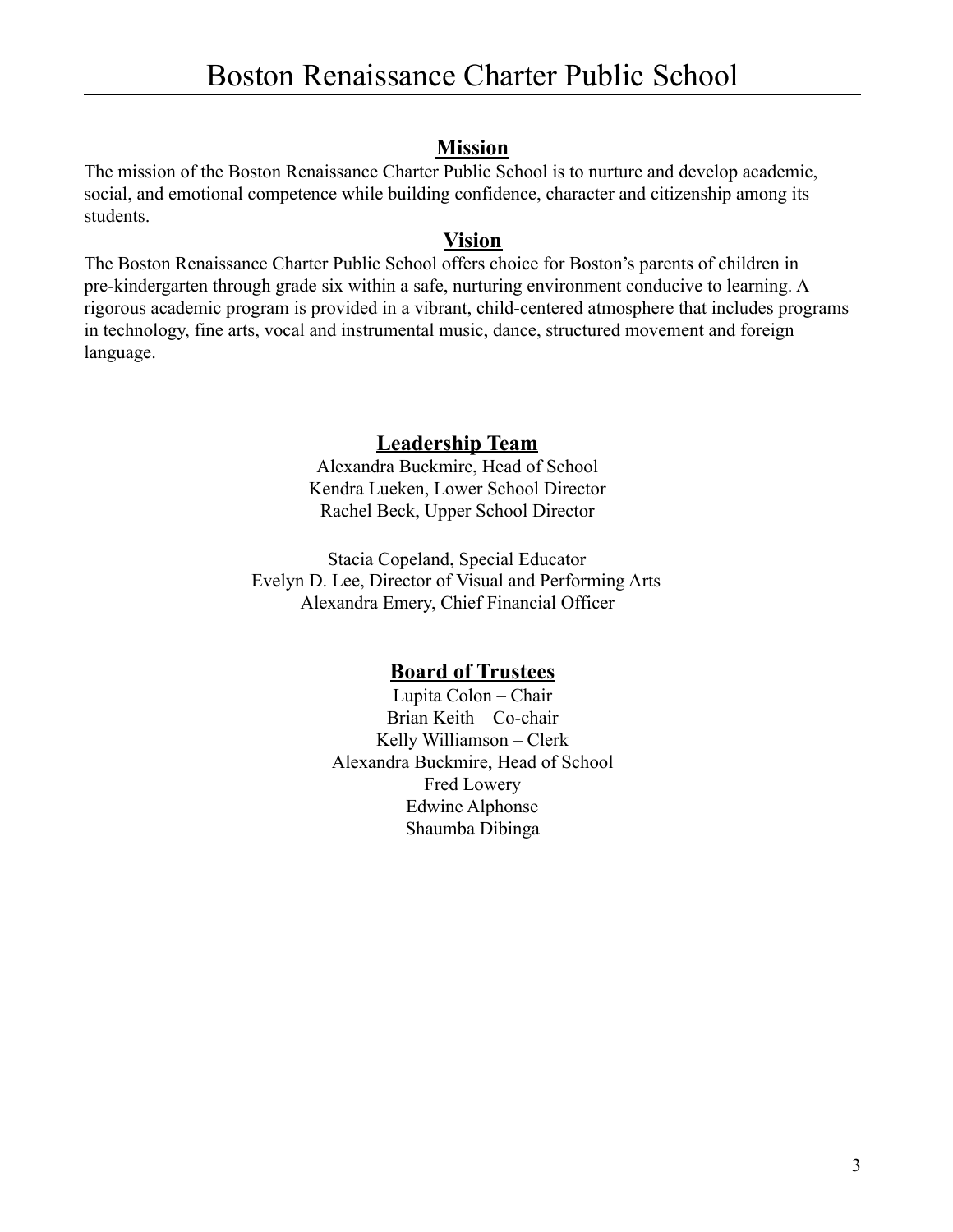#### **Pledges of the Boston Renaissance Charter Public School**

And taking pride in who I am I love you My faith will see me through. You love me I must have respect and confidence We love all people So, I can be my best By doing my best In everything I do And taking pride in who I am My faith will see me through

#### **Pledge To Me Renaissance Pledge**

I can be the best I believe in you By doing my best You believe in me In everything I do We believe in all people If I am to be, a healthy body I pledge to do my best for you A productive mind You pledge to do your best for me And a wise human being We pledge to do our best for all people!

#### **Non-Discrimination Policy**

The Boston Renaissance Charter Public School does not discriminate on the basis of race, color, ethnicity, national origin, creed, sex, gender, gender identity, ethnicity, sexual orientation, mental, academic or physical disability, age, ancestry, athletic performance, proficiency in the English language or a foreign language, homelessness or prior academic achievement. If you believe that you have experienced such discrimination, please contact the Head of School.

The Boston Renaissance Charter Public School adheres to a policy of nondiscrimination in employment and education program/activities and strives affirmatively to provide equal opportunity for all as required by:

- 1) Title VI of the Civil Rights Act of 1964 prohibits discrimination on the basis of race, color, or national origin.
- 2) Title IX of the Education Amendments of 1972 prohibits discrimination on the basis of sex.
- 3) The Age Discrimination Act of 1975, prohibits discrimination on account of age, including school age students.
- 4) Section 504 of the Rehabilitation Act of 1973 prohibits discrimination on the basis of disability.
- 5) Americans with Disabilities Act of 1990 (ADA) prohibits discrimination against individuals with disabilities in employment, public schools, public accommodations and telecommunications.

6) McKinney Vento Homeless Assistance Act of 1987- each child of a homeless individual and each homeless youth has equal access to the same free, appropriate public education, including a public preschool education, as provided to other children and youths.

7) Every Student Succeeds Act of 2015 (ESSA)- ensures the educational stability of students in foster care and their equal access to the same free and appropriate public education through high school graduation as provided to other children and youth.

If you or your child feels you have been unfairly treated in regards to your rights, please contact Alexandra Buckmire, Head of School at (617) 357-0900.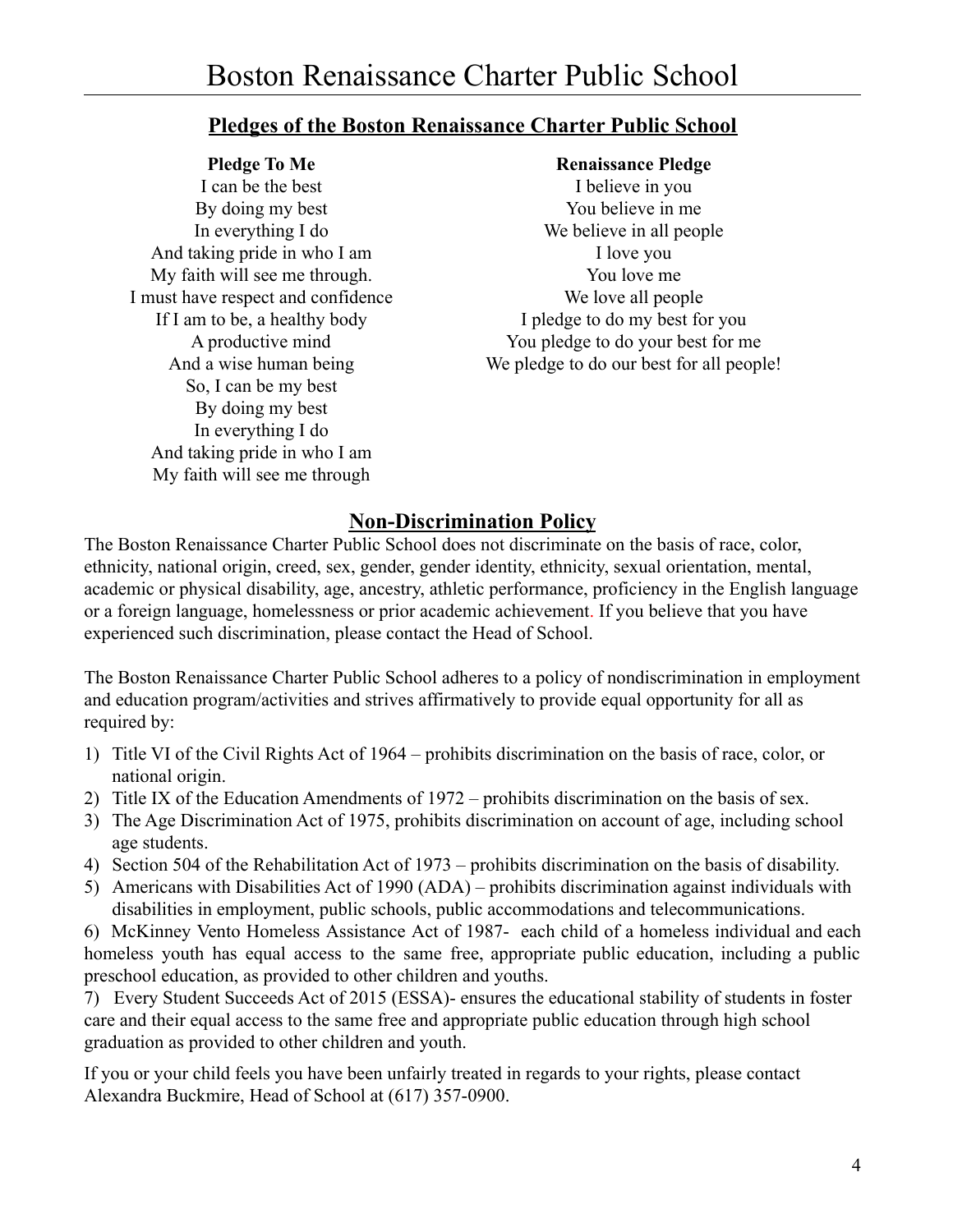You may contact or file a complaint with the Board of Trustees of the Boston Renaissance Charter Public School, US Department of Education's Office for Civil Rights (OCR), at the McCormack Post Office & Courthouse Building, Room 707, Post Office Square, Boston, MA 02109, (617) 223-9662.

*Complete Policy may be found on pages 43-47 of your Family Handbook.*

### **Family Handbook**

The BRCPS Family Handbook has been created to inform families of the various policies and procedures of the Boston Renaissance Charter Public School. Please familiarize yourself with its contents so we can work together for the benefit of your child.

The following information is offered to assist you in helping your child plan for school each day. It is very important that you encourage and support your child's school experience. In cooperation with teachers and administrators, parents are a major factor in the learning and achievement of children. Your support and encouragement at home and your attendance at school meetings are very important to the success of your child. Please note that the Attendance Policy, the Discipline Policy and the Dress Code Policy are outlined in this handbook.

#### **School Hours**

Students Report Between: 7:15 am and 7:50 am Students Dismiss: 3:10 pm \*Students arriving after 7:50 am will be marked tardy

#### **School Registration**

**Admissions and Waiting Lists** In accordance with state law and the school's charter, students must be residents of the state of Massachusetts, and shall be selected for admission to the school on the basis of an open lottery. An admissions lottery shall be conducted each year for the entering Kindergarten 1 class, and/or for any new classes that may be added to the school, or for existing vacancies.

A sibling preference shall apply for families seeking to enroll additional children in the school. Applicants for admissions to Kindergarten 1 or any newly established classes who are siblings of students currently enrolled in the school shall be placed in the next available space or on the waiting list.

Effective with the adoption of this policy, a sibling is a child who has at least one parent or legal guardian in common with another child.

Students not selected for admissions shall be placed on a waiting list for their respective grade levels, in the order in which their names were drawn in the lottery.

The waiting list will remain active for only one academic year. When a seat in the school becomes available, that seat shall be offered to the next student on the waiting list at the available grade level.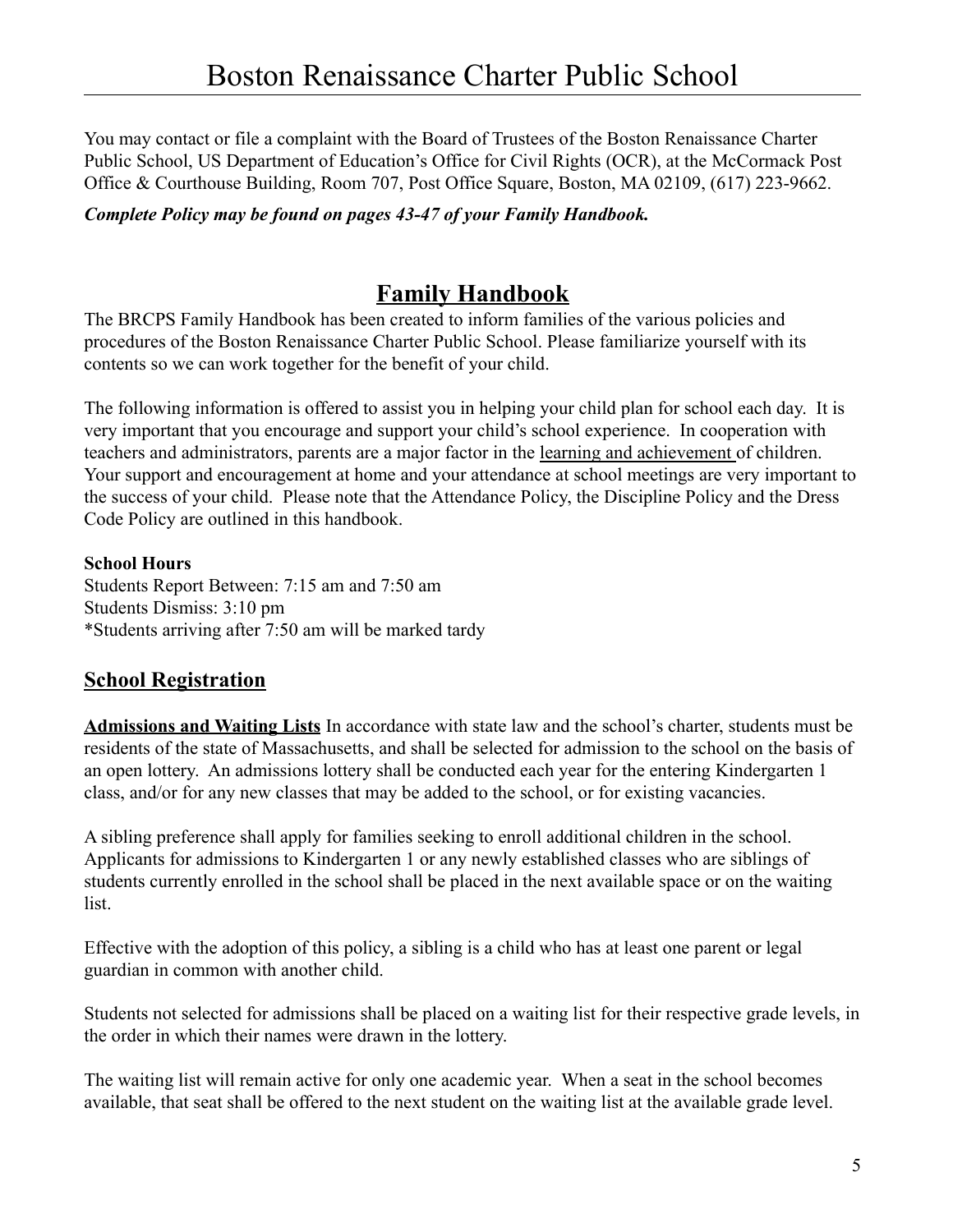Parents who continue to want to have their child attend BRCPS will need to reapply and restate their interest for the next academic year. Interested parents can apply October through February via the Boston Charter School Application website.

#### **Registration**

A child's birth certificate or other proof of age and place of birth must be submitted when a child registers at the Boston Renaissance Charter Public School. In addition to birth certificate, documents acceptable for this purpose include passport (showing date of birth), or Alien Registration Card. To enter kindergarten 1, a child must be four years old on or before September 1<sup>st</sup>. To enter kindergarten 2, a child must be five years old on or before September 1<sup>st</sup>. In addition to a birth certificate, an up-to-date record of immunizations must be provided at registration. No child will be allowed to attend school without the required record of immunizations. All children who have been found eligible for special education services in their prior schools must provide an accepted Individualized Education Plan (IEP) in order for the IEP to be implemented at the Boston Renaissance Charter Public School.

Parents are responsible for providing all records from the student's previous school including the health record.

#### **Proof of Residency**

Students must provide reasonable proof of residency in Massachusetts. Accepted forms of proof of residency are listed below. In order to establish preference based on residency, applications from students who may be homeless will be handled on a case-by-case basis to determine where they currently reside.

- A Utility Bill (not water or cell phone) dated within the past 60 days
- A Deed, or Mortgage Payment dated within the past 60 days, or a Property Tax Bill dated within the last year
- A current Lease, Section 8 Agreement, or Residency Affidavit
- A W2 form dated within the year or a Payroll Stub dated within the past 60 days
- A Bank or Credit Card Statement dated within the past 60 days
- A Letter from an Approved Government Agency\* dated within the past 60 days

\*Approved government agencies: Departments of Transitional Assistance, Revenue (DOR), Children and Family Services (DCF), Transitional Assistance (DTA), Youth Services (DYS), Social Security, any communications on Commonwealth of Massachusetts Letterhead

#### **Student Records**

The Family Educational Rights and Privacy Act (FERPA) and Massachusetts student record regulations govern the school's maintenance of student records and access to such records. Parents or guardians have the right to: 1) inspect and review his/her child's educational records; 2) make copies of these records; 3) receive a list of all individuals having access to those records; 4) ask for an explanation of any item in the records; 5) ask for an amendment to any report on the grounds that it is inaccurate misleading, or violates the child's right; and 6) request a hearing on the issue if the school refuses to make the amendment. Parents wishing to receive a copy of their child's school records may do so by submitting a request for records form in the main office.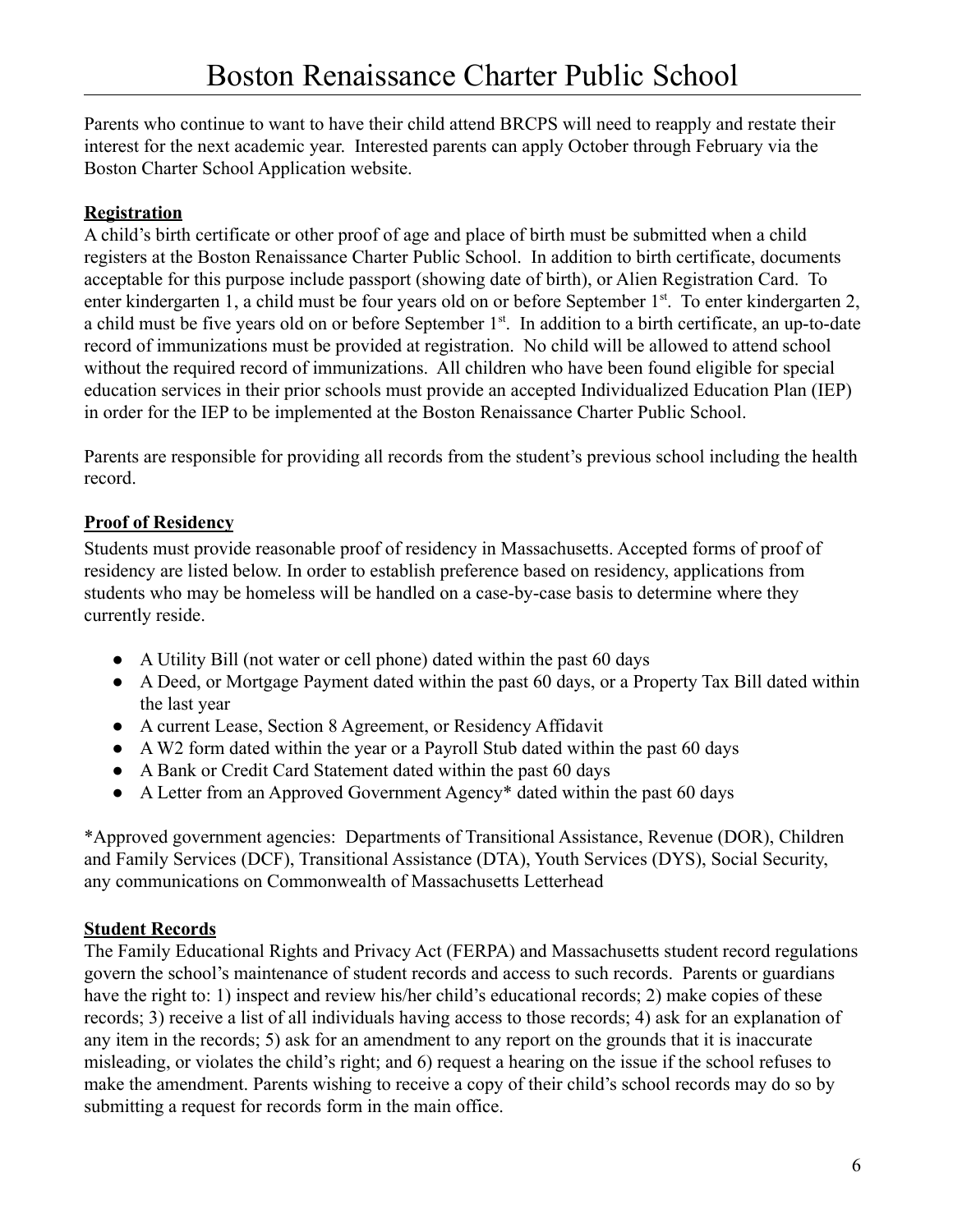Information about a homeless child's or youth's living situation shall be treated as a student education record, and shall not be deemed to be directory information. ESSA: Title IX, Part A, Sec. 722  $(g)(3)(D)(G)$ 

Non-custodial parents must request access to student records pursuant to the procedures set forth in Massachusetts Law, Chapter 71, section 34H, and its regulations.

#### **Transfer**

If your child is transferring to a new school, parents must complete a withdrawal form. Please notify the office of the exact date of transfer and the last day that your child will be in school. It is most helpful to the school as well as to your child's reception in her/his new school if you give us the information in advance of your child's last day. This will give us time to prepare records and forms for transfer.

All school materials, including textbooks, must be returned with all accounts settled before your child transfers.

#### **Notice on Transfer to Other Schools**

Pursuant to 603 CMR 23.07(g), notice is hereby given to parents and eligible students that the school forwards the complete school record of a transferring student to schools in which the student seeks or intends to enroll. Such transfer of records takes place without consent of the parent or eligible student. Please note: All obligations must be met (return of books, payments and other obligations) prior to records being forwarded to the new school.

#### **Change of Address**

The school must be notified immediately when a change of address or a change of telephone number occurs. Parents must call the office at 617-357-0900 or send a note containing the new address and/or telephone number as soon as these changes occur. Please be sure to alert the office of the need for a bus change if necessary (allow two weeks for bus changes).

#### **Change of Name**

If a child's legal name is changed, a court order showing the change must be submitted to the registrar for necessary recording and revision of student records.

#### **Programs**

#### **After School Program**

The Renaissance School offers an Extended Day After School Program for students in grades  $K1 - 6$ . The program runs from 3:30- 6:00 PM every day, **except** for Professional Development Days. The After School program enrolls students beginning in August on a first-come basis. There are a limited number of seats at specific grade levels. The After School Program follows the Renaissance's schedule for school closures due to snow or health emergencies.

**Student Services Child Study Team (CST)**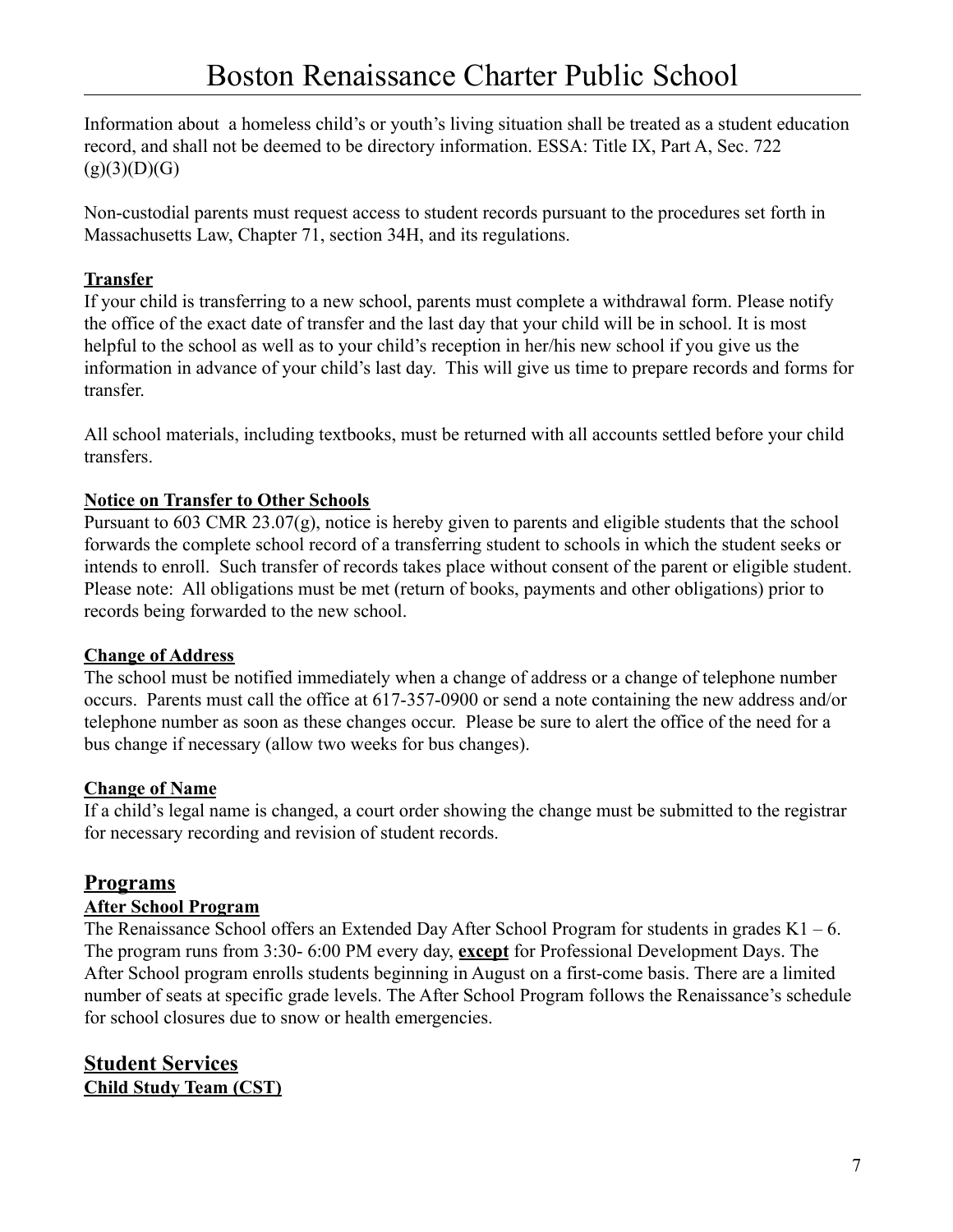CST is the **C**hild **S**tudy **T**eam. CST is a regular education student review process centered upon enhancing student's success within their educational setting. It is a venue to discuss social, emotional, academic and health needs of students. Attending members of CST meetings may include, but are not limited to: school social workers, school psychologists, speech and language therapists, occupational therapists, regular education teachers, special education teachers, student support specialists, administrators and other educators. Students discussed (referred) in CST may be given additional classroom strategies and or supports, referred for school-based counseling or referred to outside agencies, recommended for special education evaluation(s) or "Section 504" evaluation(s) (explained below).

#### **Counseling Services**

School based counseling services are available for BRCPS students. Services are provided by Renaissance employees as well as external on-site providers. Counseling requests are prioritized based on student need and capacity. If capacity has been reached a referral to an outside agency will be provided. If you are interested in your child receiving counseling services please contact Stacia Copeland, Director Unified Student Services.

#### **Homeless/ Foster Care Policy**

#### **HOMELESS STUDENTS: ENROLLMENT RIGHTS AND SERVICES**

As required by law, the district will work with homeless children and youth and unaccompanied youth (collectively, "homeless students") as well as their families or legal guardians to provide stability in school attendance and other services. Homeless students will be provided district services for which they are eligible, including Head Start and comparable pre-school programs, Title I, similar state programs, special education, bilingual education, vocational and technical education programs, gifted and talented programs, school nutrition programs, summer programming and extracurricular activities.

#### **Homeless students are defined as lacking a fixed, regular and adequate nighttime residence, including:**

- Sharing the housing of other persons due to loss of housing, economic hardship, or similar reason;
- Living in motels, hotels, trailer parks or camping grounds due to the lack of alternative adequate accommodations;
- Living in emergency or transitional shelters;
- Being abandoned in hospitals;
- Living in public or private places not designed for or ordinarily used as regular sleeping accommodations for human beings;
- Living in cars, parks, public spaces, abandoned buildings, substandard housing, transportation stations or similar settings; and
- Migratory children living in conditions described in the previous examples.

#### **Students Remaining in Schools of Origin**

It is presumed to be in the best interest of homeless students to remain in their schools of origin, i.e. the school that the student was attending at the time he or she became homeless, or the last school the student attended prior to becoming homeless. Homeless students may continue to attend their school of origin for as long as they remain homeless or until the end of the academic year in which they obtain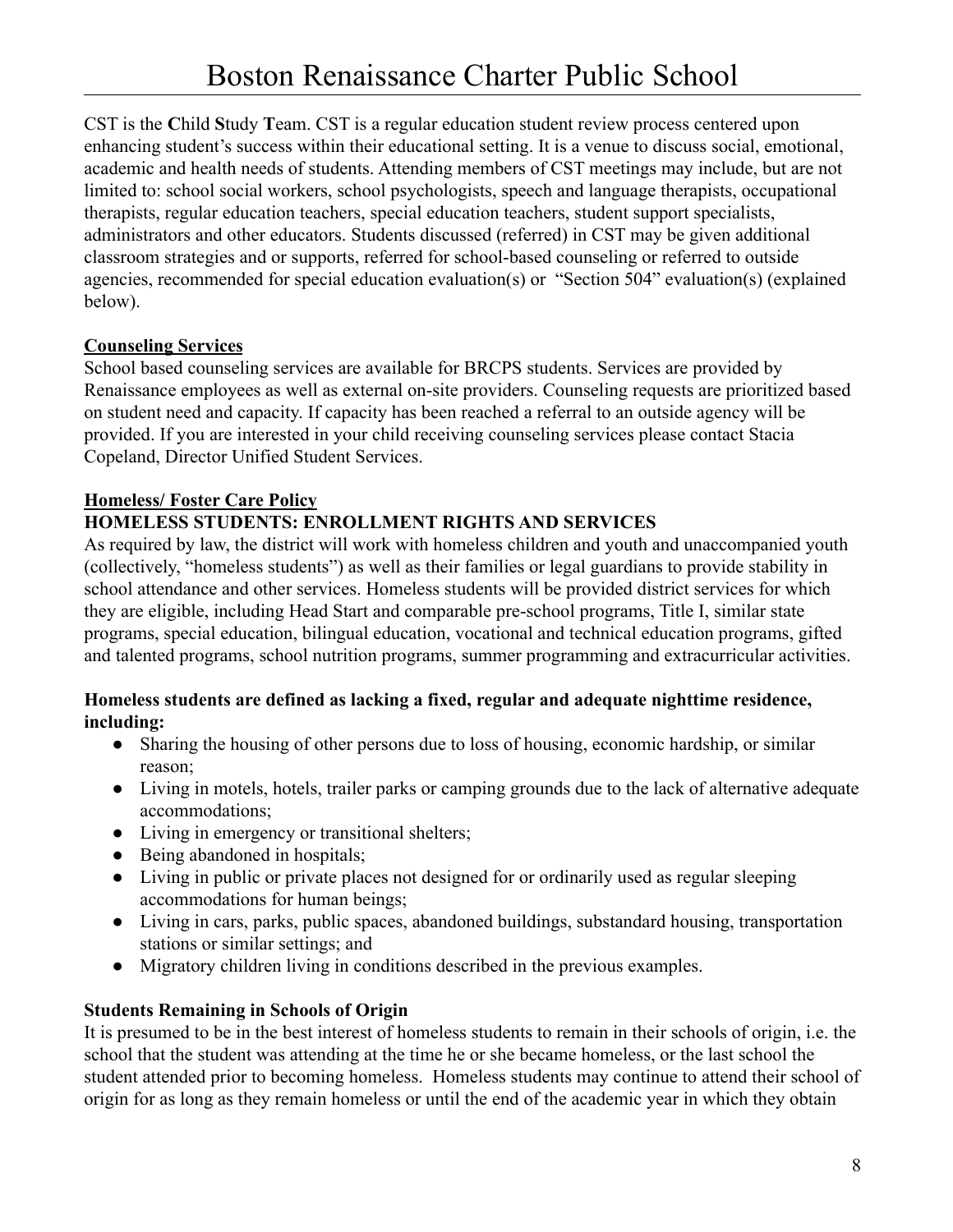permanent housing. For homeless students who complete the final grade level served by the school of origin, the term "school of origin" shall also include the receiving school in the same school district educating students at the next grade level.

Homeless students are entitled to transportation comparable to that provided for all other students attending school in the district. The district will transport students who are sheltered or temporarily residing within the district to the students' school of origin. For homeless students attending a school of origin located outside the district in which the student is sheltered or temporarily residing, the district in which the school of origin is located will coordinate with the district in which the student is sheltered or temporarily residing to provide the transportation services necessary for the student, and these districts will divide the cost equally. Formerly homeless students who find permanent housing mid-school year will continue to receive transportation services until the end of the school year.

#### **Students Enrolling in District Where Sheltered or Temporarily Residing**

Parents or guardians may elect to enroll homeless students in the school district in which the student is sheltered or temporarily residing, rather than having the student remain in the school of origin. Enrollment changes for homeless students should take place immediately.

If homeless students are unable to provide written proof of their shelter or temporary residence in the district, the homeless liaison will work with the family seeking enrollment to determine homelessness. Information regarding a homeless student's living arrangement shall be considered a student education record, and not directory information. Records containing information about the homeless student's living arrangement may not be disclosed without the consent of the parent or satisfaction of another student-privacy related exemption.

If the student does not have immediate access to immunization records, the student shall be permitted to enroll under a personal exception. Students and families should be encouraged to obtain current immunization records or immunizations as soon as possible, and the district liaison is directed to assist. Emergency contact information is required at the time of enrollment consistent with district policies, including compliance with the state's address confidentiality program when necessary. After enrollment, the district will immediately request available records from the student's previous school.

Attendance rights by living in attendance areas, other student assignment policies, or intra and inter-district choice options are available to homeless families on the same terms as families who reside in the district. Accordingly, the district will provide transportation services to school in a manner comparable to the transportation provided for all other students in the district.

#### **Dispute Resolution**

If the district disagrees with a parent or guardian's decision to keep a student enrolled in the school of origin and considers enrollment in the district where the student is sheltered or temporarily residing to be in the student's best interest, the district will explain to the parent, in writing and in a language the parent can understand, the rationale for its determination and provide parent with written notice of their rights to appeal the district's determination to the Massachusetts Department of Elementary and Secondary Education. During the pendency of any such appeal, the student should remain enrolled in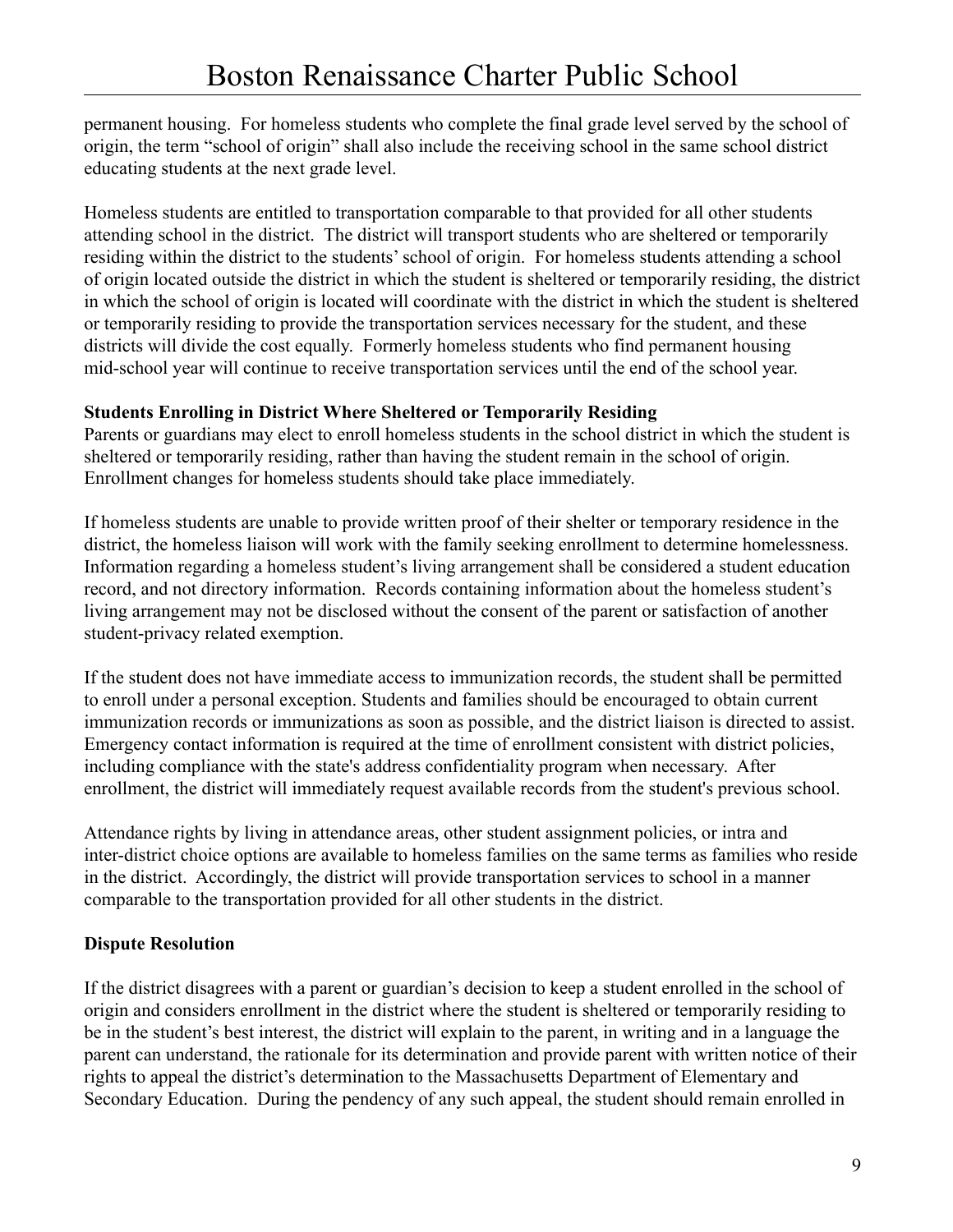the school selected by the parent or guardian, receiving transportation to school and access to other available services and programs.

The Massachusetts Department of Elementary and Secondary Education's Advisory on Homeless Education Assistance contains additional information about educating homeless students and the appeal process.

#### **Homeless Liaison**

The Superintendent shall designate an appropriate staff person to be the district's liaison for homeless students and their families. The district's liaison for homeless students and their families shall coordinate with local social service agencies that provide services to homeless children and youths and their families; other school districts on issues of transportation and records transfers; and state and local housing agencies responsible for comprehensive housing affordability strategies. This coordination includes providing public notice of the educational rights of homeless students in locations such as schools, family shelters and soup kitchens. The district's liaison will also review and recommend amendments to district policies that may act as barriers to the enrollment of homeless students. The liaison shall ensure district staff receive professional development and other support on issues involving homeless students. This district's homeless liaison is located in the front office and can be reached at 617-357-0900.

LEGAL REFS.: The McKinney-Vento Act and Title I, Part A, as Amended by the Every Student Succeeds Act of 2015

#### **EDUCATIONAL OPPORTUNITIES FOR CHILDREN IN FOSTER CARE**

The purpose of this policy is to ensure the educational stability of students in foster care. Educational stability has a lasting impact on students' academic achievement and wellbeing, and the School Community is committed to supporting all efforts to ensure that students in foster care have equal access to high-quality, stable educational experiences from preschool (if offered) through high school graduation.

Irrespective of the location of a foster care placement, students in foster care will continue to attend their school of origin, unless after a collaborative decision-making process, it is determined to be in the student's best interest to enroll in and attend school in the district in which the student resides in foster care.

The district's point of contact for students in foster care is the Homeless Liaison. The district and the homeless liaison will collaborate with DCF to ensure that students can access transportation and the other services to which they may be entitled.

#### **Best Interest Determination**

Decisions about whether a student in foster care should continue to attend the school of origin should be made collaboratively by DCF, the student (as appropriate), the student's family and/or foster family (or, if different, the person authorized to make educational decisions on behalf of the student), the school and district of origin, and (when appropriate) the local district where the student is placed. Best interest determinations should focus on the needs of each individual student and account for unique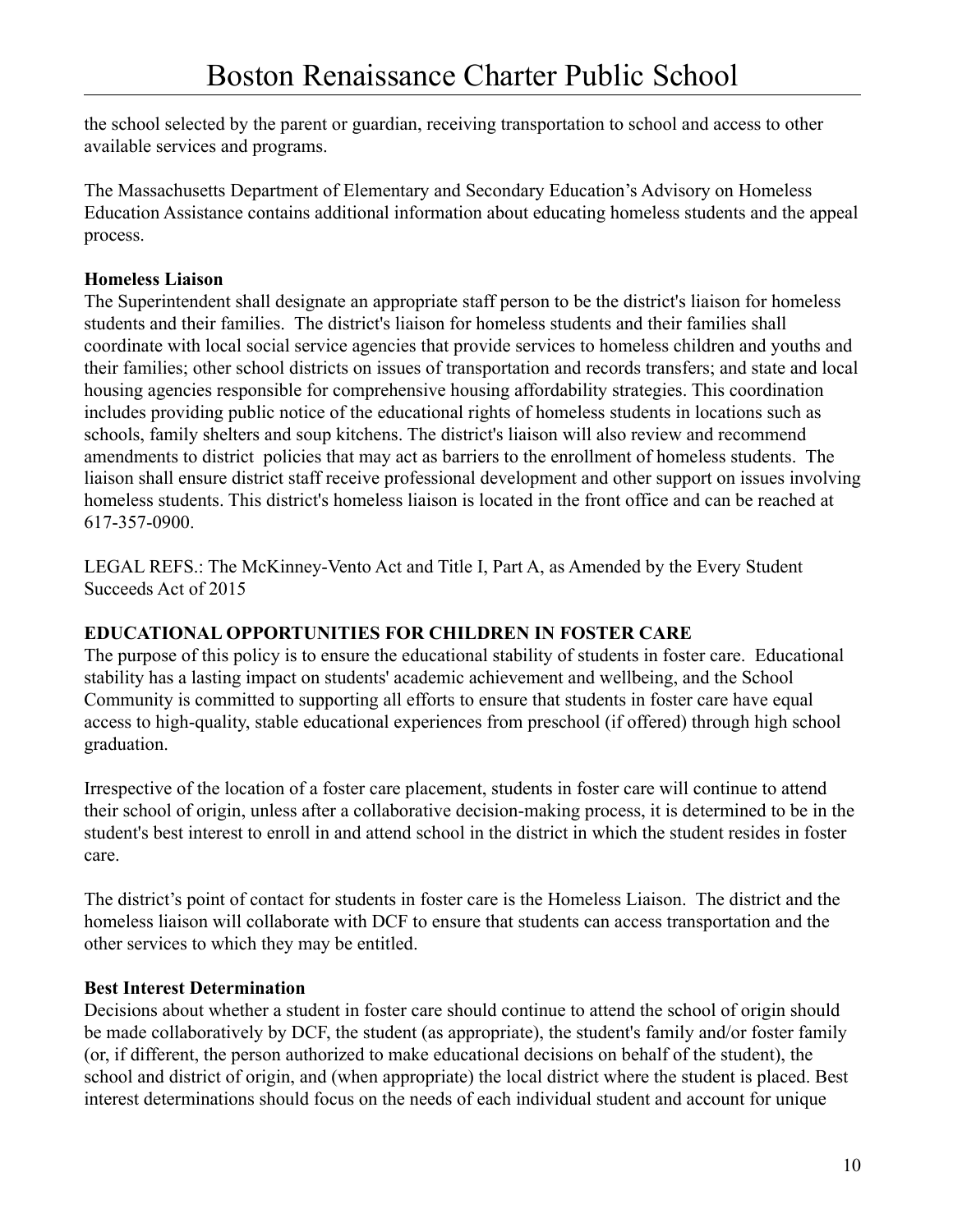factors about the student and his or her foster care placement. Every effort should be made to reach agreement regarding the appropriate school placement of a student in foster care; however, DCF will finalize the best interest determination if the relevant parties cannot agree on the best school for the student to attend.

The district can seek review of DCF's decision by utilizing a Foster Care School Selection Dispute Resolution Process established by DESE and DCF. Decisions made through this process are not subject to review. To the extent feasible and appropriate, the district will ensure that a child remains in his or her school of origin while the disputes are being resolved to minimize disruptions and reduce the number of moves between schools.

#### **Transportation**

The district of origin must collaborate with DCF on how transportation will be arranged and provided to ensure that students in foster care who need transportation to remain in their school of origin will receive such transportation while they are in foster care.

Transportation options may include using Title I funds, establishing regional collaborations among districts, coordinating with existing routes for transportation, seeking help from foster parent(s), etc. Absent other agreements between the district and DCF, the district of origin is responsible for providing transportation to and from the school of origin.

#### **Enrollment**

During enrollment of students in foster care, DCF representatives will present the district with a form indicating that the student is in foster care, along with a state-agency identification badge.

If the student does not have immediate access to immunization records, the student shall be permitted to enroll under a personal exception. Students and families should be encouraged to obtain current immunization records or immunizations as soon as possible, and the district liaison is directed to assist. Emergency contact information is required at the time of enrollment consistent with district policies, including compliance with the state's address confidentiality program when necessary. After enrollment, the district will immediately request available records from the student's previous school.

Attendance rights by living in attendance areas, other student assignment policies, or intra and inter-district choice options are available to students in foster care (homeless families) on the same terms as families who reside in the district. Accordingly, the district will provide transportation services to school in a manner comparable to the transportation provided for all other students in the district.

LEGAL REFS: Every Student Succeeds Act (ESSA);

Fostering Connections to Success and Increasing Adoptions Act of 2008 (Fostering Connections Act)

#### **EDUCATIONAL OPPORTUNITIES FOR MILITARY CHILDREN**

To facilitate the placement, enrollment, graduation, data collection, and provision of special services for students transferring into or out of the District because of their parents or guardians being on active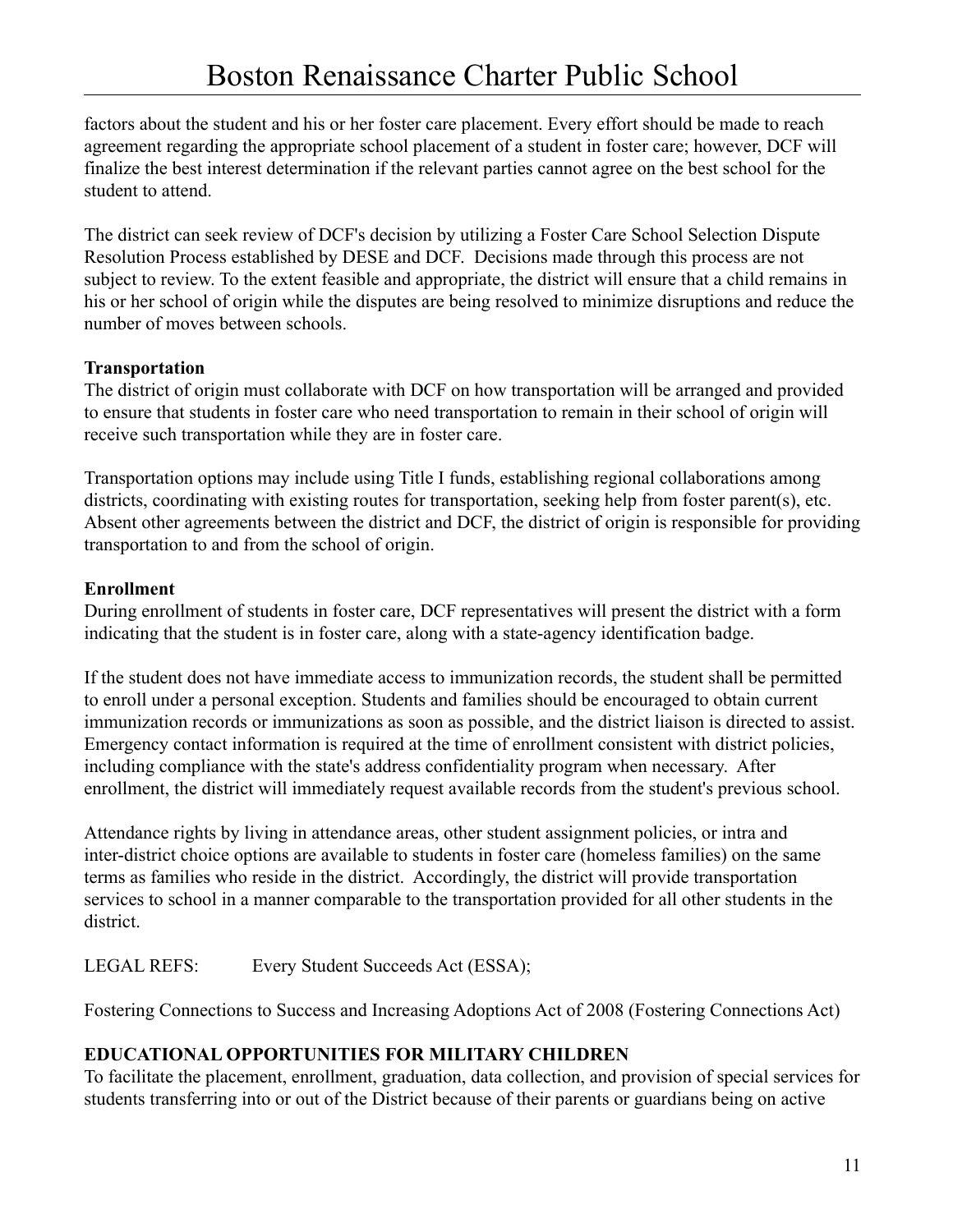duty in the U.S. Armed Services, the District supports and will implement its responsibilities as outlined in the Interstate Compact on Educational Opportunity for Military Children. The district believes it is appropriate to remove barriers to educational success imposed on children of military families resulting from frequent moves required by parents' or guardians' military deployment.

#### **Definitions**

Children of military families: School aged children, enrolled in kindergarten through 12th grade, in the household of an active duty member of the uniformed service of the United States, including members of the National Guard and Reserve serving on active duty.

**Deployment:** The period one month before the service members' departure from their home station on military orders through six months after return to their home station.

**Education(al) records:** Official records, files, and data directly related to a student and maintained by the school including, but not limited to, records encompassing all the material kept in the student's cumulative folder.

Eligible students are children of military families as well as the children of veterans who have been severely injured and medically discharged, and children of active duty personnel who died on active duty. Children of retired active duty personnel are also eligible to receive services for one year following the discharge due to severe injury, or the retirement or death of an active military parent. The Compact does not apply to children of inactive Guard or Reserves, veterans and retired personnel not included above, or U.S. Department of Defense personnel and other federal civil service employees and contract employees.

#### **The District's responsibilities to eligible students include the following:**

Sending schools must send either official or unofficial records with the moving students and District receiving schools must use those records for immediate enrollment and educational placement.

Upon enrollment of an eligible student, the receiving school must request official records and the sending schools shall respond within 10 days with the records.

Immunization requirements of the District may be met within 30 days from the date of enrollment (or be in progress).

Receiving schools must initially honor placement of students in all courses from the sending school. These include, but are not limited to, Honors, International Baccalaureate, Advanced Placement, vocational-technical, and career pathway courses if those courses are offered in the receiving school and space is available. The receiving schools must also initially honor placement of like programs to those of the student in the sending state, including, but not limited to, Gifted and Talented programs, and English as a Second Language programs. Receiving schools are not precluded from performing subsequent evaluation to ensure the appropriate placement and continued enrollment of the student in courses and programs.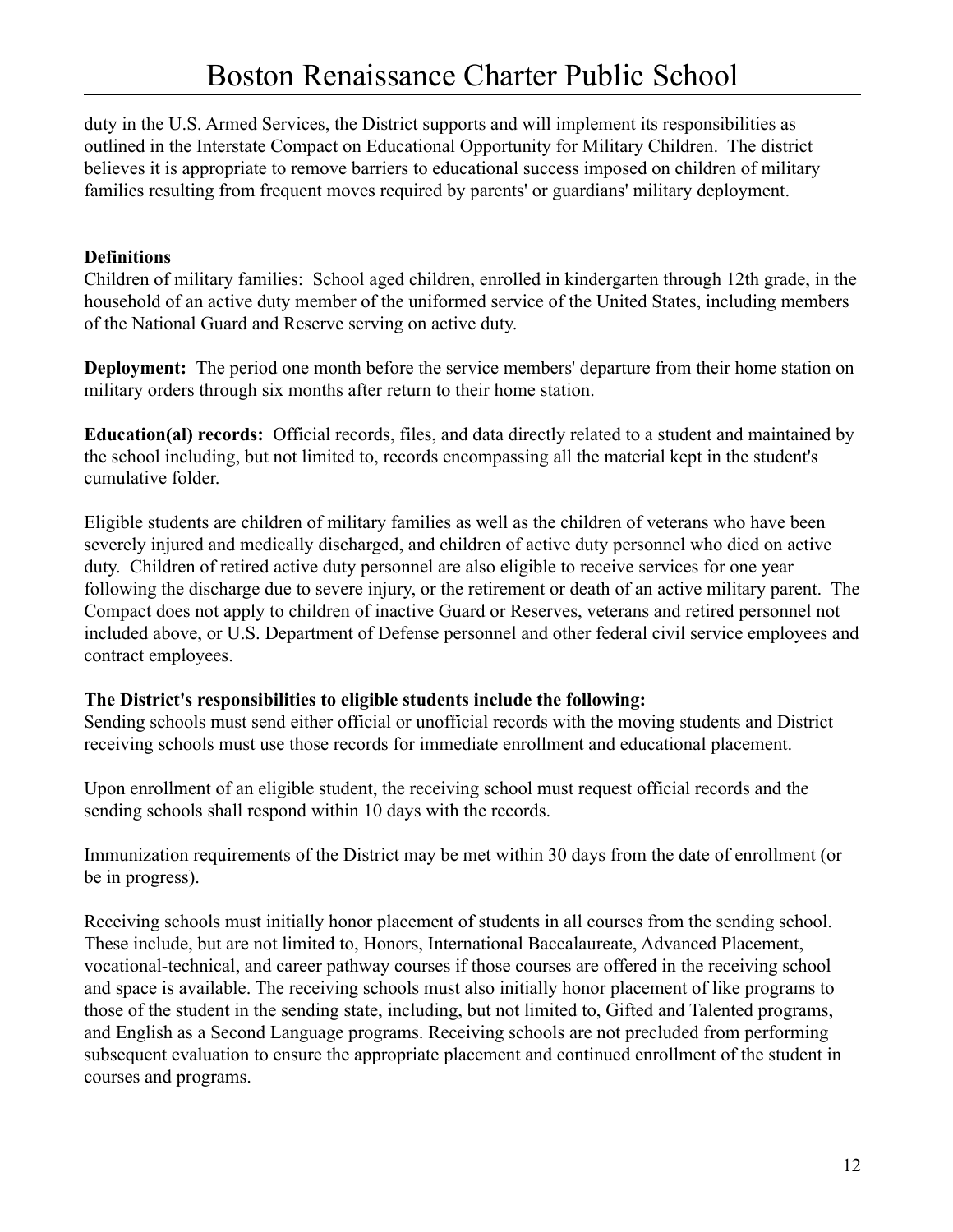In compliance with federal law, the district will assume financial and programmatic responsibility for the special education programs of students with existing IEPs drafted in other states.

As appropriate, the District will exercise the right to waive prerequisites for all courses and programs, while also maintaining its right to re-evaluate the student to ensure continued enrollment, also as deemed appropriate.

Students of active duty personnel shall have additional excused absences, as necessary, for visitations relative to leave or deployment.

An eligible student living with a noncustodial parent or other person standing in loco parentis shall be permitted to continue to attend the school in which he or she was enrolled while living with the custodial parent or guardian, without any tuition fee imposed.

The District high school will accept exit or end-of-year exams required from the sending state, national norm-referenced tests, or alternate testing instead of testing requirements for graduation in the District (receiving state.) If this is not possible, the alternative provision of the Interstate Compact shall be followed to facilitate the on-time graduation of the student in accordance with Compact provisions.

LEGAL REFS: M.G. L. ;

#### **Special Education**

BRCPS provides a full continuum of special education services for eligible students. Services are designed to meet the individual educational needs of each special education student. For information regarding a student's rights to special education services, specific special education services provided by the school or for a referral for a special education evaluation, please contact Stacia Copeland, Director Unified Student Services.

#### **Section 504**

Section 504 of the Rehabilitation Act of 1973 is an Act which prohibits discrimination against persons with a disability in any program receiving Federal assistance. The Act defines a person with disability as anyone who:

- 1. Has mental or physical impairment which substantially limits one or more major life activities (major life activities include activities such as caring for one's self, performing manual tasks, walking, seeing, hearing, speaking, breathing, learning and working);
- 2. Has a record of such an impairment; or
- 3. Is regarded as having such impairment.

The school has specific responsibilities under the Act, which include the responsibility to identify, evaluate, and if the child is determined to be eligible under Section 504, to provide reasonable accommodations so that the student can access the school's programs.

Please direct any questions or concerns regarding Section 504 to Stacia Copeland, Director Unified Student Services.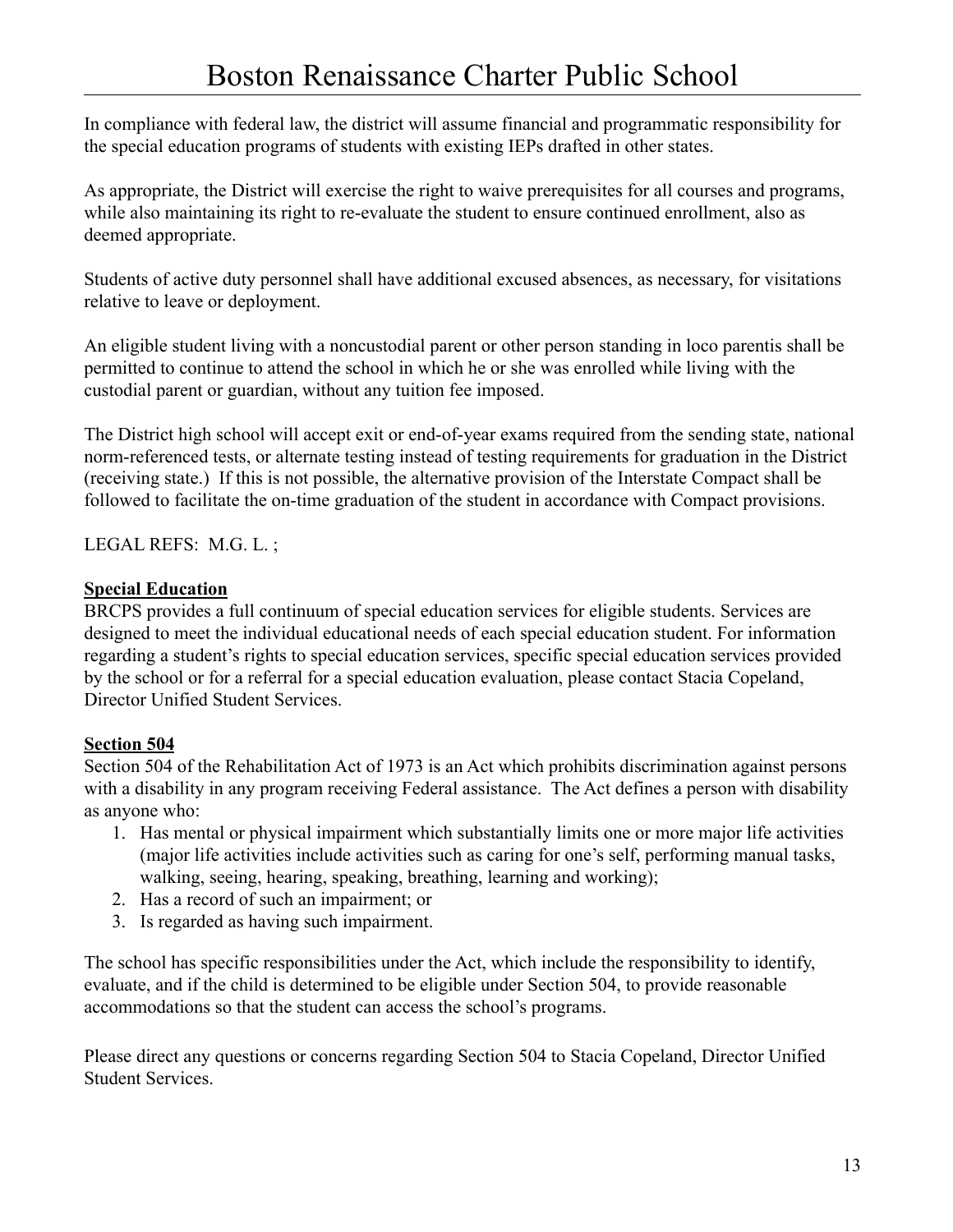You may also contact or file a complaint with the US Department of Education's Office for Civil Rights (OCR), at the McCormack Post Office & Courthouse Building, Room 707, Post Office Square, Boston, MA 02109, (617) 223-9662.

#### **Child Abuse and Neglect**

All BRCPS employees are mandated reporters. In the event of suspected abuse or neglect, the Department of Children and Families may be contacted by the Head of School's designee.

### **Health Office**

#### **School Nurse**

School health services are available daily to all students. There will be mandatory health screenings during the school year including vision, hearing, height, weight and scoliosis. Health services are provided for students who are genuinely ill. Students will not be allowed to visit the nurse's office unless there is a valid need for medical attention. Over-the-counter and prescription medications must be delivered by the parent/guardian to the nurse for administration in the School Health Office. Only a nurse licensed to practice nursing in the state of Massachusetts may administer any medication in school.

#### **Medication**

Regulations require that all medications, including prescription and over the counter, be given only by the school nurse. All medications, even over the counter medicine, must be accompanied by a doctor's written order for dispensing medicines and parent/guardian written consent. Parents/guardians must deliver medication in the original pharmacy container or dispensing packaging to the school Health Office. Students may not carry medication.

If medications cannot be given at home and your child must take medication in school, the following procedures need to be followed. Have your doctor write orders for the school to dispense medication giving the following information:

- The student's name
- The name and signature of the licensed prescriber and his/her business and emergency telephone numbers
- The name, route and dosage of the prescribed medication
- The frequency and time of medication administration
- Diagnosis and any other medical condition requiring medication, if not a violation of confidentiality or if not contrary to the request of the parent, guardian or student to keep confidential, and
- Specific directions for administration
- Any side effects of which the staff should be aware
- The duration of the prescription

Sign the school's written parental permission form and deliver all medications, along with Physician's written orders to the Nurse in the Health Office. Prescription medications must be in the original, pharmacy labeled container. Medications must remain in locked storage in school. They may not be taken home every night.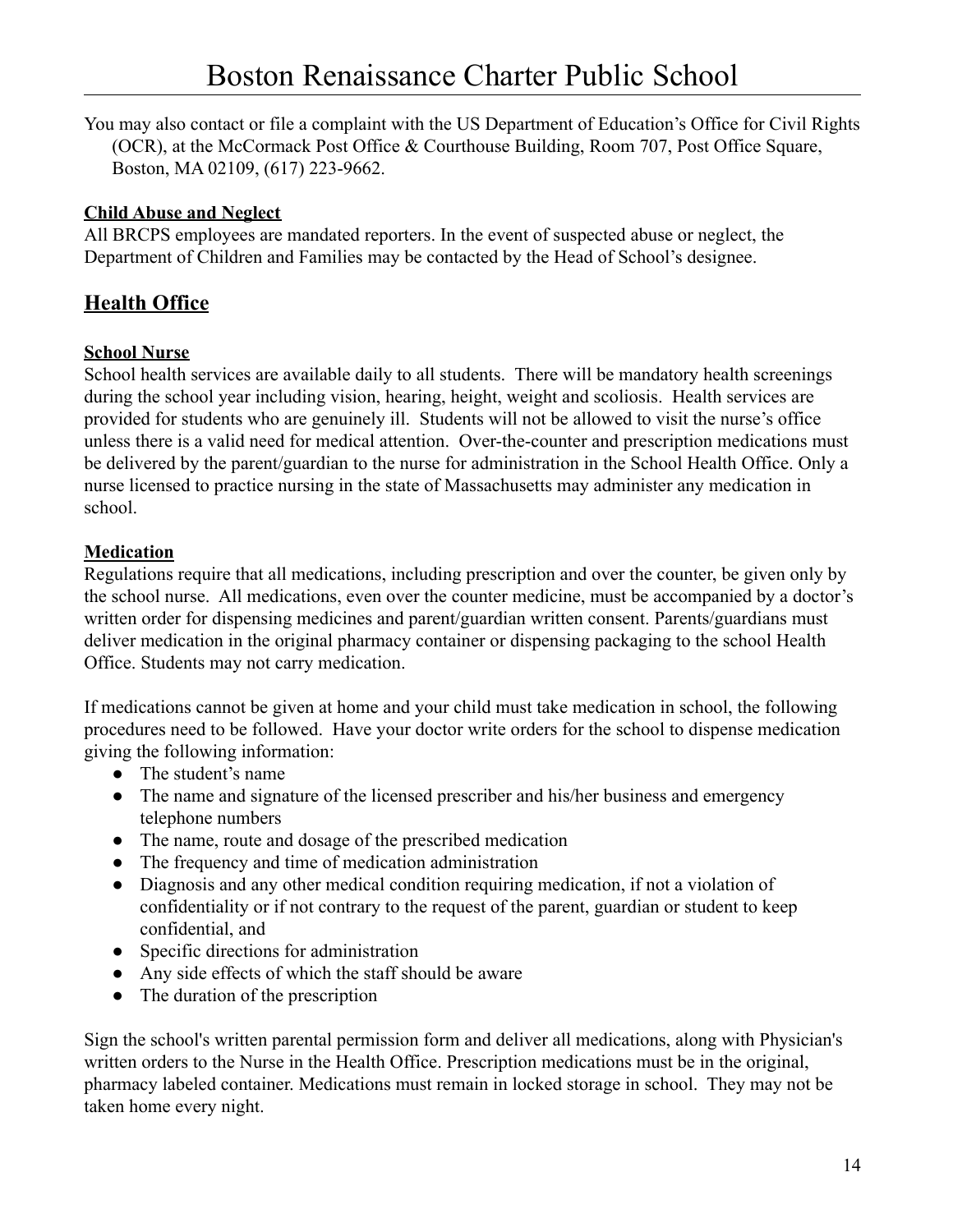Please call the Health Office with questions at (617) 357-0900 ext. 1103 or 1104.

### **Logistics**

#### **Transportation**

Transportation to and from school is provided by Boston Public Schools Transportation Office and is offered to all eligible students. Transportation to and from school is a privilege (not a right) and should be treated as such. It is critical that all parents reinforce the need for proper behavior on the school bus. School bus behavioral requirements are contained in the Bus Safety Policy of the Boston Renaissance Charter Public School. Students who violate these rules and regulations may be suspended or excluded permanently from school transportation vehicles.

If you are moving, notify the main office of your new address. It will take two weeks to obtain a new bus stop. If your child is attending an after school day care facility or program, please request an Alternative Drop Off Request Form and submit it to the main office to be processed by the transportation department. Please allow the school two weeks notice to attain a new bus route for your child if you are changing bus stops due to moving or change in childcare.

### **Parent Pick Up Policy**

Parent Pick-up begins at 3:05 PM.

The school does not provide coverage for your son or daughter post 3:45 PM; therefore **your child must be picked up by 3:45 PM.**

Procedures if students are not picked up by 3:45 PM

- ❑ **1 st offense** will result in a verbal warning to the Parent/Guardian.
- ❑ **2 nd offense** will result in a **written warning** and a phone call home to the Parent/Guardian stating the subsequent action if another offense occurs.
- ❑ **3 rd offense** will result in students being **TERMINATED** from the use of the Parent Pick up services. Parents/Guardians will be contacted by the Transportation Coordinator to arrange for an alternative transportation home.

#### **The Parent Pick-Up policy will be strictly enforced.**

#### **Visitor's Visitor Guidelines**

On behalf of the Board of Trustees, Head of School, teachers and other staff, a warm welcome is extended to parents and others to visit our school and classrooms. Active involvement of families and the community in our students' education is a key to student success and is one of our highest priorities.

*To keep our students and staff safe and secure, and to keep classroom disruptions to a minimum, we have developed the following guidelines for school visits. "Visitors" include all parents and external agencies, as well as others.*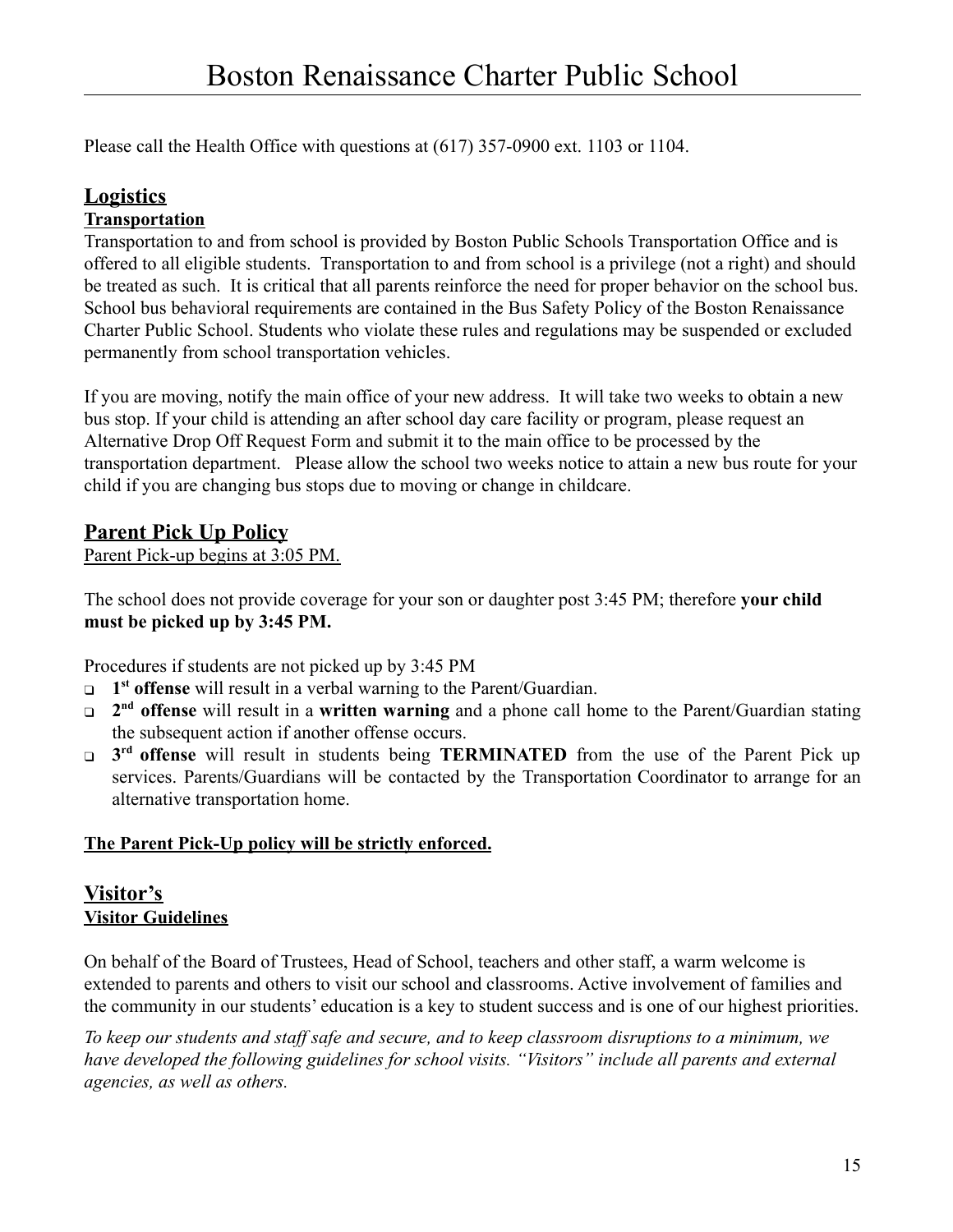- 1. ALL visitors MUST report to the school office and sign in before going elsewhere in the building, and they must sign out before leaving.
- 2. All visitors will receive a Visitor's Pass when they sign in. Please be sure your Visitor's Pass is visible while you are in the school or schoolyard. Visitor's passes will not be required at Open Houses, Parent Nights or other school-sponsored events open to the public.
- 3. For the safety of our students and staff, we will consider that visitors who do not sign in and cannot show a Visitor's Pass are trespassing. A school staff member may ask them to leave the building and schoolyard.
- 4. Visitors who want to meet with a teacher or administrator must make an appointment. Teachers have time each week set aside to meet with parents. No appointment is necessary for conferences at Back to School Night or other school-sponsored events open to the public.
- 5. Teachers who are expecting a visitor should notify the office. In some cases, a staff member may escort the visitor to the meeting place.
- 6. Sometimes, there may be a problem between a parent and a teacher or other staff member. If a meeting is scheduled to address the problem, it will take place in the office or a conference room—not in the classroom. The parent must first report to the office and will be escorted to the meeting place. A school administrator will be present at the meeting.
- 7. It is very disruptive to the classroom for parents to pick up their children before the regular dismissal time. If this is necessary, the parent should call the school office in advance and pick their child up in the office or other location designated by the school. Parents may not go directly to the classroom to pick up their child. The school will not release a student to anyone other than a custodial parent without the parent's consent and proper identification and a Parent Pick-Up Card (PPU).
- 8. In the event that a visitor disrupts school activities by insisting on visiting classrooms unannounced, harassing staff, shouting, or using inappropriate language, the school administrator may restrict the individual's visits or deny future access to the building and schoolyard.
- 9. Children, not enrolled at the Boston Renaissance School, may not visit without an adult for safety and insurance reasons.

*Thank you for your cooperation in observing these guidelines. Be assured that our goal is to create a safe, secure, and positive learning experience for all our students and their families.*

#### **Volunteers**

We welcome parents and other adults to work with us as volunteers. Staff and administration will communicate with parents and community volunteers about ways in which they can help and support BRCPS.

Please let teachers know of your interest in volunteering and the type of volunteer activity you wish to engage in. All individuals will be required to provide information necessary to conduct a state mandated CORI (Criminal Records) check prior to being accepted as volunteers.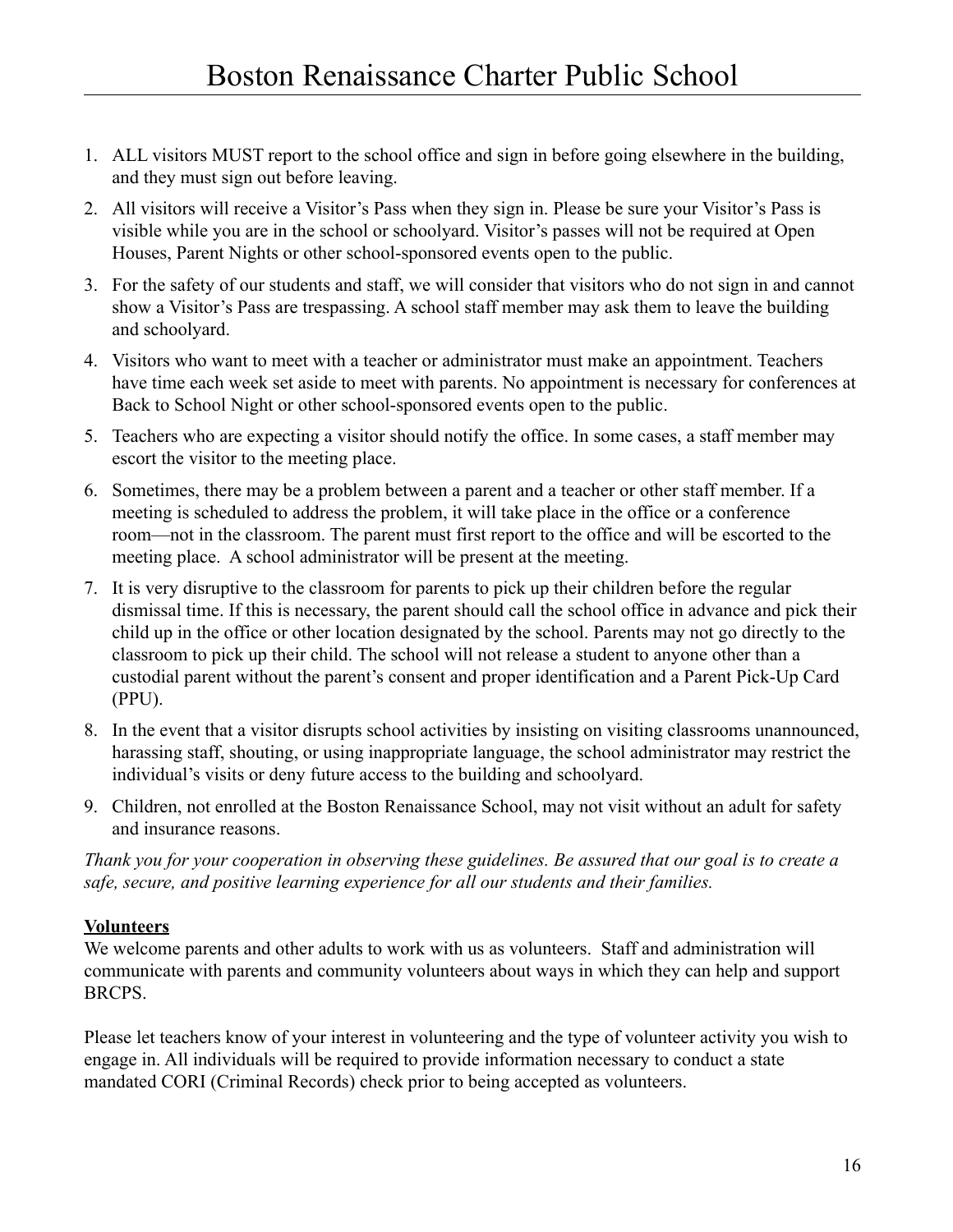#### **Food Services**

#### **Food Service Program**

BRCPS offers nutritious breakfast and lunch to all of its students at no cost.

#### **Breakfas**t

BRCPS has universal breakfast which means breakfast is free to all students. Breakfast is only served until 7:50 am for grades 1-6. Kindergarten students eat breakfast in the classroom. Students who are tardy and arrive after 7:50 for school will not be able to have breakfast.

#### **Lunch**

BRCPS has universal lunch which means lunch is free to all students. Students will eat in the cafeteria, except for K1 students who will eat in their homeroom. Students may bring a bagged lunch or their own drink (not in glass containers) for lunch.

#### WE ARE A NUT FREE SCHOOL

#### **School Uniform and Supplies**

The Parents of Renaissance (POR), formerly Parent Advisory Board, the Board of Trustees, and the administration and staff of the BRCPS have voted to enforce a mandatory dress code policy. Parents may purchase light blue polo shirts bearing the school logo from **J.B. Edwards and Metro School Uniforms.**. J. B. Edwards is located at 745 South Street, Roslindale, MA, andMetro School Uniform is located at 745 Dudley Street Dorchester, MA. Parents may purchase other items, navy pants, skirts, and jumpers at a retailer of their choice.

**Parents also have the option to purchase a sweat suit directly from the school (pants and jacket) which must be worn with the light blue polo shirt with the school logo beneath the jacket.**

Parental cooperation is essential for the success of our dress code policy.

#### **The BRCPS Mandatory Dress Code is as follows:**

- Boys may wear navy blue trousers with a belt and a light blue long or short-sleeved polo shirt, bearing the school logo, tucked in.
- Girls may wear navy blue slacks, skirts with white or navy blue tights, or jumpers (no shorter than two inches above the knee) and a light blue long or short-sleeved polo shirt bearing the school logo.
- Boys and Girls may also wear the school sweat suit with a light blue polo shirt bearing the school logo available for purchase at the school.
- On days that students have movement class, boys and girls can also wear gym uniforms, which consist of navy blue cotton sweat pants and a navy blue sweatshirt
- Navy blue shorts, capris and skirts, no shorter than two inches above the knee, and light blue polo shirts with the school logo may be worn May 15 through September 30
- Navy button-front sweater or solid navy button-front sweatshirt with *no hood* may be worn if desired.
- Due to safety concerns, flip-flops are not to be worn anytime.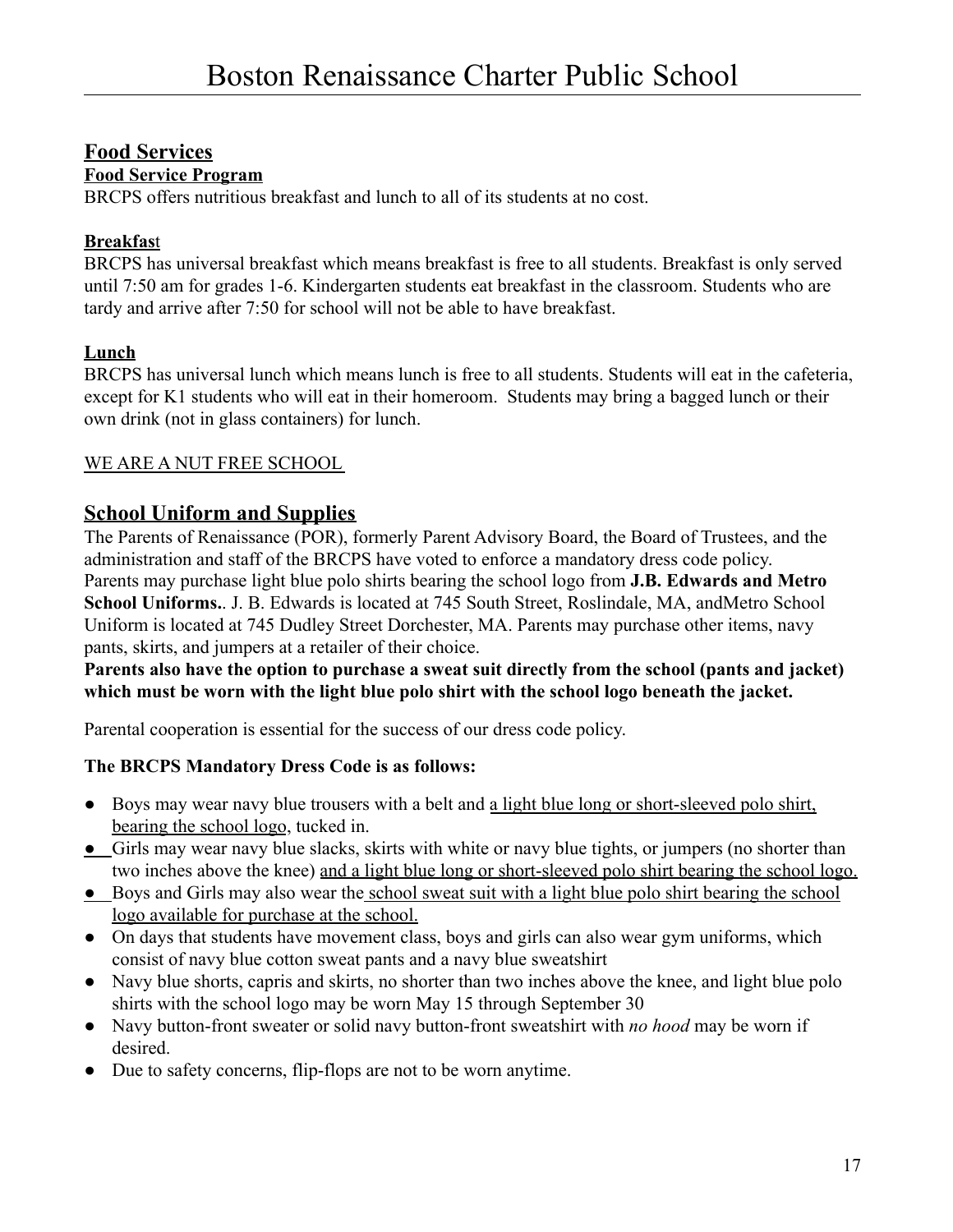#### **Violation of the Dress Code Policy**

**First Offense** - A **warning letter** will be sent home with the student to be signed by a Parent/Guardian and returned to the classroom teacher.

**Second Offense** - The homebase teacher will make a phone call home.

**Third Offense** - Parent/Guardian must meet with the **Student Support Specialist or School Director** before the student is allowed to return to class.

#### **Movement Classes**

All students are required to wear sneakers in the gymnasium and dance studios.

#### **Hats and Outerwear**

Hats and outerwear may not be worn in school at anytime. Outerwear should be hung up or put in cubbies. **No hooded sweatshirts** may be worn in class at anytime during the school day.

#### **Labeling Clothing**

All items of clothing such as backpacks, boots, raincoats, hats, gloves, jackets, coats, sweaters, etc., should be labeled with the student's name. This avoids loss and confusion and helps students identify their own belongings. Lost articles are kept in the Lost and Found area for approximately 30 days. BRCPS is not responsible for lost or misplaced items.

#### **Sports Equipment**

Students may not bring sports equipment to school, i.e. football, baseball, or basketballs etc. These will be taken, held and returned only to parents. All necessary sports equipment will be provided by the school.

#### **Bicycles**

Bicycles and scooters may not be brought to school.

#### **Elevators**

Students may only use the elevators when accompanied by an adult.

#### **Recess**

All K-6 students will have regularly scheduled recess each day for 15 minutes. Classroom teachers will give students many opportunities to move around in the classroom and will provide breaks as necessary for everyone during the day

#### **Library Media Center**

The Library Media Center, located at the front of the building is a bright, colorful, and welcoming space for students, staff and our visitors. There is a comfortable seating area where our guest can just sit and relax, or have a meeting, when library classes are not in session. The Library Media Center is a comprehensive resource center that contains books, periodicals and computers. All of these materials help to enrich the education of children by improving their research skills and empowering them to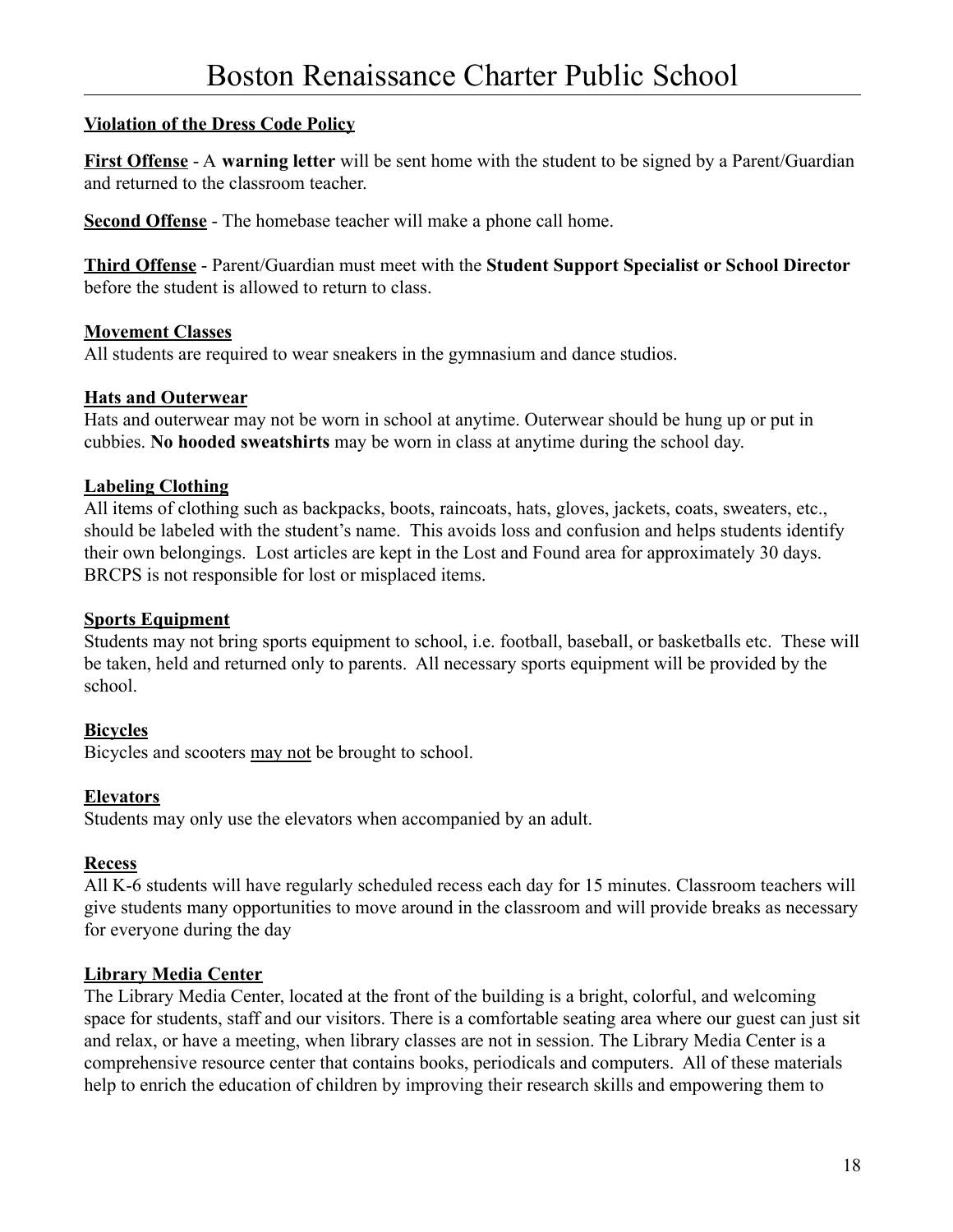become critical thinkers and discriminating users of information. Teachers are also able to use these resources to develop individualized instruction.

#### **Overdue and Lost Books**

Notices are sent home to the families of children with overdue books. Parents will be held accountable for books that are not returned to the library. Students will lose the privilege of checking books out until a payment has been made or the book has been returned. Payment for lost books can be submitted directly to the librarian or deposited in the "Library" box located at the security desk.

#### **Electronics**

Personal iPods, CD players, radios, cell phones, or any other electronic devices, toys and non-essential items will be taken from students and returned to parents only.

#### **Money, Property (including clothing) and other Valuables**

Students should not bring large amounts of money, personal property, or any valuables to school. Money for milk and lunch is enough for students during the school day. Money should be sent in a sealed and labeled envelope and given to the teacher as soon as he/she enters the homeroom. If money is required for any other reason, students and parents will be notified. The school cannot assume responsibility for money, property, or other valuables lost or stolen.

#### **Parent Involvement**

#### **Notices to Parents**

Please check your child's book bag each day for notices. It is often necessary to send notices home during the week. Please be sure that your child remembers to give you everything that is sent home by teachers and administrators. Please check the BRCPS web site at [www.bostonrenaissance.org](http://www.bostonrenaissance.org) for the latest news and announcements as well as important Family Resources.

#### **Parents of Renaissance (POR)**

Every parent/guardian of a student enrolled and attending the Boston Renaissance Charter Public School is automatically a member of the Parents of Renaissance Board. Every parent is invited to attend all meetings of this board during the school year. The schedule of meetings is listed on the school calendar. Please make every effort to attend these important meetings. Your active participation is necessary to help us create a positive learning environment for every child.

#### **Parents of Renaissance – Executive Committee**

This elected representative group meets throughout the school year in order to assist in establishing the agenda for the Parents of Renaissance Meetings. Also, members of the Executive Committee provide a communication link between the larger Parents of Renaissance and the school. The purpose of the Parents of Renaissance Executive Committee is to serve in an advisory capacity to the Head of School.

#### **Family Engagement Specialist**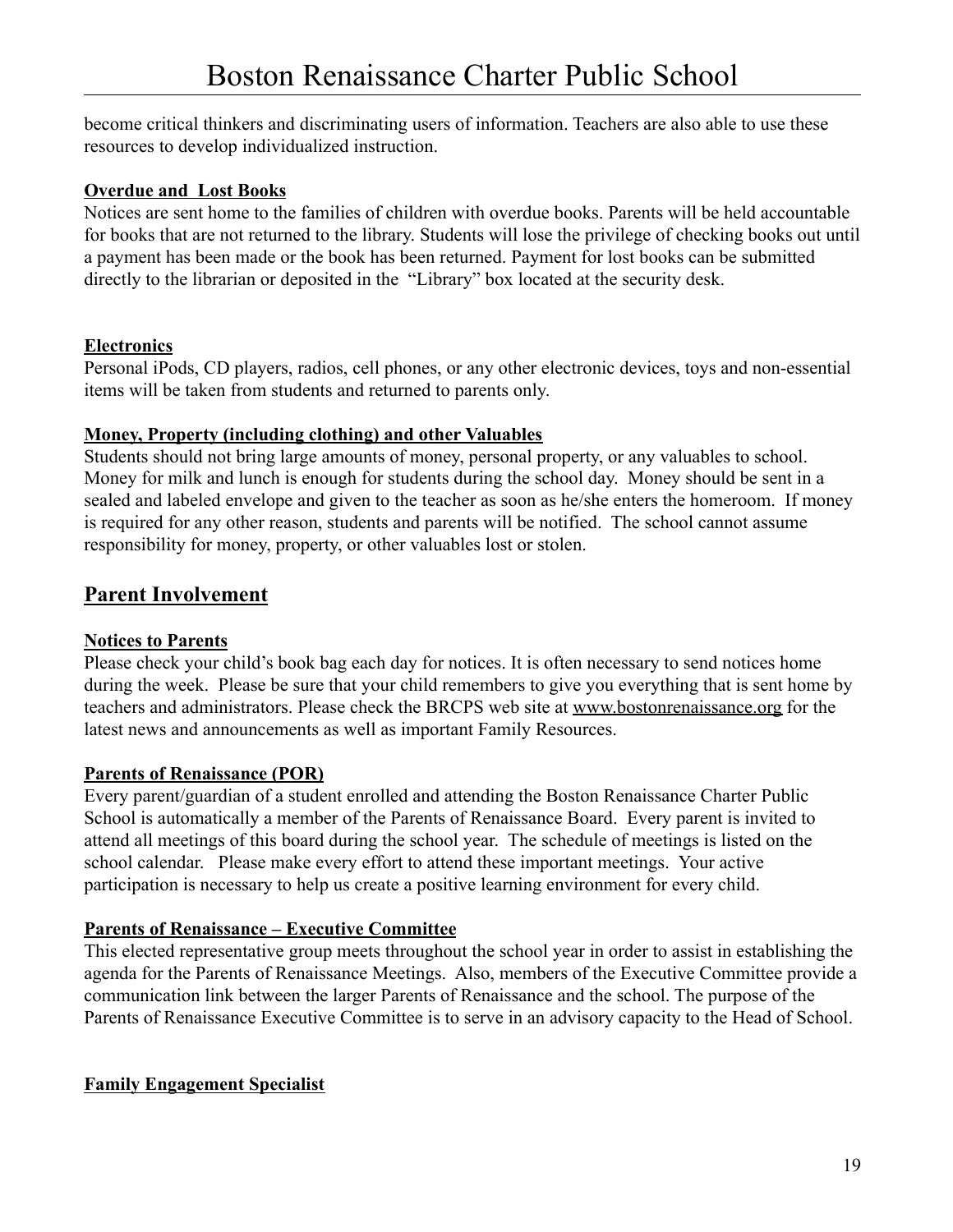**The Parent Liaison** serves as a link between home and school and is able to provide you with helpful information. If you have a question, please continue to think of your classroom teacher as your first contact. But if you have a concern and you are not sure who to call, please feel free to call the new *Parent Communication* line: 617/357-0900 x1411. Leave a message and we will get back to you promptly.

**Parent Involvement:** We welcome your involvement in your child's education and school. We encourage you to become involved by attending the *Parents of Renaissance* meetings. Parent Involvement sign up forms are available in the main office and reflect the numerous ways you may volunteer at the school. If you have an email address, be sure to share it with the main office so that you will be able to receive information sent electronically.

#### **Student Led Conferences**

Student led conferences are the major way for parents and teachers to communicate about how a student is doing academically and socially. Conferences provide an opportunity to review report cards and progress reports with the teacher and to discuss academic progress. There are two regularly scheduled Conferences. Parents/guardians are strongly encouraged to attend all of the conferences. A schedule of the conferences during the  $1<sup>st</sup>$  and  $2<sup>nd</sup>$  trimester will be sent home in the summer.

Conferences with teachers and School Directors at other times are encouraged and welcomed. In order for teachers and administrators to set aside time to meet with parents, appointments must be arranged in advance. If you wish to make an appointment with any member of the staff, please send a note to the teacher or call the school's main office. If you are unable to keep a scheduled appointment with a teacher or administrator, please call the office to cancel it.

#### **Parent Involvement Opportunities**

Parent involvement is crucial to the success of each student and the whole school community.

Your participation in the learning of your child, as well as your participation in the life of the school, is a critical factor in our success. We believe that parent involvement is everything you do to support your child's education. This participation includes what you do at home to foster good study habits and love of learning and, when possible, your active involvement at school in those areas that contribute to the ongoing support of students and staff.

In the spring of 2001, the Parents of Renaissance (POR), formerly Parent Advisory Board Executive Committee approved expectations for parents with children attending the Boston Renaissance Charter Public School. These expectations are as follows:

- 1) Parents are strongly encouraged to attend two Parent Teacher Conference Nights with their child's teacher.
- 2) Parents are strongly encouraged to attend three Parents of Renaissance meetings throughout the course of the year.
- 3) Parents are to make sure that their child is prepared for learning at school every day.

What follows are some of the ways you can be involved with your child's education at home: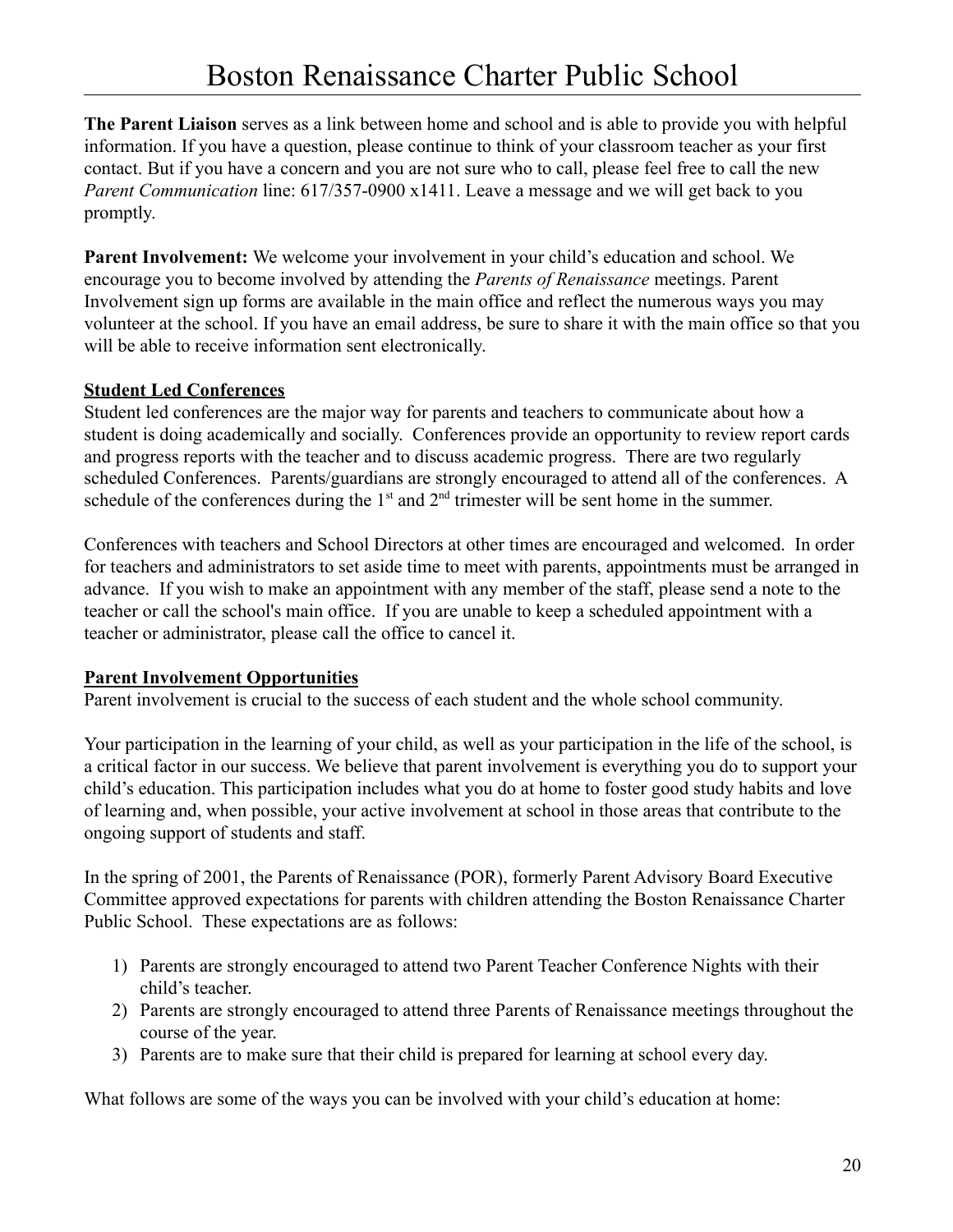- Read aloud with your child every night for at least 20 minutes.
- .Talk to your child about school. Ask specific questions, such as, "What did you do in math class?" or, "What did you talk about in science class?"
- Establish and enforce an appropriate time to go to bed each night.
- Check homework for completion and neatness.
- Talk about your own positive learning experiences.
- Share the importance of appropriate behavior in school and on the way to school.
- Provide both quiet time and a quiet space for a child to do their homework.
- Volunteer to become a Room Parent.

#### **Policy regarding in-school observations by parents and their designees**

In accordance with Massachusetts special education law, Boston Renaissance Charter Public School permits parents and their designees (defined by law as parent designated independent evaluators and educational consultants) to conduct in-school observations of their student's current or proposed special and regular education program.

When a parent or designee wishes to conduct such an observation, the following procedures shall be followed:

- 1. The parent shall contact the Special Education Office or the School Director and indicate that an observation is requested. The parent will indicate the name of the person who will conduct the observation and the affiliation of that person to the child and/or parent.
- 2. If the request for the observation comes from someone other than the parent, the school will need to confirm with the parent the identity of the observer and ensure that the parent consents to the observation. If the designee wishes to observe the student's records, the school must obtain written consent from the parent before allowing the designee to access the student's record in accordance with the Massachusetts student record regulations.
- 3. Upon notification of the request for the observation, the school will provide timely access to the student's current or proposed educational program. The school will contact the parent and/or designee to schedule a mutually convenient time for the observation. Please be advised that there may be certain times of the year such as when the MCAS is being administered that the school generally will not schedule observations due to the disruption the observation would cause during these particular time periods. If the observation is requested during one of these time periods, the school will work with the observer to find another mutually agreeable time for the observation.
- 4. The school will also discuss with the parent and/or designee in advance of the observation a reasonable time allotment for the observation. The observer will be permitted to observe both academic and non-academic activities, if requested. Observation times will be determined on an individual basis depending on the circumstances of the particular student and/or program to be observed.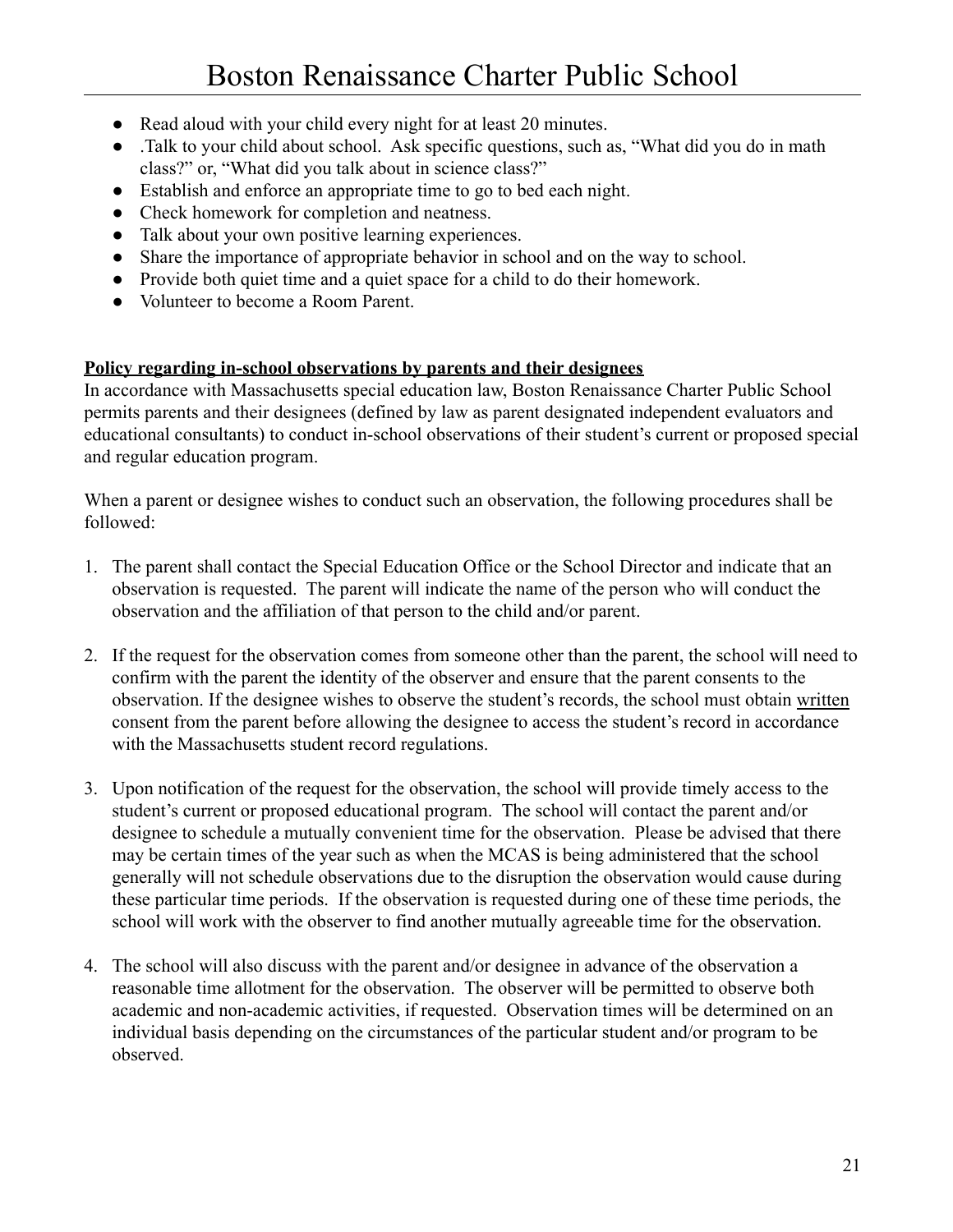- 5. Boston Renaissance Charter Public School is responsible to ensure the safety of its students at all times. If, in the opinion of the school, the observation threatens to compromise the safety of the students in the observed program, the integrity of the program during the observation, or if there is the threat of disclosure by the observer of confidential or personally identifiable information he or she may obtain while observing the program, the school may impose reasonable limitations and restrictions on the observation. The school will discuss these concerns with the observer prior to the observation and the school will make reasonable efforts to work with the observer around these issues to ensure a safe and productive observation. Any limitations and restrictions imposed pursuant to this paragraph will be done on a case by case basis.
- 6. Boston Renaissance Charter Public School may exercise its discretion at any time to reschedule or terminate an observation in the event of a building emergency or a disruption that impacts the physical or emotional well-being of the children in the school or the program being observed.

#### **Field Trips**

Field trips for specific educational purposes will be planned by classroom teachers in collaboration with the School Director. The teacher will send a notice home prior to each field trip. This notice will include the place, time and date of the field trip and the transportation that will be used, if necessary. If for any reason a parent/guardian does not wish his/her child to participate, arrangements will be made for the student to remain in school with another teacher. Students are expected to follow classroom rules of conduct while on field trips. School disciplinary policy and procedures will be in effect. All students attending a field trip are expected to "Dress for Success". A child may be excluded from a field trip for a variety of reasons, including, but not limited to dress code violations, and inappropriate behavior. All adult volunteers are required to have a CORI form filled out and approved before they can attend a field trip.

#### **Homework Policy**

We believe that the home to school partnership is crucial for academic and social-emotional growth. As a school community, we work to create developmentally appropriate practices that support students in school and at home.

**Lower School:** At each grade level, we offer enrichment activities for families to reinforce foundational skills and concepts at home. Each night, we encourage families to discuss their scholar's day *(What did you learn? What are you proud of? How can you grow and improve tomorrow?)*, read together and discuss *(in any language)*, and practice foundational skills in various content areas *(math, science, social studies, social skill building)*. Classrooms will send out suggested grade level specific activities. Additionally, we will use data to create a trimester homework focus (one for each trimester) to support the scholar's growth in meeting grade level standards. If you find that the suggested activities are not appropriate for your child, please call the classroom teacher to discuss. Homework is not graded.

#### **Upper School:**

Content learning becomes increasingly more rigorous in upper grades and additional time at home spent practicing and reviewing will have a positive impact on your child's academic success. Students entering 3rd grade will be shifting to complete homework as expected by their classroom teachers. All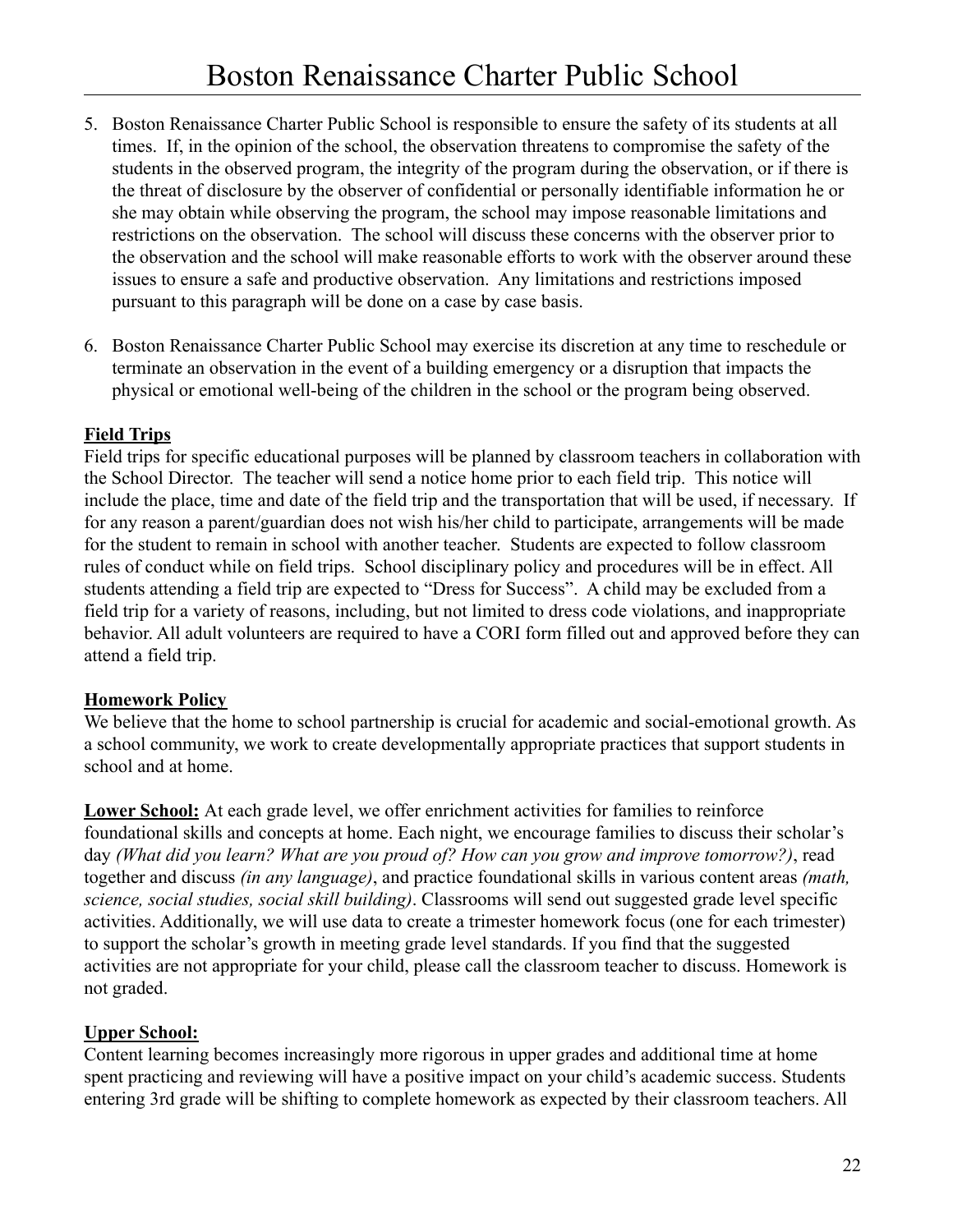homework is developmentally appropriate to reinforce previously learned content and skills. All 4-6 grade students will receive homework which will be reflected in their overall classroom grade. Upper school students are expected to achieve at higher overall performance and demonstrate responsible decision-making. We believe this policy will support our scholars to feel successful. Any questions on homework should be addressed with your child's classroom teacher.

#### **Promotion Policy**

This policy was developed to complement the expectations and requirements of the Massachusetts Department of Elementary and Secondary Education and the Boston Renaissance Charter Public School.

BRCPS reserves the right to retain any student who does not meet the grade level standards set by the Massachusetts Department of Elementary and Secondary Education and the Boston Renaissance Public Charter School. Students failing two or more core subject areas for the year are in jeopardy of being retained.

Families and school staff are encouraged to work together to support and develop the necessary skills of our children, to meet and surpass the requirements for promotion to the next grade.

#### **Attendance**

Excellent attendance and school success go hand in hand. Therefore, parents and educators are required to make every effort to ensure that students are attending school regularly.

#### **Tardy Policy**

Students arriving at BRCPS after 7:50 AM are considered "late" and will be marked tardy in the attendance register. In order to be considered present for the day the student must sign in with a tardy slip at the main office. **Students arriving after 12:00PM will be marked absent for the day.**

Students that are tardy nine (9) or more times in a trimester or twenty-four (24) or more times in the year are considered to be in violation of this policy and will be subject to the potential consequences listed below.

Three (3) tardies or three (3) early dismissals per trimester are equal to one unexcused absence for that trimester.

The only acceptable excuse for being tardy is a medical appointment or family emergency. Proof of the medical appointment must be submitted with the tardy slip.

#### **Absence Policy**

If a student is going to be absent parents must call the school at 617-357-0900 and report their student's absence to the classroom teacher by 8:30 am. However, parents must also submit a note to the Main Office after each day the student is absent. It is also acceptable to inform the teacher of the student's absence by email. Written notes and emails must include the date of the absence, the reason for the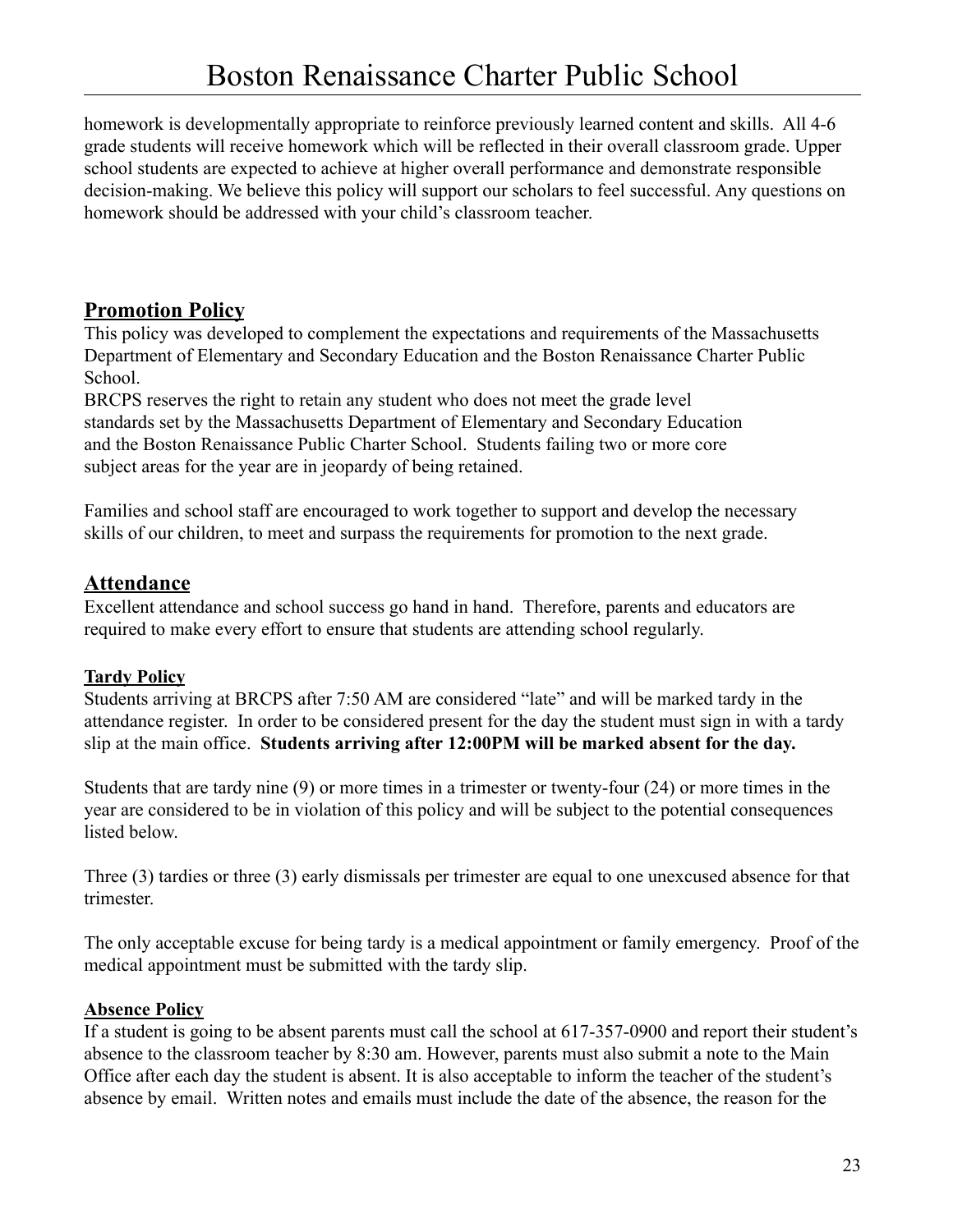absence, a phone number for the parent/guardian, and the parent/guardian's signature. Documentation may be submitted to the classroom teacher's email or the Main Office at

[mainoffice@bostonrenaissance.org.](mailto:mainoffice@bostonrenaissance.org) If possible, notify the school in advance of your child's absence.

**Please be advised, students with three or more consecutive absences must provide documentation from a medical provider.** Please be aware that students with three (3) or more unexcused absences in a trimester or twelve (12) or more unexcused absences for the year are considered to be in violation of this policy and are subject to the consequences listed below.

 $\triangleright$  Here are a few examples of excused absences:

- An illness or injury that prevents the student from attending school
- A death in the family or other significant crisis
- Court appearances
- Medical or psychological tests during the school day
- Religious holidays
- Disability related absences
- Other extraordinary situations as approved by the Director's

Some parents think that any absence will be excused as long as the parent sends a note. **This is not accurate**. Here are a few examples of unexcused absences—even if the parent sends a note:

- Repetitive and chronic absence due to illness or injury. In these cases, for the absence to be excused, the parent must submit a letter from a health care provider verifying that the student was too sick or injured to go to school.
- Family vacation / Trip to the homeland / Extension of a religious or cultural holiday beyond the designated day or days on the school calendar.
- Parent/Guardian illness

#### **Early Dismissal/Change in Dismissal Policy**

Students should attend school all day, every day. Doctor's appointments and other outside-of-school obligations should be arranged for after-school hours or on weekends whenever possible. In a case of an emergency or extenuating circumstance, and in case a child must be dismissed earlier than the prescribed school hour a parent must send a note to school which includes the critical reason for the early dismissal, the time the student should be dismissed, and a telephone number that can be used to verify the note that day. Requests for early dismissal should be for emergencies, only. **Students are not permitted to be regularly dismissed at an earlier time.**

It is imperative that parents keep a consistent dismissal routine. Frequent changes in dismissal may cause confusion for students and teachers and poses a safety risk. **All dismissal changes must be made prior to 12:00PM. No requests for a dismissal change will be granted after this time.** This gives the school adequate time to coordinate the change.

**Excessive early dismissals and changes in dismissal are considered to be in violation of this policy and are subject to the consequences listed below.**

#### **Family Vacation**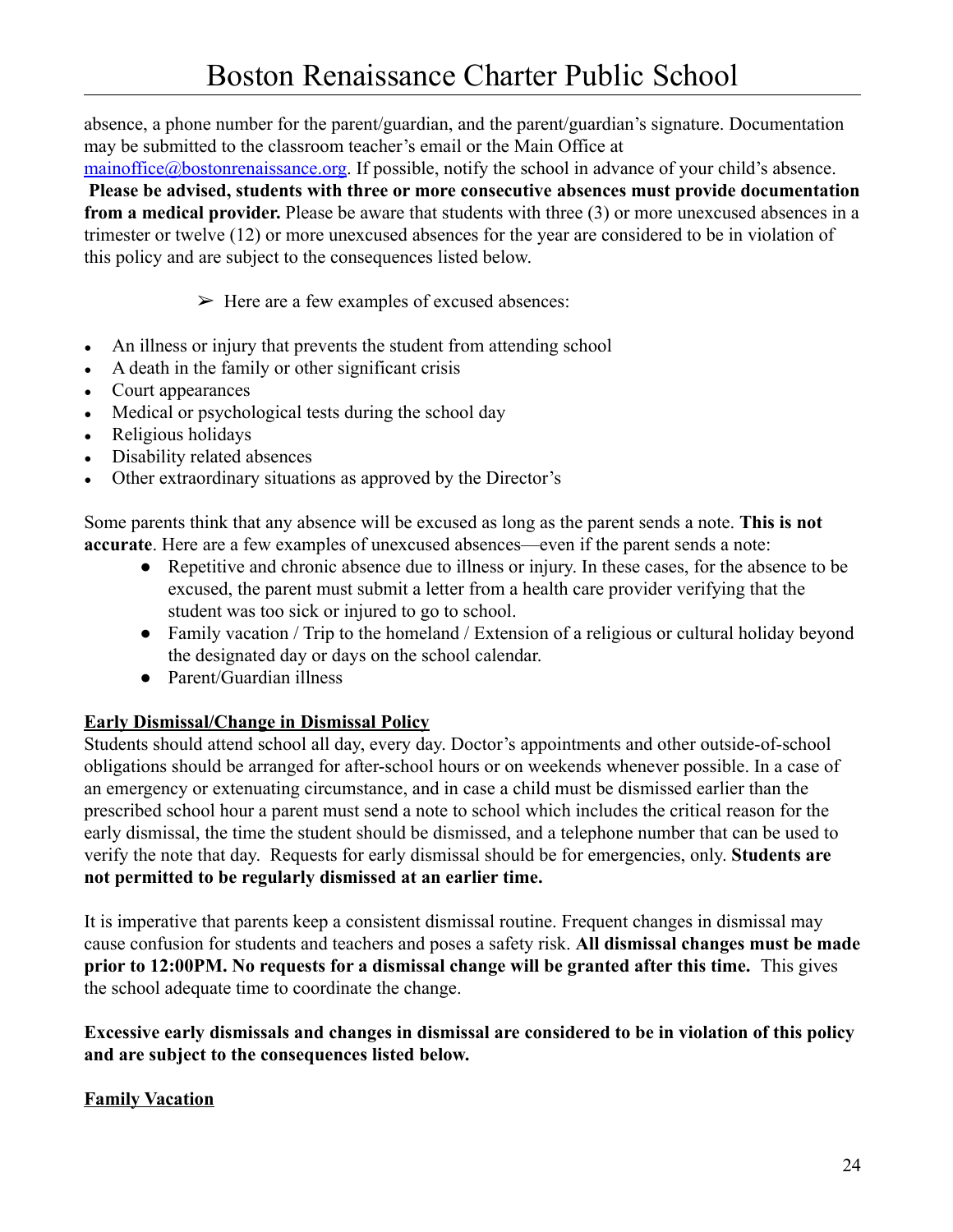Parents are strongly discouraged from taking students on family vacations while school is in session. Please plan your vacations around the standard vacations of December, February, April and summer. **Please be advised, all absences due to family vacations will be recorded as unexcused.**

#### **Non-adherence to the attendance policy of BRCPS will include the following steps:**

- 1. Classroom teacher reaches out to check on student absence
- 2. Parents/guardians will be contacted to discuss the frequency of absences.
- 3. An attendance warning letter will be mailed home
- 4. A Director will call to discuss chronic attendance concerns and schedule a meeting.

#### **Consequences for Violation of Attendance Policy**

- Your child will receive a failing grade for the current trimester
- Your child may be retained in their current grade for the following school year
- Your child may be referred to outside agencies such Boston Juvenile Court for Truancy or DCF (Department of Children and Families)

#### **Media**

The news media will be interested in what is happening at our school and we welcome their attention. Photographers, reporters, and news commentators will from time to time visit us. We may also wish to publish examples of student projects, photos of students, and other work on a World Wide Web server accessible through the Internet.

#### **Solicitation**

School regulations prohibit solicitation during school hours on school grounds of or by individual staff or students for membership in, contributions to, or purchases in support of any charitable organization or association, which has not been approved by the Head of School as a school fund-raising activity.

#### **Confidentiality**

Laws involving privacy and confidentiality prohibit any school employee from giving names, addresses or telephone numbers of students, parents or staff to anyone without appropriate authorization.

#### **Acceptable Use Policy for Technology Resources**

The Boston Renaissance Charter Public School provides technology resources to its students and staff for educational and administrative purposes. The use of technology resources (including, but not limited to, computer facilities and services, desktop and laptop computers, mobile devices, networks, the internet, electronic mail, and electronic information and data) at the Boston Renaissance Charter Public School is a privilege, not a right. All adult users of the Boston Renaissance Charter Public School technology resources must submit a signed Acceptable Use Policy form to gain access to such technology resources. Students of the Boston Renaissance Charter Public School must submit an Acceptable Use Policy signed by the student's parent or guardian to gain access to the school's technology resources. Inappropriate use of these resources will result in cancellation of these privileges and may result in appropriate legal action as well as school disciplinary action.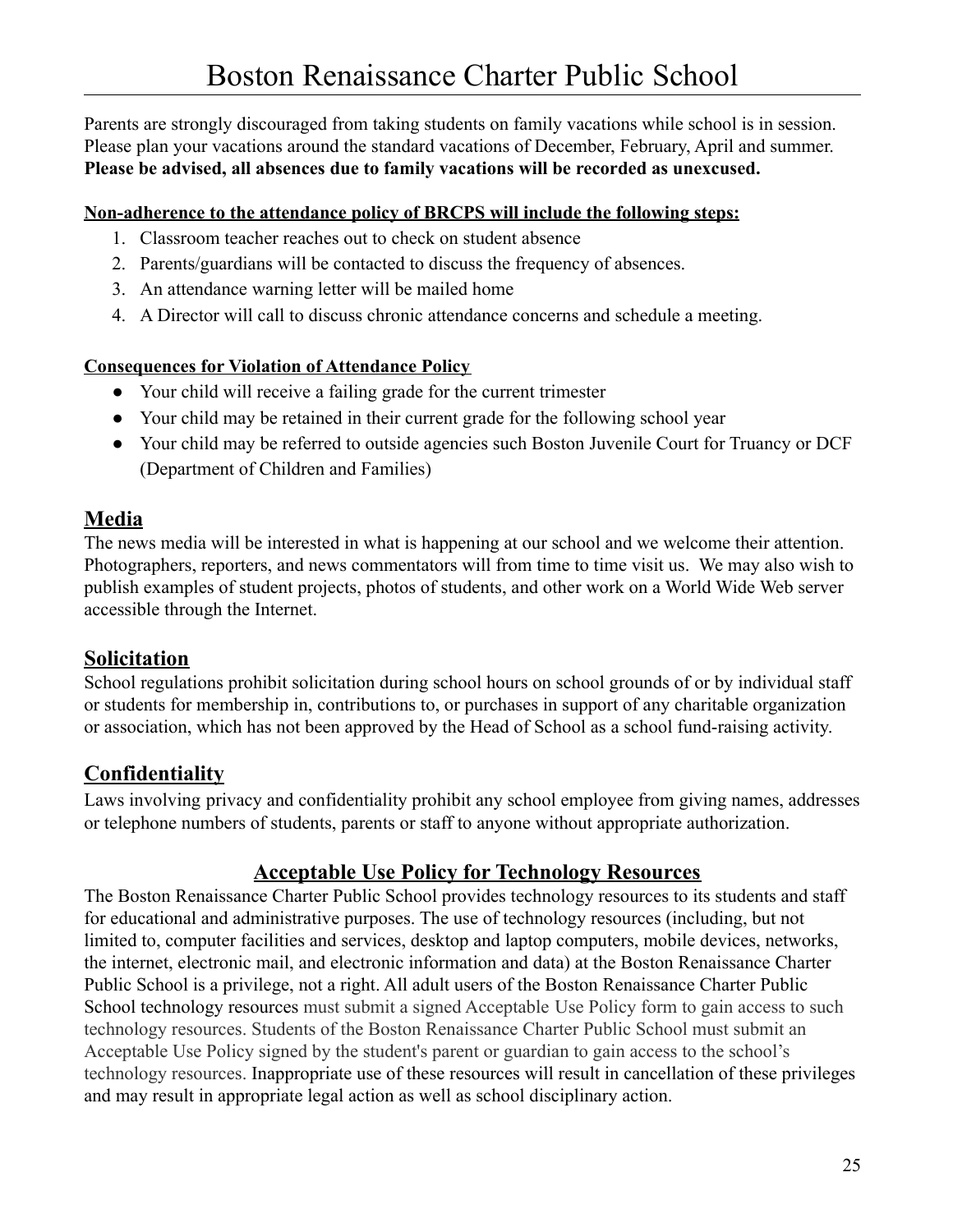The Boston Renaissance Charter Public School is a public entity, therefore, all records (except those specifically excluded by law), whether in electronic or hardcopy form, are subject to the Freedom of Information Act and open to public inspection. Copies of all information created, sent or retrieved may be stored on the computer network's backup files. Technology resource storage areas (including back-up and user files) will be treated like school lockers may be subject to inspection. Internet (email) messages are public communication and are not private. All communications including text and images may be subject to applicable law enforcement or other third parties without prior consent of the sender or the receiver. Technology resource administrators may review communications (email, attachments, and files) to maintain integrity and ensure that users are using the system in a responsible manner. Users should not assume that uses of the Boston Renaissance Charter Public School technology resources are private. All users are expected to use appropriate judgment and caution in communications concerning students and staff to ensure that personally identifiable information remains confidential.

Use of any information obtained via email, the Internet or other sources is at the risk of the user. Boston Renaissance Charter Public School specifically denies any responsibility for the accuracy or quality of information obtained through the Internet.

The Boston Renaissance Charter Public School uses a filtering system as a tool to try and prevent access to any online material deemed inappropriate.

#### **RULES:**

#### 1. **Unacceptable use of Technology Resources includes, but is not limited to, the following:**

- Using email or the Internet for non-academic reasons while at school
- Visiting inappropriate websites (i.e. music lyric sites, social networking, or chat rooms that do not contain information related to academics)
- Using personal email accounts such as "hotmail" or any instant messaging
- Displaying inappropriate material on a computer screen (especially backgrounds and screensavers)
- Playing music, CDs, DVDs, or portable music devices at school, unless they are being used for a class project
- Downloading music and/or videos
- Using the School Network for illegal activity including, but not limited to, violation of copyright or plagiarism
- Using the computer or other technology resources without supervision
- Placing software or external data on any computer, whether stand-alone or networked, without permission from a member of the Technology Department
- Transmission of any material in violation of any federal or state law or regulation
- Submitting, publishing or displaying any defamatory, inaccurate, racially offensive, abusive, obscene, profane, sexually oriented, or threatening materials or messages either public or private
- Knowingly placing a computer virus on a computer or the network
- Attempting to or harming equipment, materials or data
- Attempting to or sending anonymous messages of any kind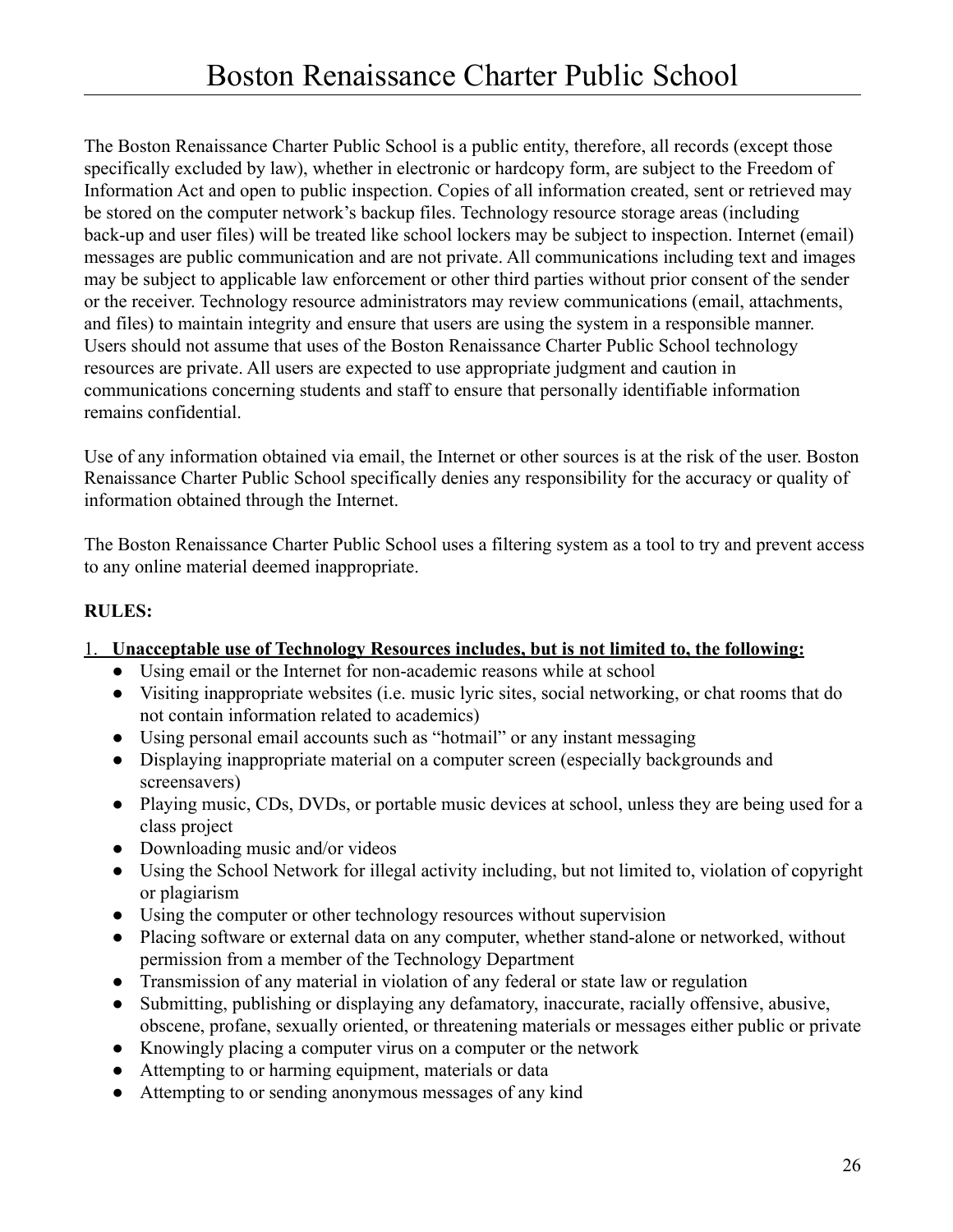- Sharing of network passwords
- Wasting of limited resources such as disk space or printing capacity
- Attempting to gain unauthorized access to programs or equipment
- Exhibiting any other action that would in any way subject the user or the Boston Renaissance Charter Public School to any civil or criminal action
- Cell phone usage

#### 2. **Access to Technology Resources**

Access to the school's technology resources will be governed as follows:

- Students will have access to the technology resources for class assignments and research with their teacher's permission and/or supervision
- Users will be required to maintain password confidentiality by not sharing their password with others
- Any technology resource user identified as a security risk or having violated Boston Renaissance Charter Public School's Acceptable Use Policy for Technology Resources may be denied access to the system

#### 3. **Individual User Responsibilities**

The following standards will apply to all users of the school's technology resources:

- The individual student whether working alone or in a group classroom setting will be responsible at all times for the proper use of technology resources
- The system may not be used for illegal purposes, in support of illegal activities, or for any other activity prohibited by the Boston Renaissance Charter Public School Discipline Policy
- System users are asked to purge electronic mail or outdated files on a regular basis.
- System users are responsible for making sure they do not violate any copyright laws, copies of which may be found in the library

#### 4. **Vandalism Prohibited**

Any malicious attempt to harm or destroy BRCPS equipment or materials, data of another user of the BRCPS system, or any of the agencies or other networks to which BRCPS has access is prohibited. Deliberate attempts to degrade or disrupt system performance may be viewed as violations of BRCPS guidelines and, possibly, as criminal activity under applicable state and federal laws. This includes, but is not limited to, the uploading or creating of computer viruses.

Vandalism as defined above will result in the cancellation of system use privileges, possible prosecution, and will **require restitution** for costs associated with system restoration, hardware, or software costs.

#### 5. **Forgery Prohibited**

Forgery or attempted forgery of electronic messages is prohibited. Attempts to read, delete, copy, or modify the electronic mail of other system users or deliberate interference with the ability of other system users to send/receive electronic mail is prohibited.

#### 6. **Network Etiquette**

System users are expected to observe the following network etiquette: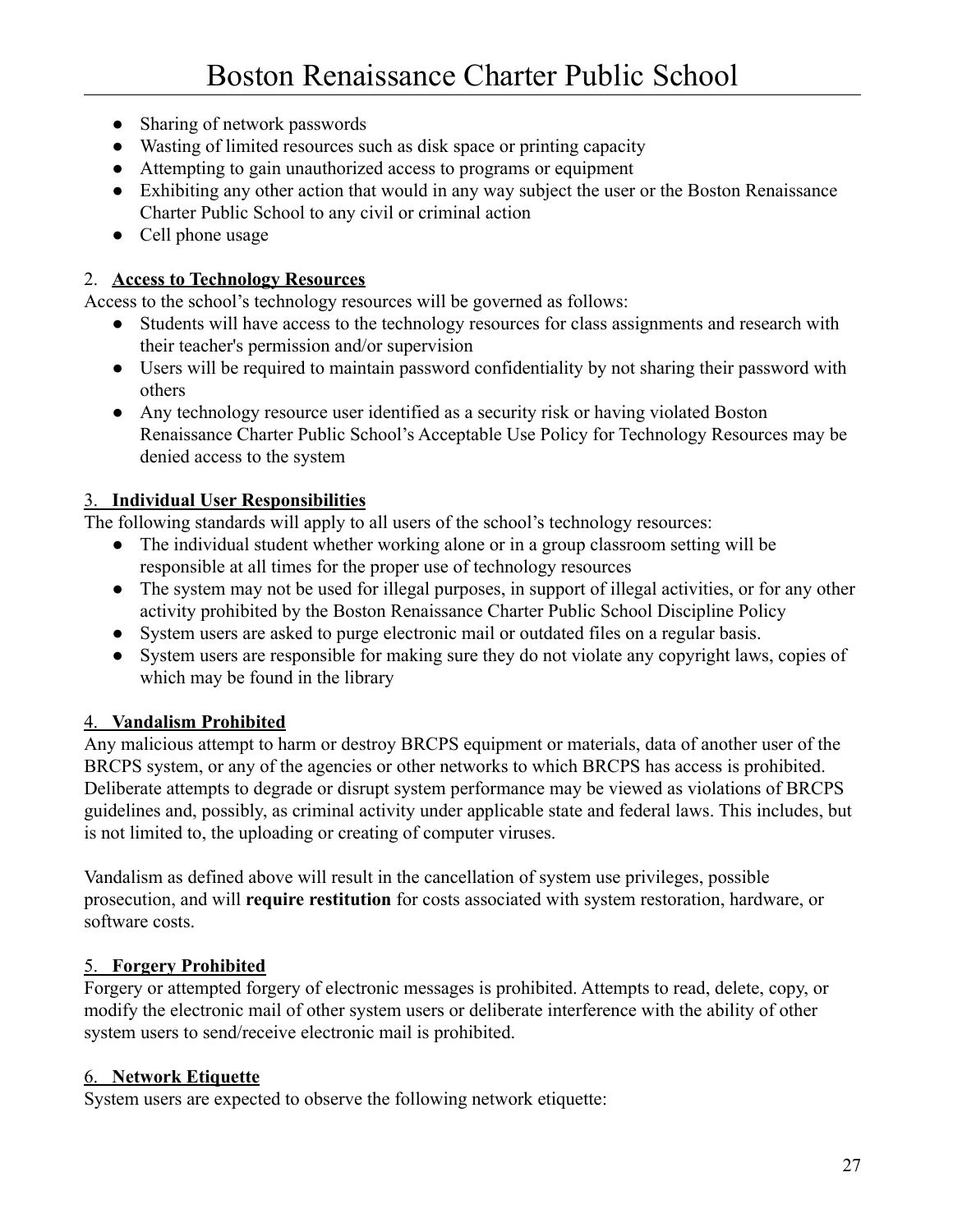- Use appropriate language: swearing, vulgarity, ethnic or racial slurs, and any other inflammatory language is prohibited
- Pretending to be someone else when sending/receiving messages is prohibited
- Submitting, publishing or displaying any defamatory, inaccurate, racially offensive, abusive, obscene, profane, sexually oriented, or threatening materials or messages either public or private
- Revealing such personal information as addresses or phone numbers of users or others is prohibited
- Using the network in such a way that would disrupt the use of the network by other users is prohibited

#### 7. **Consequences of Inappropriate or Unethical Use**

- Termination/Revocation of System User Account
- Violations are subject to school disciplinary action as well as appropriate legal action. The Boston Renaissance Charter Public School reserves its right to seek restitution from any user for costs incurred by the school, including legal fees, due to such user's inappropriate use of the school's technology resources.
- The Boston Renaissance Charter Public School will cooperate fully with local, state, or federal officials in any investigation concerning or relating to misuse of its computer systems and networks.

#### **Acceptable Use of Technology Resources for Students**

I have received a copy of the Boston Renaissance Charter Public School's Policy regarding the Use of Technology Resources (the "Policy").

I have read and understand the rules set out in the policy.

I understand and have explained to my child that he/she may only use the school's technology resources if he/she obeys all of the rules set out in the policy.

I understand and have explained to my child that he/she may only use the school's technology resources for purposes related to his/her schoolwork.

I understand that although the school uses a filtering system to prevent access over the Internet to material inappropriate for children, I also understand that no filtering system is perfect, and that my child may therefore gain access to inappropriate material.

I understand and agree that I will not hold the school responsible if my child should gain access to materials inappropriate for children.

By signing the signature page on page 48, I give my child permission to use technology resources available at the school, including Internet access.

I understand that if I do not sign this document, my child will not be permitted to use the school's technology resources, including Internet access.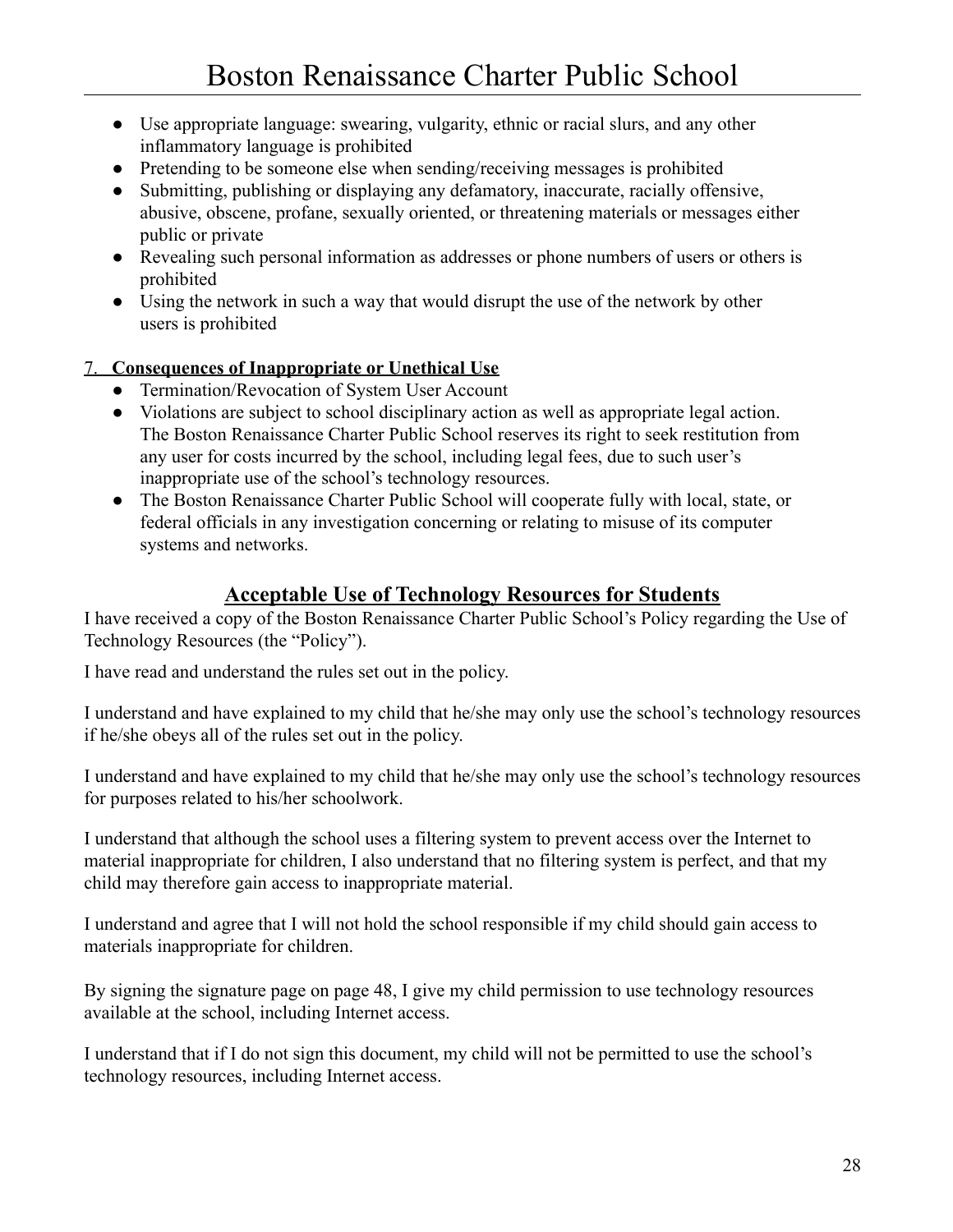**PLEASE NOTE:** The Parent/Family signature page (page 48) acknowledges that the parent has read the entire handbook and understands its contents including the Acceptable Use Policy for students.

### **SCHOOL BASED RULES**

*Grades K1-Grade 2*

The school recognizes the complexity and range of problems that are associated with children ages 4 to 8 and their behaviors in a school setting. The policies herein and the considerations given to students and parents are respectful and at the same time expect that all students and parents pay equal respect to other school community members, including other students and parents, teachers, bus drivers and monitors, administrators and all other school staff.

In general, students are always expected to comply with the acceptable modes of behavior while in any school setting, including classrooms, cafeteria, assembly areas, tutoring stations, stairwells, hallways, and school buses.

Unacceptable behavior includes but is not limited to:

- ❖ **Disruption of learning, in any setting including throwing things, screaming, running around the classroom etc.**
- ❖ **Threats to safety of oneself or others, including hitting, biting, kicking etc.**
- ❖ **Inappropriate (obscene, threatening, disrespectful) language or gestures.**
- ❖ **Disrespectful behavior or language towards adults or other students.**
- ❖ **Destruction of property or theft.**
- ❖ **Possession of any dangerous device or illegal substance.**

Part of the discipline process is to review the aberrant action or behavior with the student and attempt to teach the student how to make better choices in the future. Consequences are also a necessary part of any discipline code.

The following progressive steps are taken where students need to be redirected inside or outside the classroom for K1, K2, Grades 1 and 2:

#### *Grades K1 and K2*

- ❖ Warning from a teacher or staff person.
- ❖ Time-out within the classroom, with optional classroom-based consequence(no more than 3-5minutes).
- ❖ Time-out in a neighboring classroom, with optional classroom-based consequences for up to 10 minutes. Children should bring classroom work to the neighboring classroom. If a child is upset, teachers will have the children fill out a feeling/thinking sheet.
- ❖ Time-out with a parent notification by the Student Support Specialist with optional classroom or school based management.
- ❖ If students report to the Student Support Specialist numerous times within one school day for any disruptive or unacceptable behavior he or she is subject to a suspension.
- ❖ In more serious cases, such as hitting, kicking, biting or destruction of property, a student may be suspended from school by the Student Support Specialist or the Directors.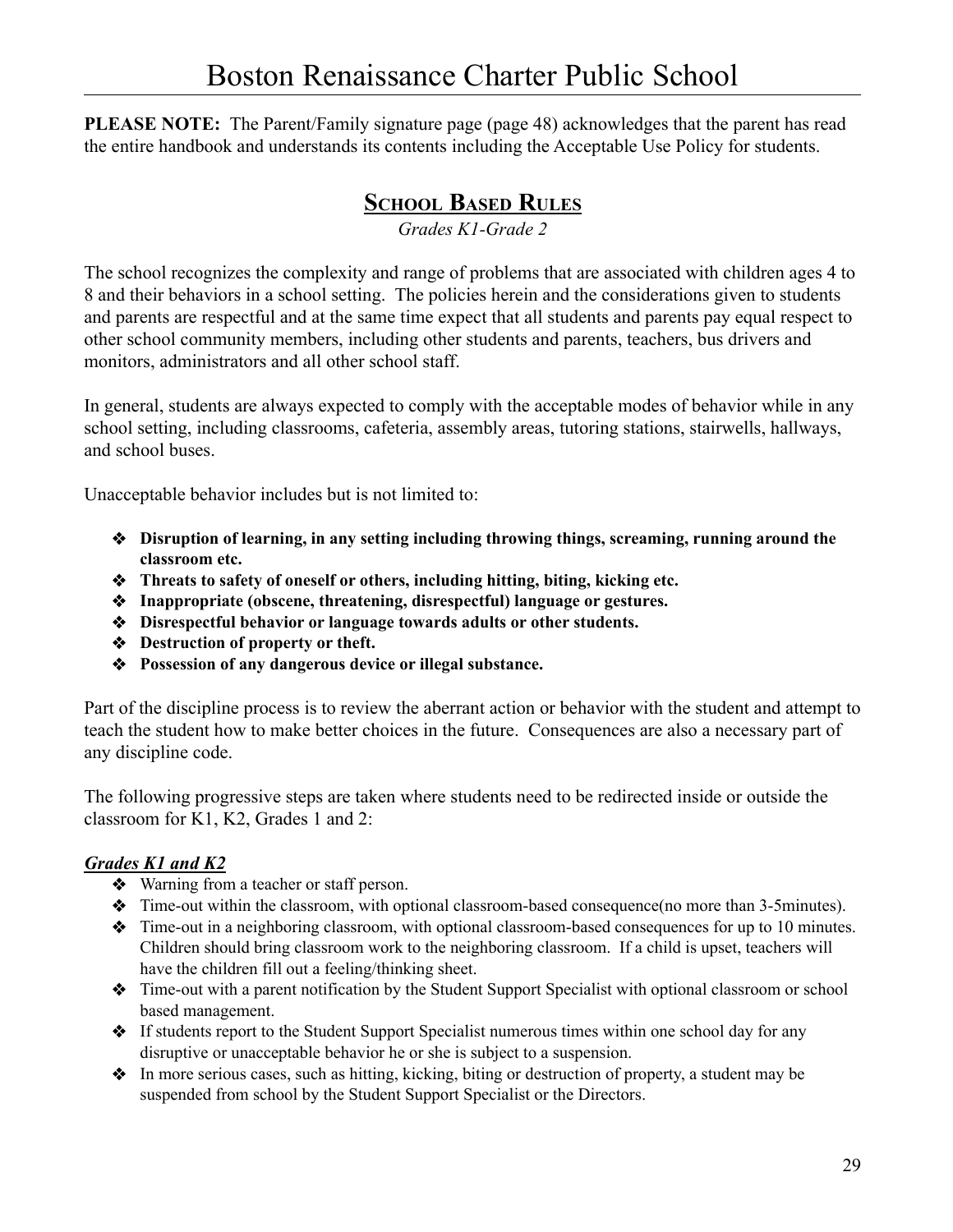- ❖ Students may be subject to suspension or expulsion for possession of a dangerous weapon or a controlled substance on school premises or at school-sponsored or school-related events, including athletic games pursuant to M.G.L. c.71 §37H (see full text of M.G.L. c.71 § 37H on page 28).
- ❖ Students may be subject to suspension for a felony charge or subject to expulsion for a felony conviction pursuant to M.G.L. c.71  $\S 37H$  ½ (see full text of M.G.L. c.71  $\S 37H$  ½ on page 30).

These progressive steps are a guideline for school administrators. The administration, however, reserves its right to impose appropriate disciplinary consequences for student misconduct. Parents are required to support the school policies by reinforcing our efforts in maintaining a safe, structured and positive learning environment for all school community members. Teachers are instructed to contact parents whenever they see a child struggling academically or behaviorally. Parents are encouraged to keep a child's teacher up to date on anything social, emotional, physical or medical in the child's life that may affect school performance.

#### *Grades 1 and 2*

Part of the discipline process is to review the aberrant action or behavior with the student and attempt to teach the student how to make better choices in the future. Consequences are also a necessary part of any discipline code.

The following progressive steps are taken when students need to be redirected inside or outside the classroom:

- ❖ Step 1: Warning from a teacher or staff person.
- ❖ Step 2: Time out within the classroom, with optional classroom-based consequence.
- ❖ Step 3: Time out in a neighboring classroom, with optional classroom-based consequence.
- ❖ Step 4: Time out with parent notification by Student Support Specialist, with optional classroomor school-based consequence. Incident report written if removed.
- ❖ Step 5: Student sent to Student Support Specialist and an incident report is written (possible suspension). Incident report written if removed.
- ❖ Step 6: Suspension Warning, Suspension or Expulsion of the student from school in accordance with Massachusetts General Laws.

These progressive steps are a guideline for school administrators. The administration, however, reserves its right to impose appropriate disciplinary consequences for student misconduct. Parents are required to support the school policies by reinforcing our efforts in maintaining a safe, structured and positive learning environment for all school community members. Teachers are instructed to contact parents whenever they see a child struggling academically or behaviorally. Parents are encouraged to keep teachers up-to-date on anything social, emotional, physical, or medical in a child's life that may affect school performance.

#### **Suspension Offenses: (all grades)**

- Repeated disrespect to school staff
- Repeated disruption to classroom environment
- Hurting any other person or threatening to do so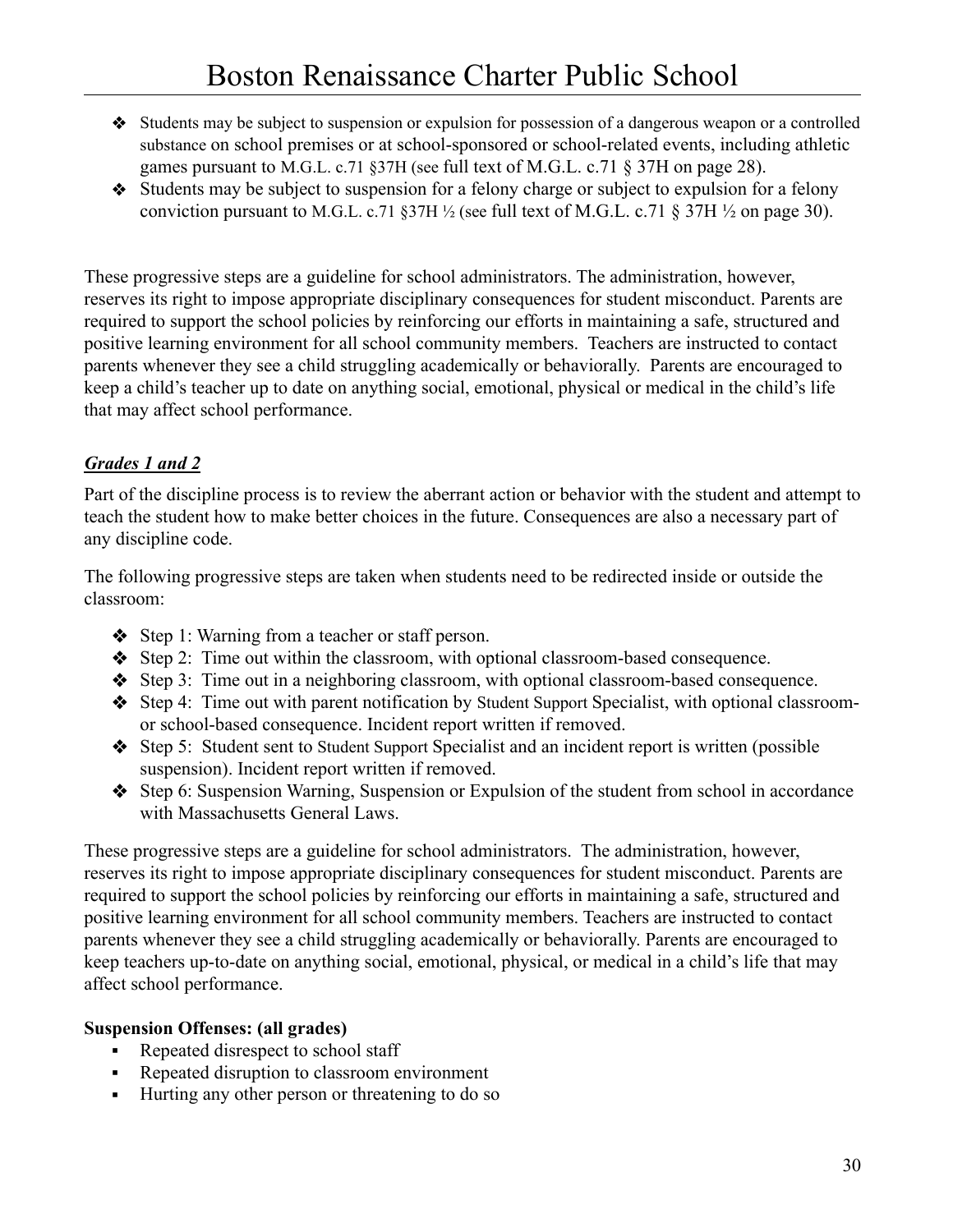- Coming to school with a dangerous object of no reasonable use
- Damaging or stealing private or school property, or threatening to do so
- **Example 1** Sexually harassing another person
- Using racial slurs, profanity, or obscene language or gestures through verbal, written, or electronic communication
- Being in an unauthorized area of the building
- **•** Leaving school or class without permission
- Failure to serve an assigned detention
- Physical aggression including fighting
- **•** Possession of a dangerous weapon or a controlled substance on school premises or at school-sponsored or school-related events, including athletic games, pursuant to M.G.L. c.71 § 37H. (see full text of M.G.L. c.71 § 37H on page 28)
- Assault on a Director, teacher, teacher's aide or other educational staff on school premises or at school-sponsored or school-related events, including athletic games, pursuant to M.G.L. c.71 §  $37H$ . (see full text of M.G.L. c.71  $\S 37H$  on page 28)
- Issuance of a criminal complaint charging a student with a felony or the issuance of a felony delinquency complaint against a student, pursuant to M.G.L. c.71 § 37H½. (see full text of M.G.L. c.71 § 37H½ on page 30)

#### **Expulsion Offense: (all grades)**

- Possession of a dangerous weapon or a controlled substance on school premises or at school-sponsored or school-related events, including athletic games, pursuant to M.G.L. c.71 § 37H (see full text of M.G.L. c.71 § 37H on page 28)
- Assault on a Director, teacher, teacher's aide or other educational staff on school premises or at school-sponsored or school-related events, including athletic games, pursuant to M.G.L. c.71 § 37H (see full text of M.G.L. c.71 § 37H on page 28)
- Being convicted of a felony or upon an adjudication or admission in court of guilt with respect to such a felony or felony delinguency, pursuant to M.G.L. c.71 $\frac{37H}{2}$  (see full text of M.G.L. c.71  $\S 37H\frac{1}{2}$  on page 30)

#### *This is not an all-inclusive list of offenses. The Director or School Safety & Security will determine if a given action by a student will result in detention, suspension or expulsion.*

### **SCHOOL-BASED RULES**

*GRADES (3-6)*

Boston Renaissance Public Charter School recognizes the complexity and range of problems that are associated with student behaviors in school settings. The policies herein and the considerations given to students and parents are respectful and at the same time demand that all students and parents pay equal respect to other school community members, including other students and parents, teachers, bus drivers and monitors, administrators and all other school staff.

Students are always expected to conform to acceptable modes of behavior while in any school setting, including classrooms, cafeteria, assembly areas, tutoring, stairwells, hallways, after school programs, school buses, and while on all field trips.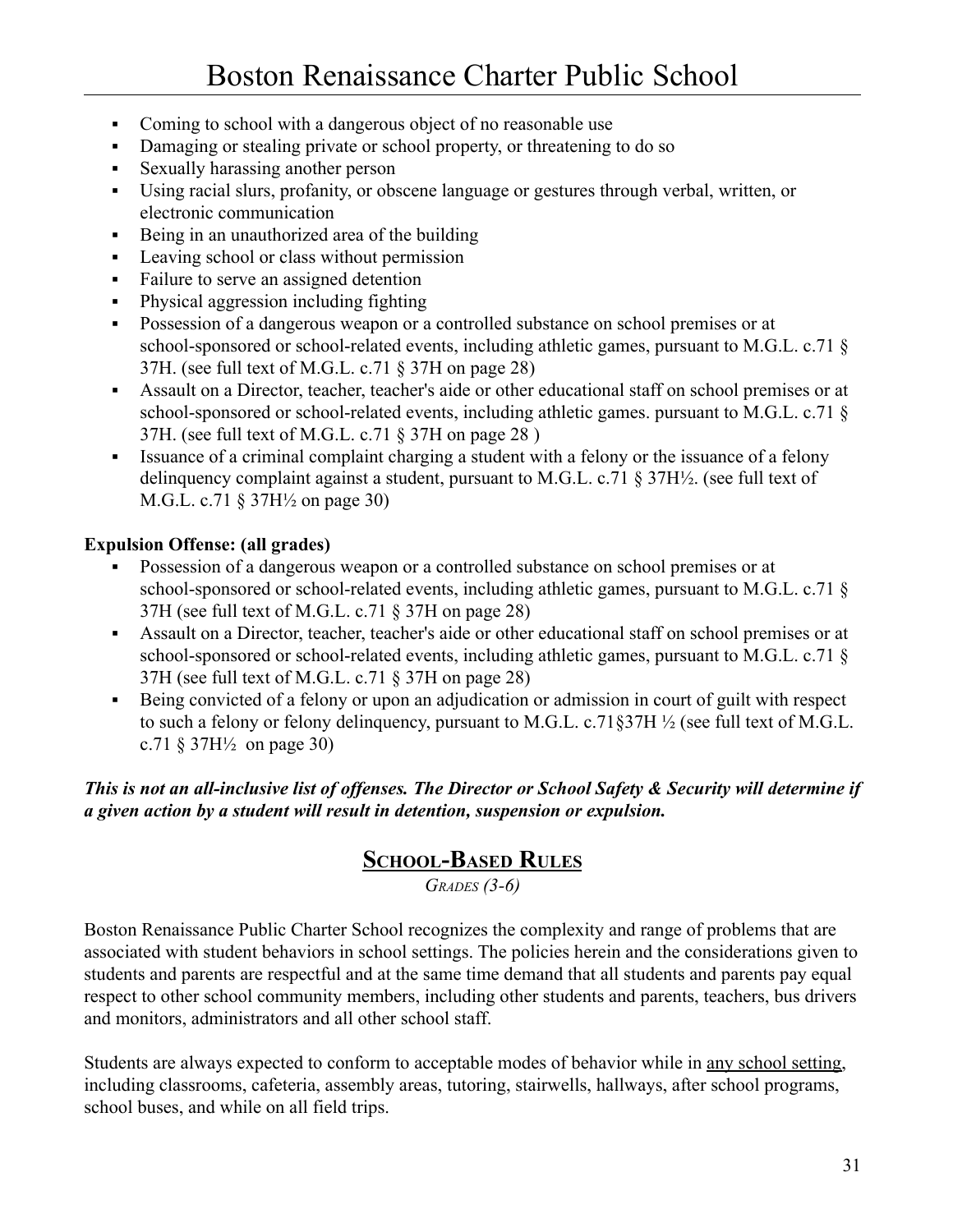Generally, unacceptable behavior includes but is not limited to:

- **•** Disruption of learning, in any setting
- **•** Threats to safety of oneself or others
- Inappropriate (obscene, threatening, disrespectful) language or gestures
- Disrespectful behavior or language towards adults or other students
- Destruction of property or theft
- **•** Possession of any dangerous device or substance
- **•** Physical aggression including fighting

The following is a specific list of offenses that may result in detention, suspension or expulsion. All students are held accountable for their own behavior in school and while commuting to and from school.

Detention Offenses:

- Showing disrespect to school staff
- Repeated refusal to follow directions
- Repeated disruption of class
- **•** Insulting others
- Being out of class without a signed and dated pass
- **•** Inappropriate language
- Inappropriate physical contact
- Disregard for School Dress Code
- Possession of electronics (e.g. cell phones, iPad, video games, etc.)
- **•** Leaving Supervision

Suspension Offenses:

- Physical fighting
- Consistent disrespect to school staff
- Consistent disruption to classroom environment
- Hurting another person or threatening to do so
- Bringing to school a dangerous object of no reasonable use
- Damaging or stealing private or school property, or threatening to do so
- **Example 1** Sexually harassing another person
- Using racial slurs, profanity, or obscene language or gestures through verbal, written, or electronic communication
- Being in an unauthorized area of the building
- Leaving school or class without permission
- Failure to serve an assigned detention
- Possession of a dangerous weapon or a controlled substance on school premises or at school-sponsored or school-related events, including athletic games, pursuant to M.G.L. c.71 §  $37H$ . (see full text of M.G.L. c.71  $\S 37H$  on page 27)
- Assault on a Director, teacher, teacher's aide or other educational staff on school premises or at school-sponsored or school-related events, including athletic games, pursuant to M.G.L. c.71 § 37H. (see full text of M.G.L. c.71 § 37H on page 28)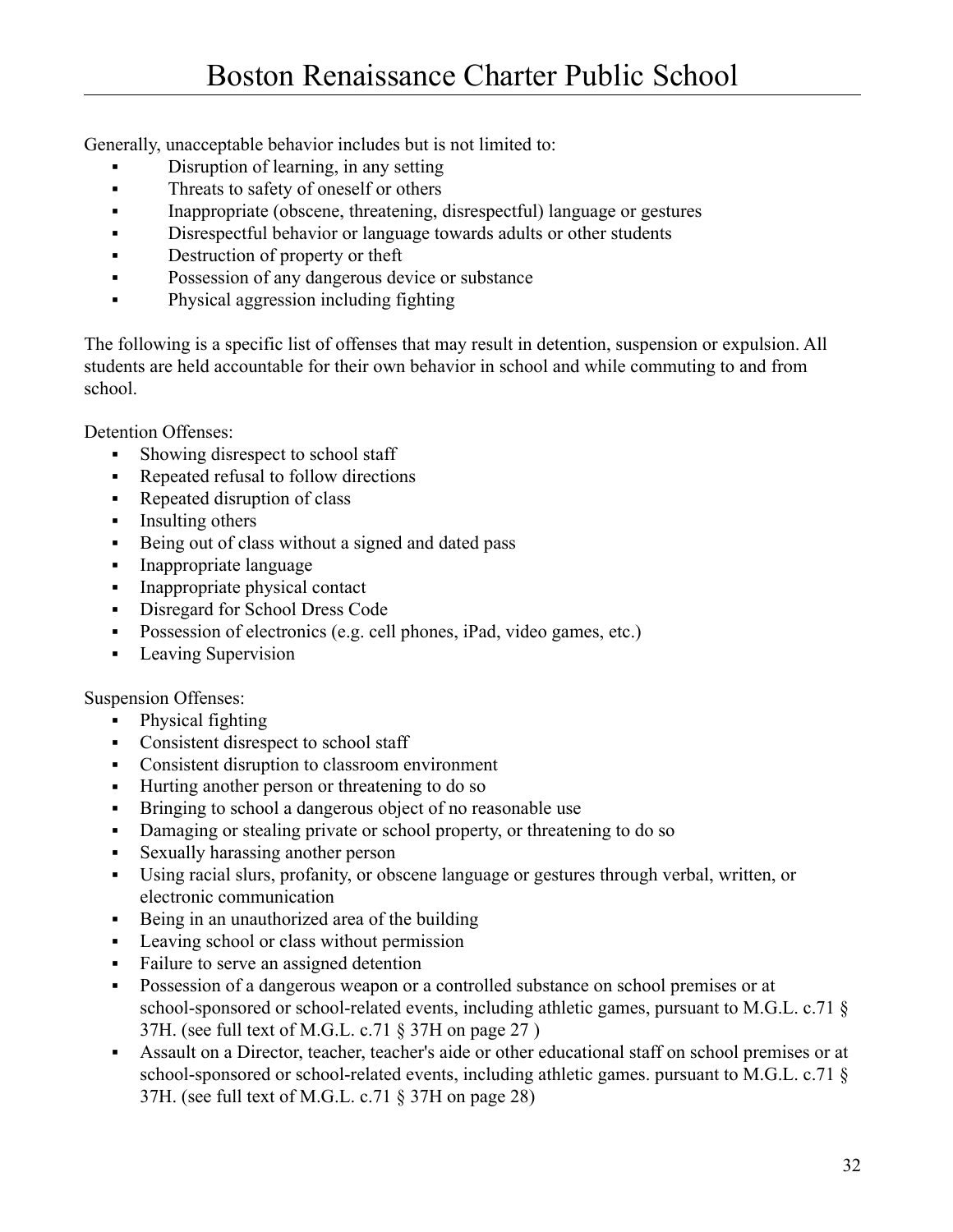Issuance of a criminal complaint charging a student with a felony or the issuance of a felony delinquency complaint against a student, pursuant to M.G.L. c.71 § 37H½. (see full text of M.G.L. c.71 § 37H½ on page 28)

#### ▪ **Expulsion Offense: (all grades)**

- Possession of a dangerous weapon or a controlled substance on school premises or at school-sponsored or school-related events, including athletic games, pursuant to M.G.L. c.71 § 37H (see full text of M.G.L. c.71 § 37H on page 27 )
- Assault on a Director, teacher, teacher's aide or other educational staff on school premises or at school-sponsored or school-related events, including athletic games, pursuant to M.G.L. c.71 § 37H (see full text of M.G.L. c.71 § 37H on page 28)
- Being convicted of a felony or upon an adjudication or admission in court of guilt with respect to such a felony or felony delinquency, pursuant to M.G.L. c.71§37H $\frac{1}{2}$  (see full text of M.G.L. c.71  $$37H\frac{1}{2}$  on page 28)

This is not an all-inclusive list of offenses. The Head of School, Director, or Student Support Specialist will determine if a given action by a student will result in detention, suspension or expulsion.

#### **Detention**

The Upper School's Detention System facilitates detentions for students who violate the Code of Discipline in grades 3-6. An arrangement of Detention is mandatory and must be served within 36 hours of parent notification. Failure of a student to serve a school based detention may result in additional day(s) of detention being assigned, or in-school suspension if multiple days of detention are missed.

Staff will contact a family member the day a detention is assigned. The staff member will state the facts of the incident and the action(s) to be taken. *The school will not provide*

*transportation if detention is served after school*. **If there is an after school detention given**, students must be picked up no later than 4:15 PM. Students picked up earlier than the designated time of 4:15 PM will have to serve their detention the next day. Students picked up later than 4:15 PM will be assessed a charge based on the parameters used by our regular After-School program.

#### **For Afterschool Detention only:**

Detention Room rules are as follows:

- ❖ **Students must report to the Detention Room by 3:10PM.**
- ❖ **Students must bring homework lessons or a book to read.**
- ❖ **Students are expected to sit quietly and complete their work.**
- ❖ **Students must stay in the Detention Room, unless permission is given.**

**The aforementioned rules are non-negotiable.**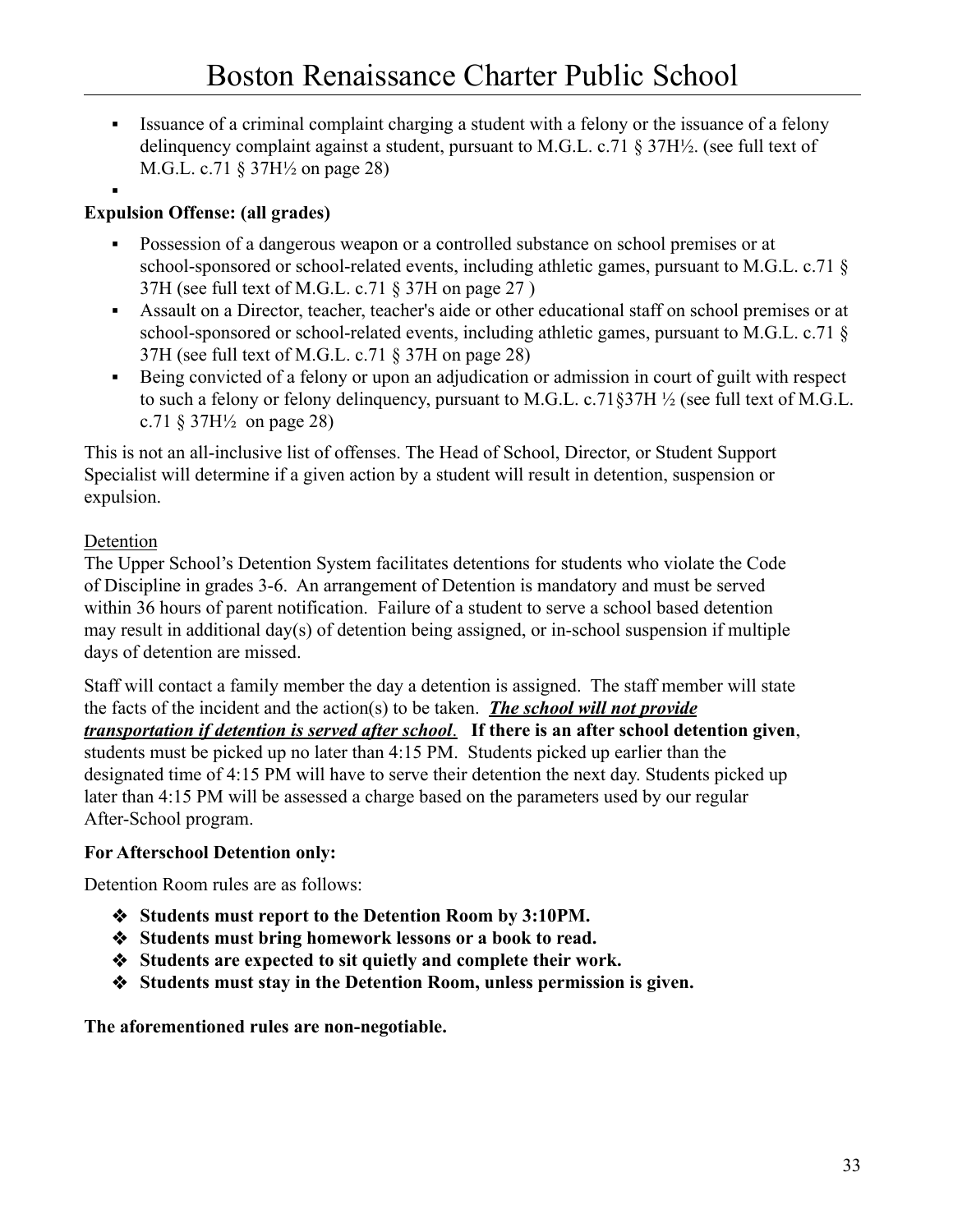### **Discipline Process**

Part of the discipline process is to review the aberrant action or behavior with the student and attempt to teach the student how to make better choices in the future. Consequences are also a necessary part of any discipline code. The following progressive steps are suggested when a student needs to be redirected inside or outside the classroom:

Step 1: Time out within the classroom, with optional classroom-based consequence.

- Step 2: Time out in a neighboring classroom, with optional classroom-based consequence.
- Step 3: Time out with Lead Teacher and parent notification by a staff member **(detention).**
- Step 4: Student sent to Student Support Specialist and an incident report is written (**detention or suspension).**

Parents are required to support the school policies by reinforcing our efforts in maintaining a safe, structured and positive learning environment for all school community members. Teachers are instructed to contact parents whenever they see a child struggling academically or behaviorally. Parents are encouraged to keep a child's teacher up to date on anything social, emotional, physical or medical in the child's life that may affect school performance. It is most helpful to teachers and administrators to know when a child is troubled or challenged.

#### **LEGAL REFERENCES**

**Chapter 71: Section 37H. Policies relative to conduct of teachers or students; student handbooks** Section 37H. The Superintendent/Charter School Leader of every school district shall publish the district's policies pertaining to the conduct of teachers and students. Said policies shall prohibit the use of any tobacco products within the school buildings, the school facilities or on the school grounds or on school buses by any individual, including school personnel. Said policies shall further restrict operators of school buses and personal motor vehicles, including students, faculty, staff and visitors, from idling such vehicles on school grounds, consistent with section 16B of chapter 90 and regulations adopted pursuant thereto and by the department. Copies of these policies shall be provided to any person upon request and without cost by the Director of every school within the district.

Each school district's policies pertaining to the conduct of students shall include the following: disciplinary proceedings, including procedures ensuring due process; standards and procedures for suspension and expulsion of students; procedures pertaining to discipline of students with special needs; standards and procedures to assure school building security and safety of students and school personnel; and the disciplinary measures to be taken in cases involving the possession or use of illegal substances or weapons, the use of force, vandalism, or violation of a student's civil rights. Codes of discipline, as well as the procedures used to develop such codes shall be filed with the department of education for informational purposes only.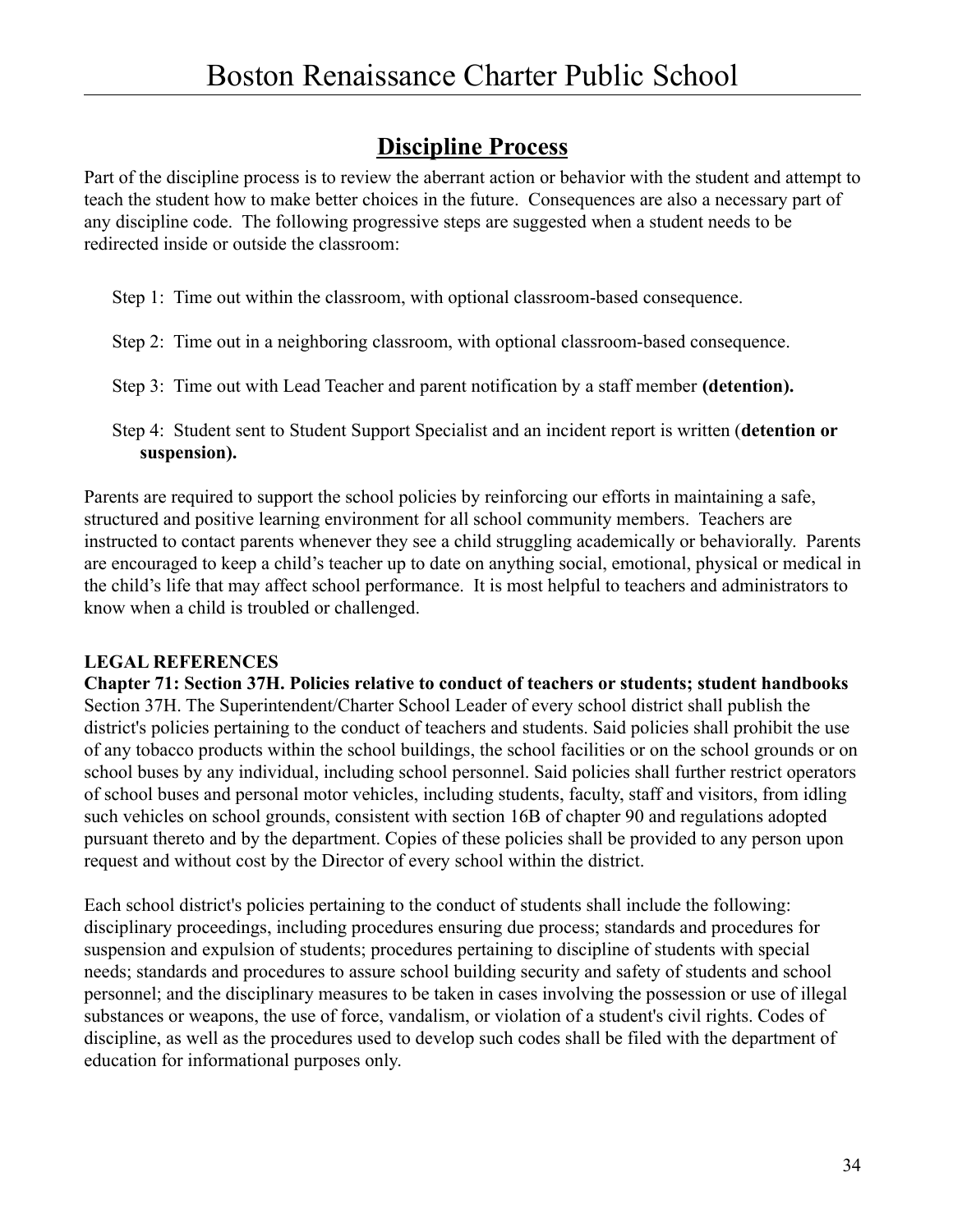# Boston Renaissance Charter Public School

The school shall prepare and distribute to each student a student handbook setting forth the rules pertaining to the conduct of students. The school shall review the student handbook each spring to consider changes in disciplinary policy to take effect in September of the following school year, but may consider policy changes at any time. The annual review shall cover all areas of student conduct, including but not limited to those outlined in this section.

Notwithstanding any general or special law to the contrary, all student handbooks shall contain the following provisions:

(a) Any student who is found on school premises or at school-sponsored or school-related events, including athletic games, in possession of a dangerous weapon, including, but not limited to, a gun or a knife; or a controlled substance as defined in chapter ninety-four C, including, but not limited to, marijuana, cocaine, and heroin, may be subject to expulsion from the school or school district by the Director.

(b) Any student who assaults a School Director, teacher, teacher's aide or other educational staff on school premises or at school-sponsored or school-related events, including athletic games, may be subject to expulsion from the school or school district by the Director.

(c) Any student who is charged with a violation of either paragraph (a) or (b) shall be notified in writing of an opportunity for a hearing; provided, however, that the student may have representation, along with the opportunity to present evidence and witnesses at said hearing before the Director.

After said hearing, a School Director may, in his/her discretion, decide to suspend rather than expel a student who has been determined by the School Director to have violated either paragraph (a) or (b).

(d) Any student who has been expelled from a school district pursuant to these provisions shall have the right to appeal to the Head of School. The expelled student shall have ten days from the date of the expulsion in which to notify the Head of School of his appeal. The student has the right to counsel at a hearing before the Head of School. The subject matter of the appeal shall not be limited solely to a factual determination of whether the student has violated any provisions of this section.

(e) When a student is expelled under the provisions of this section, no school or school district within the commonwealth shall be required to admit such student or to provide educational services to said student. If said student does apply for admission to another school or school district, the Head of School of the school district to which the application is made may request and shall receive from the Head of School of the school expelling said student a written statement of the reasons for said expulsion.

#### **Chapter 71: Section 37H½. Felony complaint or conviction of student; suspension; expulsion; right to appeal**

Section 37H½. Notwithstanding the provisions of section eighty-four and sections sixteen and seventeen of chapter seventy-six: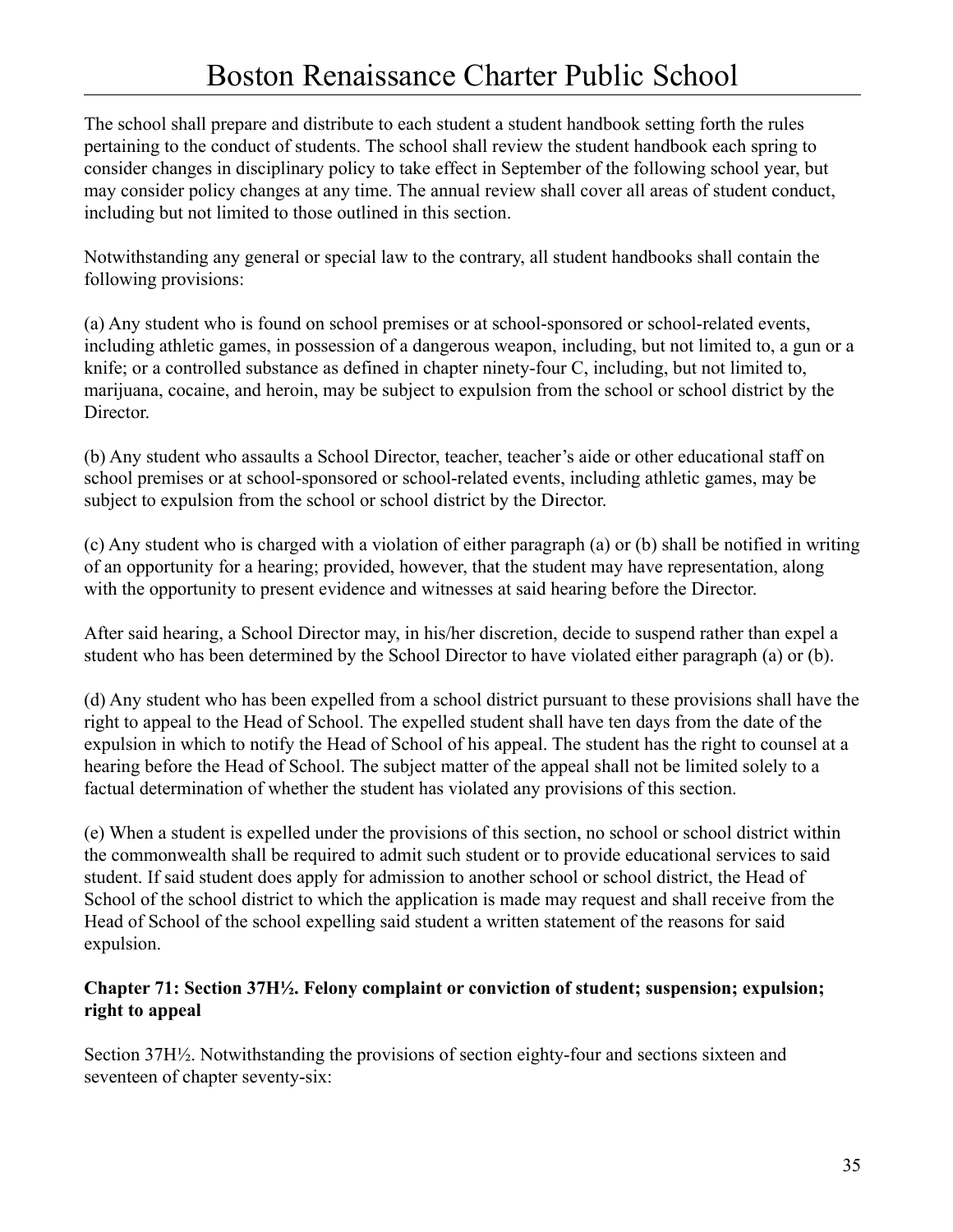(1) Upon the issuance of a criminal complaint charging a student with a felony or upon the issuance of a felony delinquency complaint against a student, the School Director or designee in which the student is enrolled may suspend such student for a period of time determined appropriate by said School Director or designee if said School Director or designee determines that the student's continued presence in school would have a substantial detrimental effect on the general welfare of the school. The student shall receive written notification of the charges and the reasons for such suspension prior to such suspension taking effect. The student shall also receive written notification of his right to appeal and the process for appealing such suspension; provided, however, that such suspension shall remain in effect prior to any appeal hearing conducted by the Head of School.

The student shall have the right to appeal the suspension to the Head of School. The student shall notify the Head of School in writing of his request for an appeal no later than five calendar days following the effective date of the suspension. The Head of School shall hold a hearing with the student and the student's parent or guardian within three calendar days of the student's request for an appeal. At the hearing, the student shall have the right to present oral and written testimony on his behalf, and shall have the right to counsel. The Head of School shall have the authority to overturn or alter the decision of the School Director or designee, including recommending an alternate educational program for the student. The Head of School shall render a decision on the appeal within five calendar days of the hearing. Such a decision shall be the final decision of the city, town or regional school district with regard to the suspension.

(2) Upon a student being convicted of a felony or upon an adjudication or admission in court of guilt with respect to such a felony or felony delinquency, the School Director or designee of a school in which the student is enrolled may expel said student if such School Director or designee determines that the student's continued presence in school would have a substantial detrimental effect on the general welfare of the school. The student shall receive written notification of the charges and reasons for such expulsion prior to such expulsion taking effect. The student shall also receive written notification of his right to appeal and the process for appealing such expulsion; provided, however, that the expulsion shall remain in effect prior to any appeal hearing conducted by the Head of School.

The student shall have the right to appeal the expulsion to the Head of School. The student shall notify the Head of School, in writing, of his/her request for an appeal no later than five calendar days following the effective date of the expulsion. The Head of School shall hold a hearing with the student and the student's parent or guardian within three calendar days of the expulsion. At the hearing, the student shall have the right to present oral and written testimony on his behalf, and shall have the right to counsel. The Head of School shall have the authority to overturn or alter the decision of the School Director or designee, including recommending an alternate educational program for the student. The Head of School shall render a decision on the appeal within five calendar days of the hearing. Such decision shall be the final decision of the city, town or regional school district with regard to the expulsion. Upon expulsion of such student, no school or school district shall be required to provide educational services to such student

**Chapter 71: Section 37H** ¾ Suspension or expulsion on grounds other than those set in 37H or 37H ½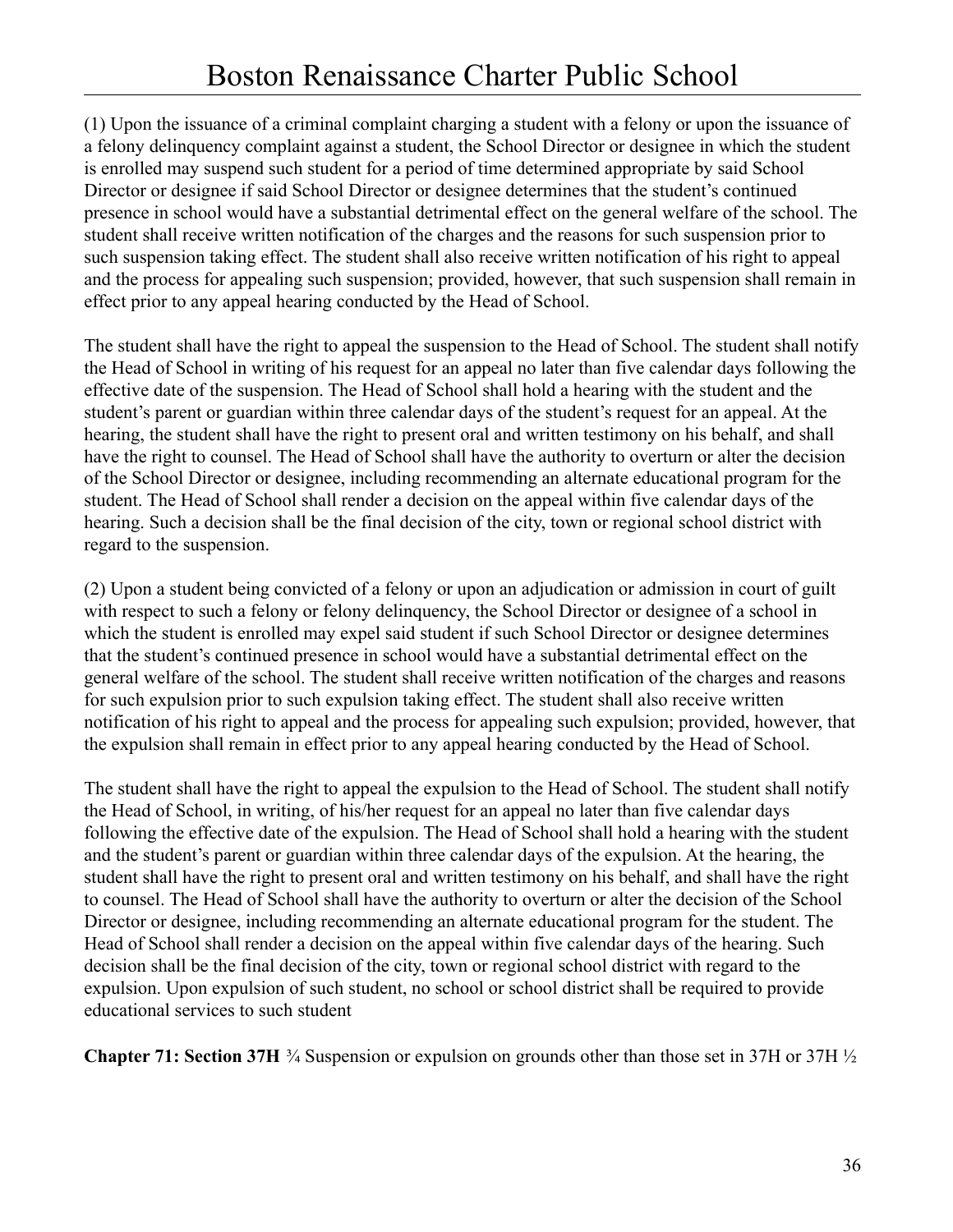(1) This section shall govern the suspension and expulsion of students enrolled in a public school in the commonwealth who are not charged with a violation of subsections (a) or (b) of section 37H or with a felony under section 37H1/2.

(2) Any School Director/designee or other person acting as a decision-maker at a student meeting or hearing, when deciding the consequences for the student, shall exercise discretion; consider ways to re-engage the student in the learning process; and avoid using expulsion as a consequence until other remedies and consequences have been employed.

(3) For any suspension or expulsion under this section, the School Director, or a designee, shall provide, to the student and to the parent or guardian of the student, notice of the charges and the reason for the suspension or expulsion in English and in the primary language spoken in the home of the student. The student shall receive the written notification and shall have the opportunity to meet with the School Director, or a designee, to discuss the charges and reasons for the suspension or expulsion prior to the suspension or expulsion taking effect. The School Director, or a designee, shall ensure that the parent or guardian of the student is included in the meeting, provided that such meetings may take place without the parent or guardian only if the School, or a designee, can document reasonable efforts to include the parent or guardian in that meeting. The department shall promulgate rules and regulations that address a School Director's duties under this subsection and procedures for including parents in student exclusion meetings, hearings or interviews under this subsection.

(4) If a decision is made to suspend or expel the student after the meeting, the School Director, or a designee, shall update the notification for the suspension or expulsion to reflect the meeting with the student. If a student has been suspended or expelled for more than 10 school days for a single infraction or for more than 10 school days cumulatively for multiple infractions in any school year, the student and the parent or guardian of the student shall also receive, at the time of the suspension or expulsion decision, written notification of a right to appeal and the process for appealing the suspension or expulsion in English and in the primary language spoken in the home of the student; provided, however, that the suspension or expulsion shall remain in effect prior to any appeal hearing. The School Director or a designee shall notify the Head of School in writing, including, but not limited to, by electronic means, of any out-of-school suspension imposed on a student enrolled in kindergarten through grade 3 prior to such suspension taking effect. That notification shall describe the student's alleged misconduct and the reasons for suspending the student out-of-school. For the purposes of this section, the term "out-of-school suspension" shall mean a disciplinary action imposed by school officials to remove a student from participation in school activities for 1 day or more.

(5) A student who has been suspended or expelled from school for more than 10 school days for a single infraction or for more than 10 school days cumulatively for multiple infractions in any school year shall have the right to appeal the suspension or expulsion to the Head of School. The student or a parent or guardian of the student shall notify the Head of School in writing of a request for an appeal not later than 5 calendar days following the effective date of the suspension or expulsion; provided, that a student and a parent or guardian of the student may request, and if so requested, shall be granted an extension of up to 7 calendar days. The Head of School or a designee shall hold a hearing with the student and the parent or guardian of the student within 3 school days of the student's request for an appeal; provided that a student or a parent or guardian of the student may request and, if so requested,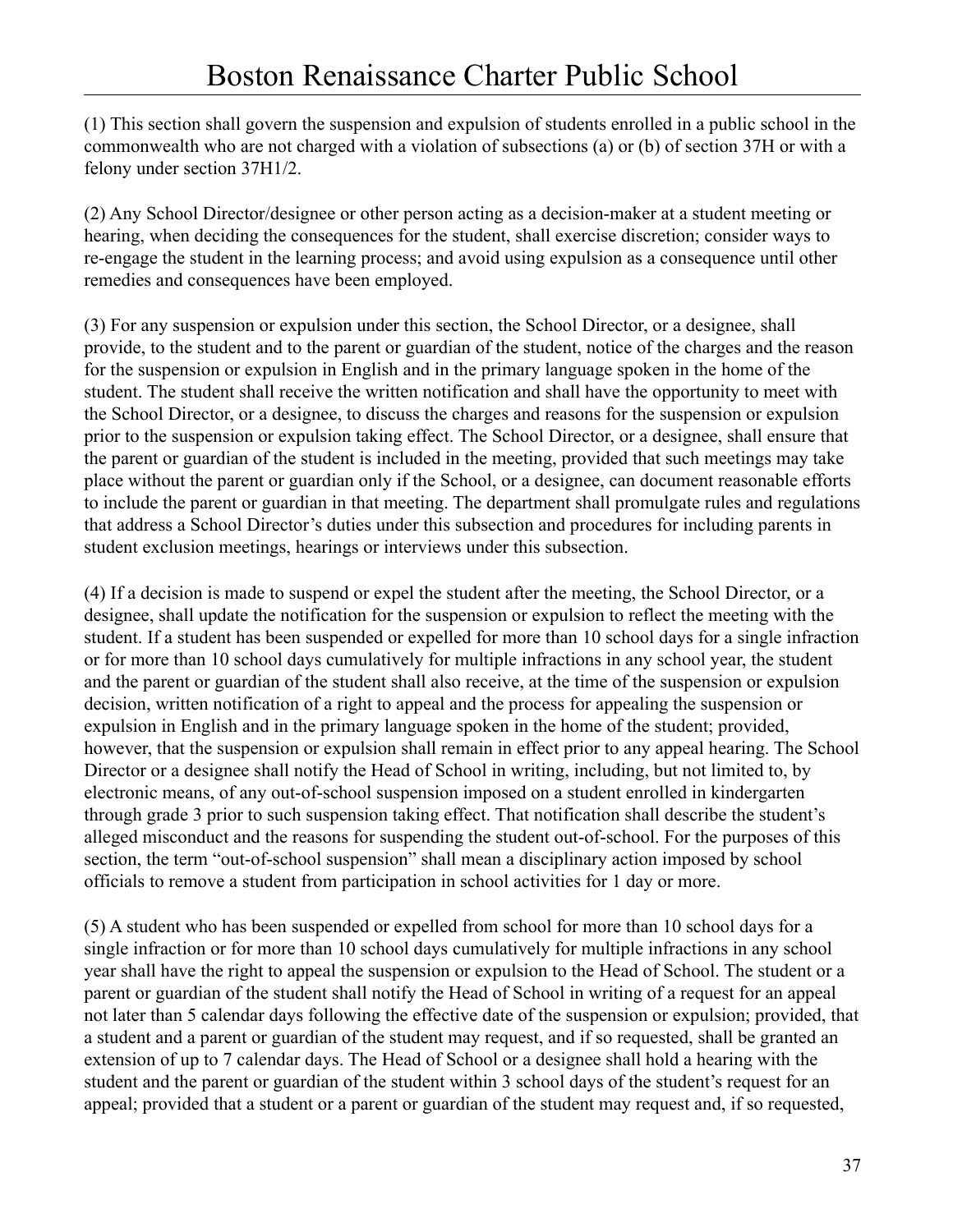shall be granted an extension of up to 7 calendar days; provided further, that the Head of School, or a designee, may proceed with a hearing without a parent or guardian of the student if the Head of School, or a designee, makes a good faith effort to include the parent or guardian. At the hearing, the student shall have the right to present oral and written testimony, cross-examine witnesses and shall have the right to counsel. The Head of School shall render a decision on the appeal in writing within 5 calendar days of the hearing. That decision shall be the final decision of the school district with regard to the suspension or expulsion.

(6) No student shall be suspended or expelled from a school or school district for a time period that exceeds 90 school days, beginning the first day the student is removed from an assigned school building.

### **Discipline for Students with Disabilities**

#### **Students identified as having special needs**

- 1. All students are expected to meet the requirements for behavior as set forth in this Handbook. Chapter 71B of the Mass. General Laws, formerly known as Chapter 766, requires that additional provisions be made for students who have been found by an evaluation TEAM to have special needs and whose individualized program is described in an Individualized Educational Plan (IEP).
	- a. Students with Special Needs may be suspended for up to ten (10) consecutive days, and may also be suspended in excess of ten (10) cumulative days, as fully outlined under M.G.L.c. 71B, and the Individuals with Disabilities Education Act. Such suspensions may be carried out without any further or additional process.
	- b. Suspensions or exclusions in excess of ten (10) consecutive days or ten (10) cumulative days may also occur, provided that the conduct for which the student is being disciplined is not a manifestation of his/her disability, and the District provides educational services which will allow the student to access the general curriculum and to make progress toward his/her goals.

#### c. **School-Wide Education Service Plan for students on Short- or Long-term suspension**

(1) Any student who is serving an in-school suspension, short-term suspension, or long-term suspension, shall have the opportunity to earn credits, as applicable, make up assignments, tests, papers, and other school work as needed to make academic progress during the period of his or her removal from the classroom or school. The school director shall inform the student and parent of this opportunity in writing when such suspension or expulsion is imposed.

(2) Any student who is suspended from school for more than ten consecutive days, whether in school or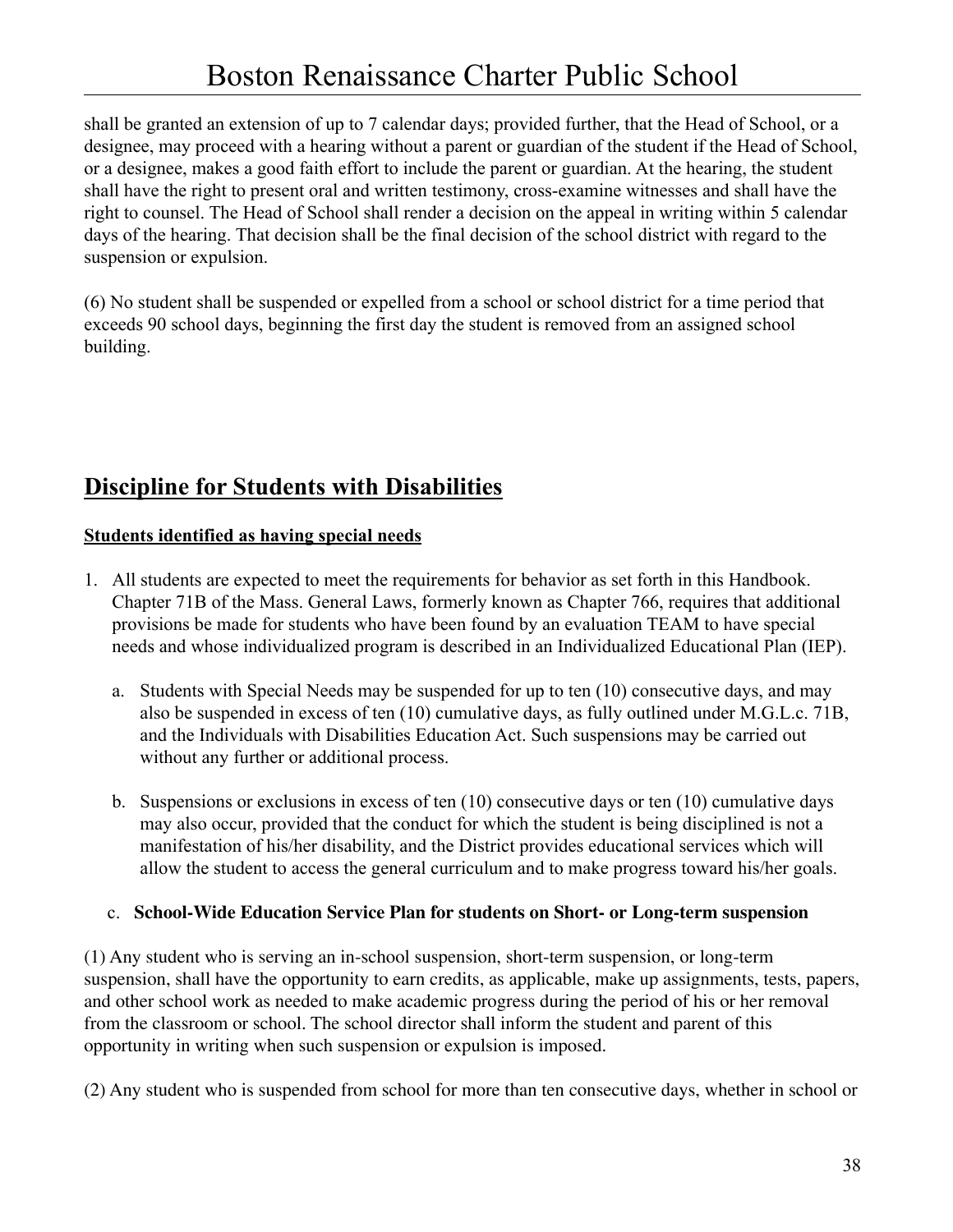out of school, shall have an opportunity to receive education services and to make academic progress toward meeting state and local requirements, through the school-wide education service plan.

(3) Each school has a process for developing school-wide education service plans for education services that the school district will make available to students who are suspended from school for more than ten consecutive days. Each plan is individualized to the needs of each student and is developed in collaboration with the Student Support department, special education department, school director and classroom teachers, as applicable. Students and their parents will be notified of the process for developing and arranging such services at the time of suspension. Education services shall be based on, and be provided in a manner consistent with, the academic standards and curriculum frameworks established for all students under M.G.L. c 69, §§ 1D and 1F.

(4) Notice of Education Services for Students in Long-Term Suspension; Enrollment Reporting.

(a) The principal shall notify the parent and student of the opportunity to receive education services at the time the student is placed on long-term suspension. Notice shall be provided in English and in the primary language spoken in the student's home if other than English, or other means of communication where appropriate. The notice shall include a list of the specific education services that are available to the student and contact information for a school district staff member who can provide more detailed information.

(b) For each student suspended from school for more than ten consecutive days, whether in school or out of school, the school district shall document the student's enrollment in education services. For data reporting purposes, the school shall track and report attendance, academic progress, and such other data as directed by the Department.

- 2. The Individuals with Disabilities Education (IDEA)and M.G.L. c. 71B allow school personnel to move a student with disabilities to an Interim Alternative Educational Setting (IAES) for up to 45 school days, if that student is in possession of a dangerous weapon at school or a school function or on school property, is in possession or uses a controlled substance or sells or solicits the sale of a controlled substance while at school or a school function or on school property, or inflicts serious bodily injury on a person, including him/herself. The appropriate interim alternative educational setting shall be determined by the IEP TEAM.
- 3. The IDEA and M.G.L. c. 71B also allow school personnel the option of asking a hearing officer or a court to move children with disabilities to an interim alternative educational setting for up to 45 school days, if they are substantially likely to injure themselves or others in their current placement.
- 4. When a special needs student has been suspended for more than ten (10) consecutive or cumulative days in a school year, such that a substantial change in placement is occurring or will occur, the IEP TEAM will meet to conduct a manifestation determination. Relevant members of the TEAM meet for the manifestation determination, and they answer two questions, after reviewing relevant documents and the misconduct of the student: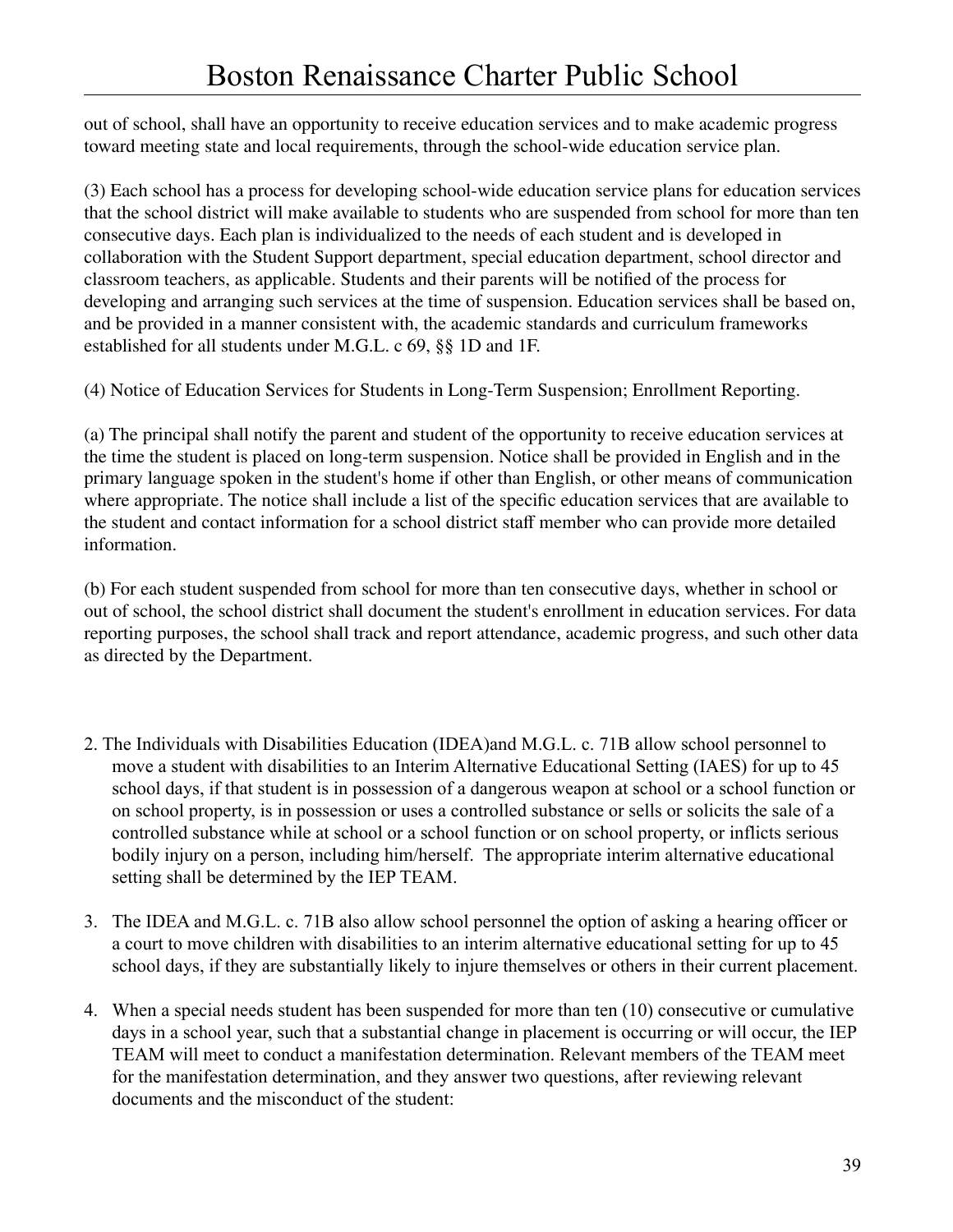Is the misconduct the result of failure to implement the student's IEP? And

- Is the misconduct caused by, or does it have a direct and substantial relationship to the student's disability?
- A summary of the manifestation determination review will be written and a copy provided to the Parent(s)/guardian(s) as soon as possible after the review, but no later than five (5) school days after the review.
- 5. If the TEAM finds that the misconduct was not a manifestation of the student's disability, then the student may be disciplined according to the discipline policy in this handbook. The student will receive educational services during this period of suspension or exclusion. If the TEAM finds that the misconduct was a manifestation of the student's disability, then the school may still be able to implement an IAES (see  $\#2$  and 3 above). If the IAES is not possible, then the student will remain in his/her current placement, and the TEAM will arrange for a functional behavioral assessment (if one has not been conducted on the student) and the development or modification of a behavior intervention plan.
- 6. The Director (or designee) will notify the Special Education Office of offenses that warrant a suspension of a special needs student and a record will be kept of such notices.

#### **Students identified as having a disability and provided with a Section 504 plan**

1. Students are expected to meet the expectations for behavior identified in this handbook. A student on a Section 504 plan may be disciplined like any other non-disabled student. However, if the student is going to be suspended for ten (10) or more consecutive days, expelled or suspended for more than ten (10) cumulative days (and there is a change in placement as a result), then a manifestation determination review shall be conducted. The student's 504 team shall convene, and answer two questions, after reviewing relevant documents and the misconduct of the student:

Is the misconduct the result of failure to implement the student's 504 plan?

- Is the misconduct caused by, or does it have a direct and substantial relationship to the student's disability?
- A summary of the manifestation determination review will be written and a copy provided to the Parent(s)/guardian(s) as soon as possible after the review, but no later than five (5) school days after the review.

When a student with a disability is reported to the police for an alleged crime, special education and disciplinary records may be furnished to the police.

The Individuals with Disabilities Education Act Regulations at 34 CFR 300.535 state the following: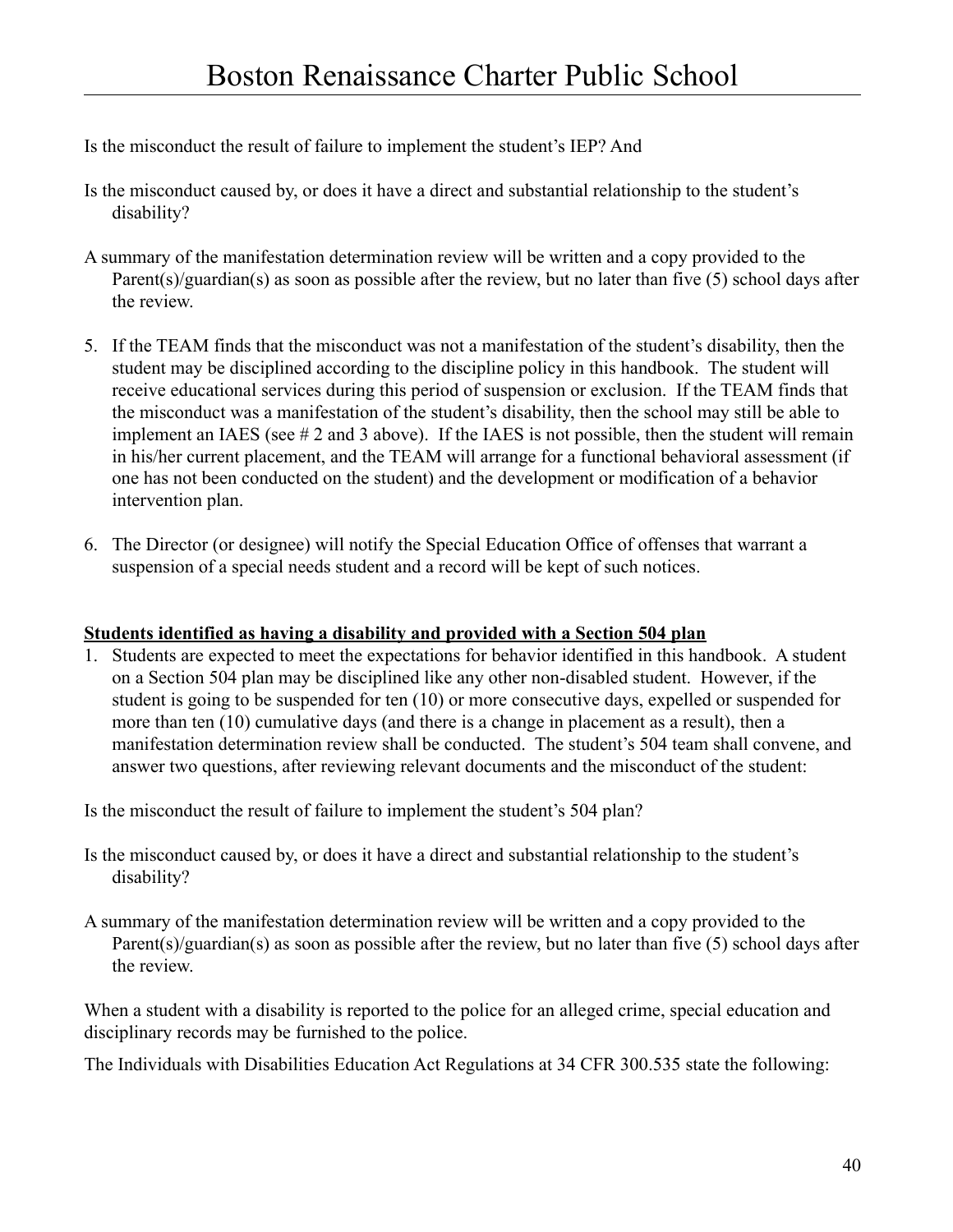Nothing in this part prohibits an agency from reporting a crime committed by a child with a disability to appropriate authorities or prevents State law enforcement and judicial authorities from exercising their responsibilities with regard to the application of Federal and State law to crimes committed by a child with a disability.

An agency reporting a crime committed by a child with a disability must ensure that copies of the special education and disciplinary records of the child are transmitted for consideration by the appropriate authorities to whom the agency reports the crime. An agency reporting a crime under this section may transmit copies of the child's special education and disciplinary records only to the extent that the transmission is permitted by the Family Educational Right and Privacy Act. (Authority: 20 U.S.C. 1415(k)(6).

#### **Procedural requirements applied to students not yet determined to be eligible for special education:**

- If, prior to the disciplinary action, a district had knowledge that the student may be a student with a disability, then the district makes all protections available to the student until and unless the student is subsequently determined not to be eligible. The district may be considered to have prior knowledge if:
	- a. The parent had expressed concern in writing; or
	- b. The parent had requested an evaluation; or
	- c. District staff had expressed directly to the special education director or other supervisory personnel specific concerns about a pattern of behavior demonstrated by the student.

The district may not be considered to have had prior knowledge if the parent has not consented to evaluation of the student or has refused special education services, or if an evaluation of the student has resulted in a determination of ineligibility.

- 2. If the district had no reason to consider the student disabled, and the parent requests an evaluation subsequent to the disciplinary action, the district must have procedures consistent with federal requirements to conduct an expedited evaluation to determine eligibility.
- 3. If the student is found eligible, then he/she receives all procedural protections subsequent to the finding of eligibility.

### **Bus Transportation Discipline Policy**

School rules are in effect as soon as the child leaves home for school until the child returns home or to the designated drop-off at the end of the day. Riding a school bus to school is a privilege, not a right and those privileges can and will be suspended in the event of inappropriate behavior.

Parents/Guardians, please take time to review our discipline procedures that support the rules of bus safety policy included in the student handbook. All school rules and consequences are in effect while students ride the buses to and from school.

If your child violates the school Code of Discipline while riding the bus, the steps of progressive discipline will be as follows:

1<sup>st</sup> offense will result in a **warning** and a phone call home to parents/guardians.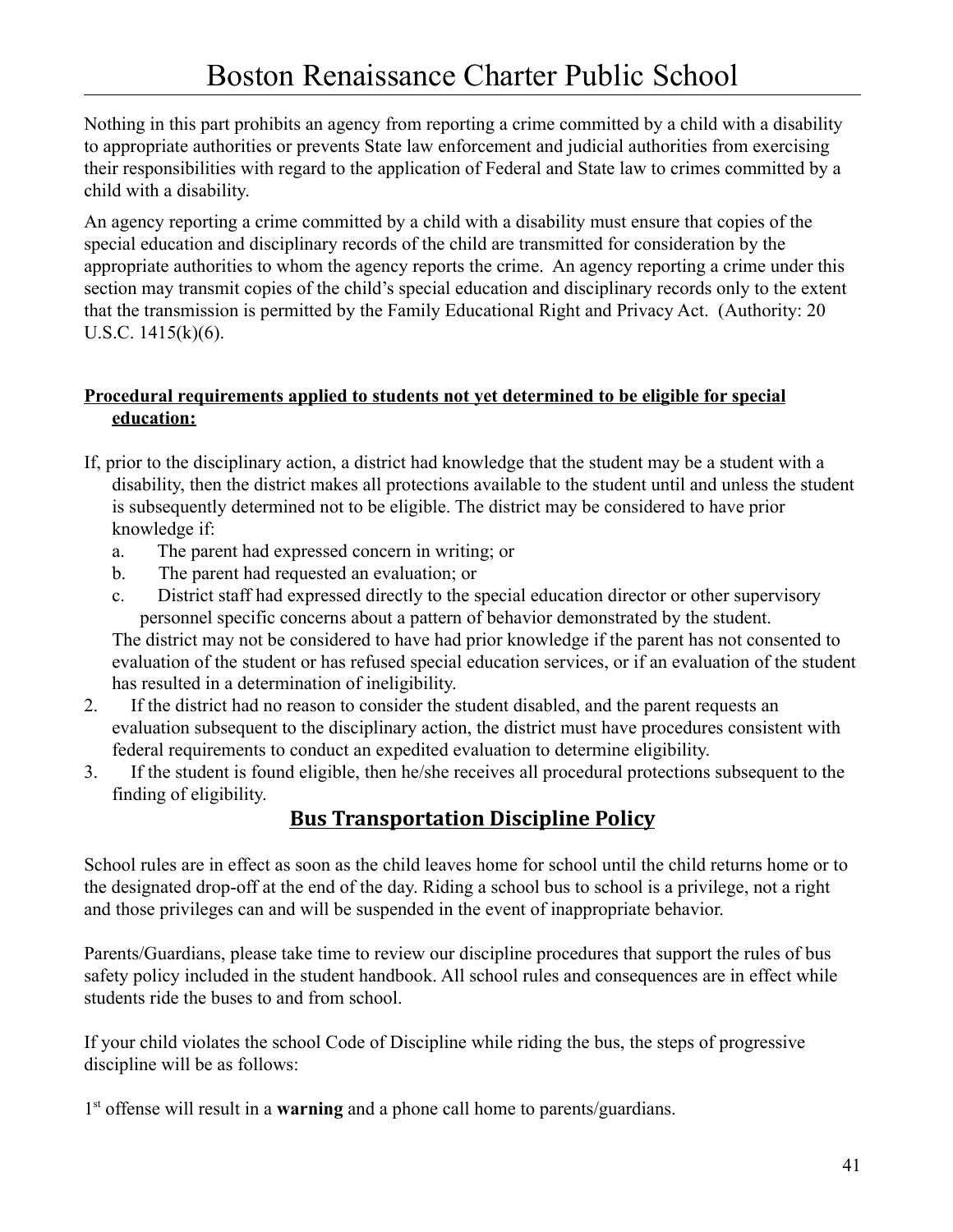2 nd offense will result in a **1-day suspension from the morning and afternoon** bus after a full investigation has been completed. Parents/guardians will be notified in writing and by phone regarding said suspension.

3 rd offense will result in a **3-day suspension from the morning and afternoon** bus after a full investigation has been completed. Parents/guardians will be notified in writing and by phone regarding said suspension.

4 th offense will result in a **5-day suspension from the morning and afternoon** bus after a full investigation has been completed. Parents/guardians will be notified in writing and by phone regarding said suspension. Parents/guardians will be notified in the event of an additional infraction, the student will be permanently excluded from riding the bus for the remainder of the school year.

5 th offense will result in the student being **permanently excluded from riding the morning and afternoon** bus for the remainder of the school year.

**Please note that the nature of some offenses may require immediate suspension and/or permanent exclusion from the bus. Additionally, the nature of some offenses will require suspension from school as well as the bus.**

*At no time during a student's suspension and/or exclusion from the bus, will the BRCPS provide transportation to and from school.*

### **BULLYING PREVENTION AND INTERVENTION**

On May 3, 2010 Governor Patrick signed an *Act Relative to Bullying in Schools*. This new law prohibits bullying and retaliation in all public and private schools, and requires schools and school districts to take certain steps to address bullying incidents. Parts of the law (M.G.L. c. 71, § 37O) that are important for students and parents or guardians to know are described below.

These requirements will be included in the school's or district's Bullying Prevention and Intervention Plan ("the Plan"), which was finalized in December 2010. The Plan includes the requirements of the new law, and also information about the policies and procedures that the school or school district will follow to prevent bullying and retaliation, or to respond to it when it occurs. In developing the Plan, BRCPS consulted with school and local community members, including parents and guardians.

#### **Definitions**

*Aggressor* is a student who engages in bullying, cyberbullying, or retaliation.

*Bullying* is the repeated use by one or more students of a written, verbal or electronic expression or a physical act or gesture or any combination thereof, directed at a target that: (i) causes physical or emotional harm to the target or damage to the target's property; (ii) places the target in reasonable fear of harm to himself/herself or of damage to his/her property; (iii) creates a hostile environment at school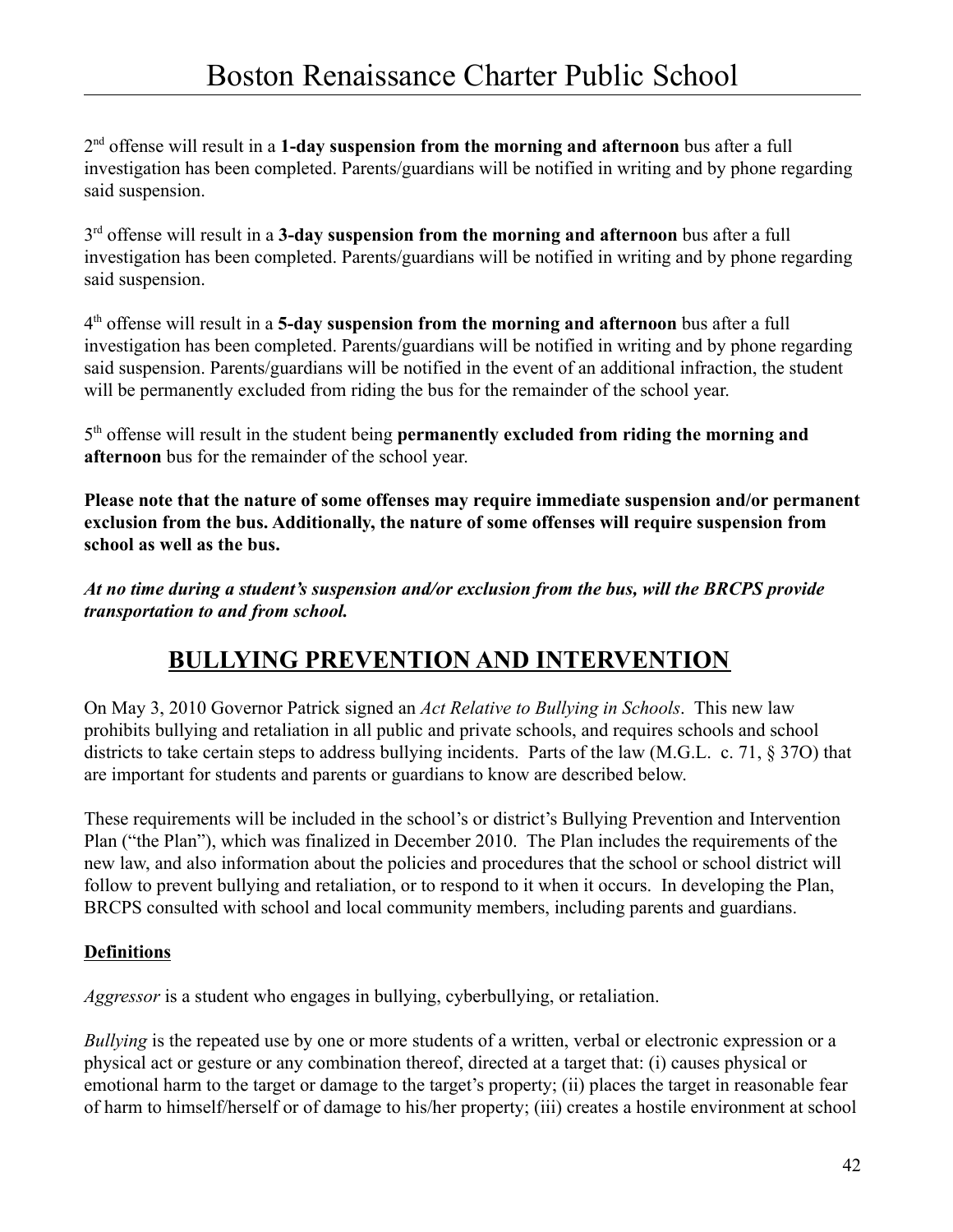for the target; (iv) infringes on the rights of the target at school; or (v) materially and substantially disrupts the education process or the orderly operation of a school. Bullying includes cyberbullying.

*Cyberbullying* is bullying through the use of technology or any electronic devices such as telephones, cell phones, computers, and the Internet. It includes, but is not limited to, email, instant messages, text messages, and Internet postings.

*Hostile environment* is a situation in which bullying causes the school environment to be permeated with intimidation, ridicule, or insult that is sufficiently severe or pervasive to alter the conditions of the student's education.

*Target* is a student against whom bullying, cyberbullying, or retaliation is directed.

*Retaliation* is any form of intimidation, reprisal, or harassment directed against a student who reports bullying, provides information during an investigation of bullying, or witnesses or has reliable information about bullying.

#### **Prohibition Against Bullying**

Bullying is prohibited:

- on school grounds,
- on property immediately adjacent to school grounds,
- at a school-sponsored or school-related activity, function, or program, whether it takes place on or off school grounds,
- at a school bus stop, on a school bus or other vehicle owned, leased, or used by a school district or school,
- through the use of technology or an electronic device that is owed, leased or used by a school district or school (for example, on a school computer or over the Internet using a school computer),
- at any program or location that is not school-related, or through the use of personal technology or electronic devices, if the bullying creates a hostile environment at school for the target, infringes on the rights of the target at school, or materially and substantially disrupts the education process or the orderly operation of a school.

Retaliation against a person who reports bullying, provides information during an investigation of bullying, or witnesses or has reliable information about bullying is prohibited.

#### **Reporting Bullying**

BRCPS expects students, parents, or guardians, and others who witness or become aware of an instance of bullying or retaliation to report it to the students' Homebase Teacher, Student Support Specialist, Director or other staff member. Reports may be made anonymously, but no disciplinary action will be taken against an alleged aggressor solely on the basis of a report. Student Support Specialist will fully investigate all reported incident(s) of bullying before rendering disciplinary action, consistent with school policies and procedures for behavior management and discipline. Students, parents or guardians,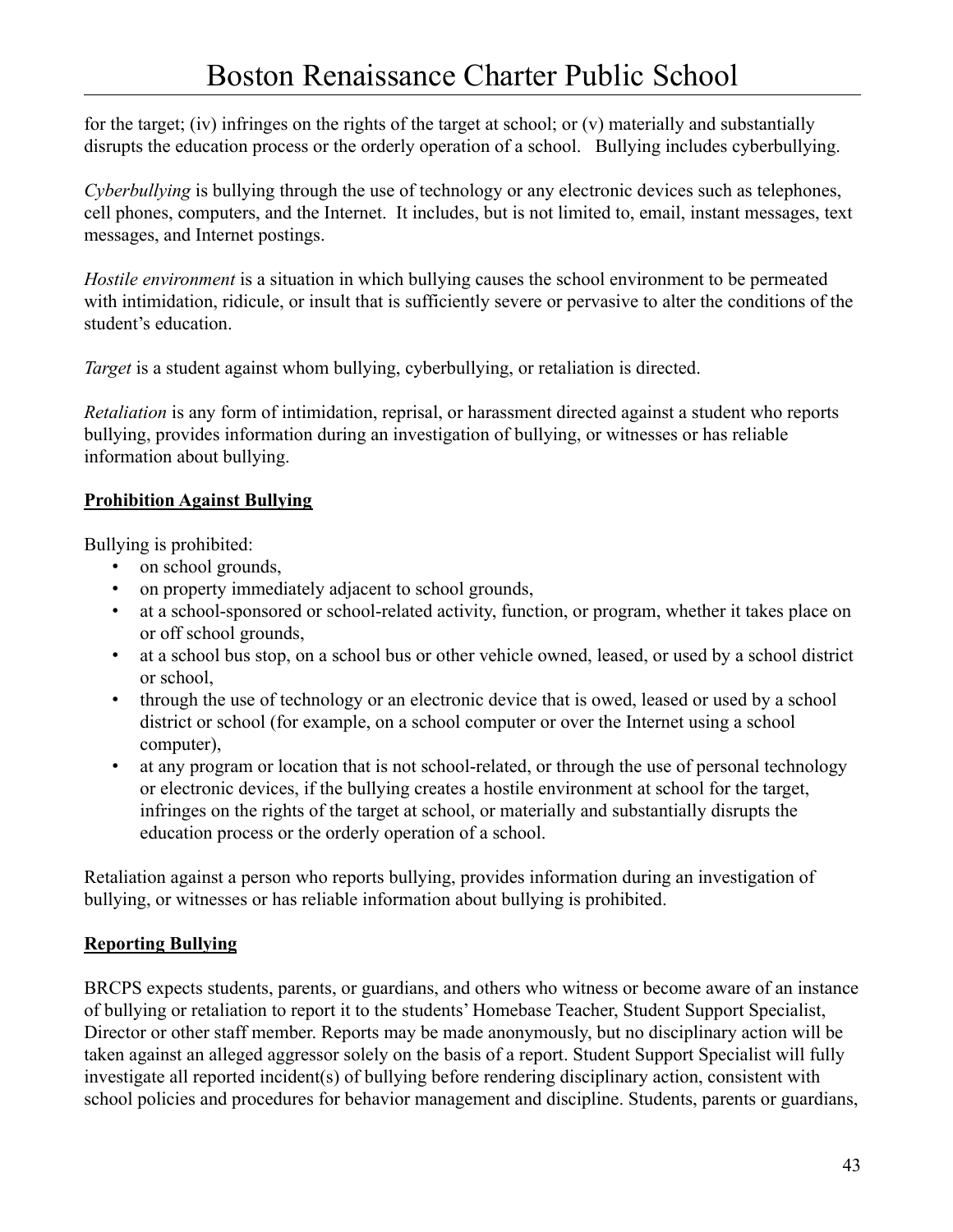and others may request assistance from a staff member to complete a written report. Students will be provided practical safe and age-appropriate ways to report and discuss an incident of bullying with a staff member, Director or school designee.

When the School Director or his/her designee receives a report, he or she shall promptly conduct an investigation. If the School Director or designee determines that bullying or retaliation has occurred, he or she shall (i) notify the parents or guardians of the target, and to the extent consistent with state and federal law, notify them of the action taken to prevent any further acts of bullying or retaliation; (ii) notify the parents or guardians of the aggressor; (iii) take appropriate disciplinary action; and (iv) notify the local law enforcement agency if the school Director or designee believes that criminal charges may be pursued against the aggressor.

#### **BRCPS Procedure**

The Bullying Prevention policy will prohibit bullying based on sexual orientation, along with other characteristics, such as race, religion, sex and physical appearance. Incidents of bullying may, in addition to being a violation of this policy, constitute a violation of civil rights laws including but not limited to Title II, Title VI, Title IX, and Section 504. Please see the anti-discrimination/harassment policies of the Boston Renaissance Charter Public School for further information.

Student(s) identified for bullying will receive consequences and incident reports of bullying will be documented in detail in iPass. Student will be escorted to the Director or School designee's office.

- 1<sup>st</sup> Offense of confirmed bullying will result in Detention for students in third through sixth grade. K1 through second grade students will receive a suspension warning
- $\bullet$   $2<sup>nd</sup>$  Offense of confirmed bullying will result in 3 day Suspension followed by a meeting with parent upon return to school
- 3<sup>rd</sup> Offense of confirmed bullying will result in 5 day Suspension

#### **Professional Development for School and District Staff**

**A.** Annual staff training on the Plan. Annual training for all school staff on the Plan will include staff duties under the Plan, an overview of the steps that the Director or designee will follow upon receipt of a report of bullying or retaliation, and an overview of the bullying prevention curricula to be offered at all grades throughout the school or district. Staff members hired after the start of the school year are required to participate in school-based training during the school year in which they are hired, unless they can demonstrate participation in an acceptable and comparable program within the last two years.

**B**. Ongoing professional development. The goal of professional development is to establish a common understanding of the tools necessary for staff to create a school climate that promotes safety, civil communication, and respect for differences. Professional development will build the skills of staff members to prevent, identify, and respond to bullying. As required by M.G.L. c. 71, § 37O, the content of school-wide professional development will be informed by research and will include information on: (i) developmentally (or age-) appropriate strategies to prevent bullying;

(ii) developmentally (or age-) appropriate strategies for immediate, effective interventions to stop bullying incidents;

(iii) information regarding the complex interaction and power differential that can take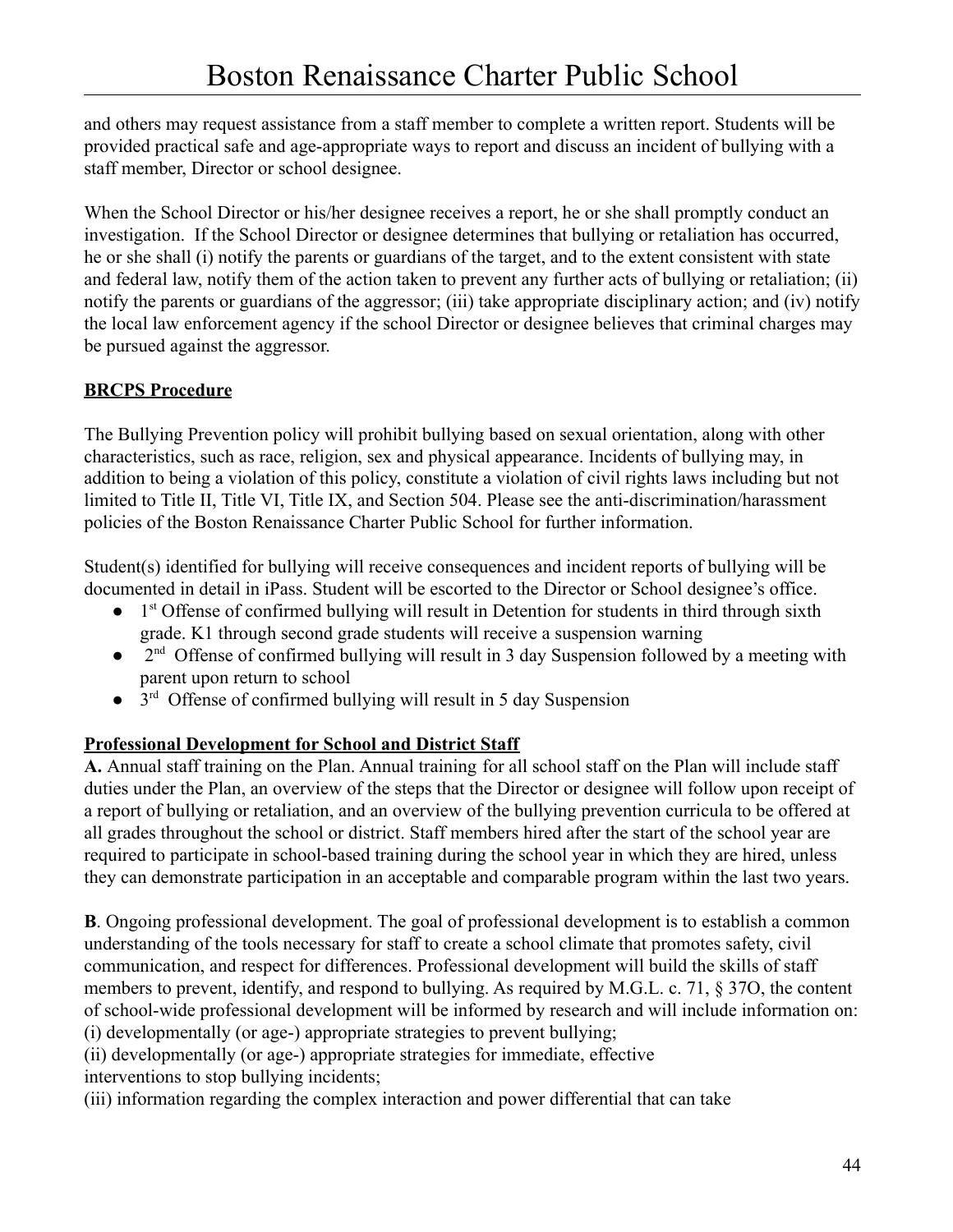place between and among an aggressor, target, and witnesses to the bullying; (iv) research findings on bullying, including information about specific categories of students who have been shown to be particularly at risk for bullying in the school environment;

*(v) information on the incidence and nature of cyberbullying; and (vi) Internet safety issues as they relate to cyberbullying.*

Professional development will also address ways to prevent and respond to bullying or retaliation for students with disabilities that must be considered when developing students' Individualized Education Programs (IEPs). This will include a particular focus on the needs of students with autism or students whose disability affects social skills development.

Additional areas identified by the school for professional development include:

- promoting and modeling the use of respectful language;
- fostering an understanding of and respect for diversity and difference;
- building relationships and communicating with families;
- constructively managing classroom behaviors;
- using positive behavioral intervention strategies;
- applying constructive disciplinary practices;
- teaching students skills including positive communication, anger management, and empathy for others;
- engaging students in school or classroom planning and decision-making; and
- maintaining a safe and caring classroom for all students.

C. Written notice to staff and school community. The Boston Renaissance Charter Public School has posted the Bullying Prevention and Intervention Plan on our website: [www.brcps.org](http://www.brcps.org) under Family Resources.

## **Notification of Rights under FERPA**

#### **Elementary and Secondary Schools**

The Family Educational Rights and Privacy Act (FERPA) affords parents and students over 18 years of age ("eligible students") certain rights with respect to the student's education records. These rights are:

(1) The right to inspect and review the student's education records within 45 days of the day the School receives a request for access.

Parents or eligible students should submit to the School Director [or appropriate school official] a written request that identifies the record(s) they wish to inspect. The school official will make arrangements for access and notify the parent or eligible student of the time and place where the records may be inspected.

(2) The right to request the amendment of the student's education records that the parent or eligible student believes are inaccurate.

Parents or eligible students may ask the school to amend a record that they believe is inaccurate. They should write to the School Director [or appropriate school official], clearly identify the part of the record they want changed, and specify why it should be changed. If the school decides not to amend the record as requested by the parent or eligible student, the school will notify the parent or eligible student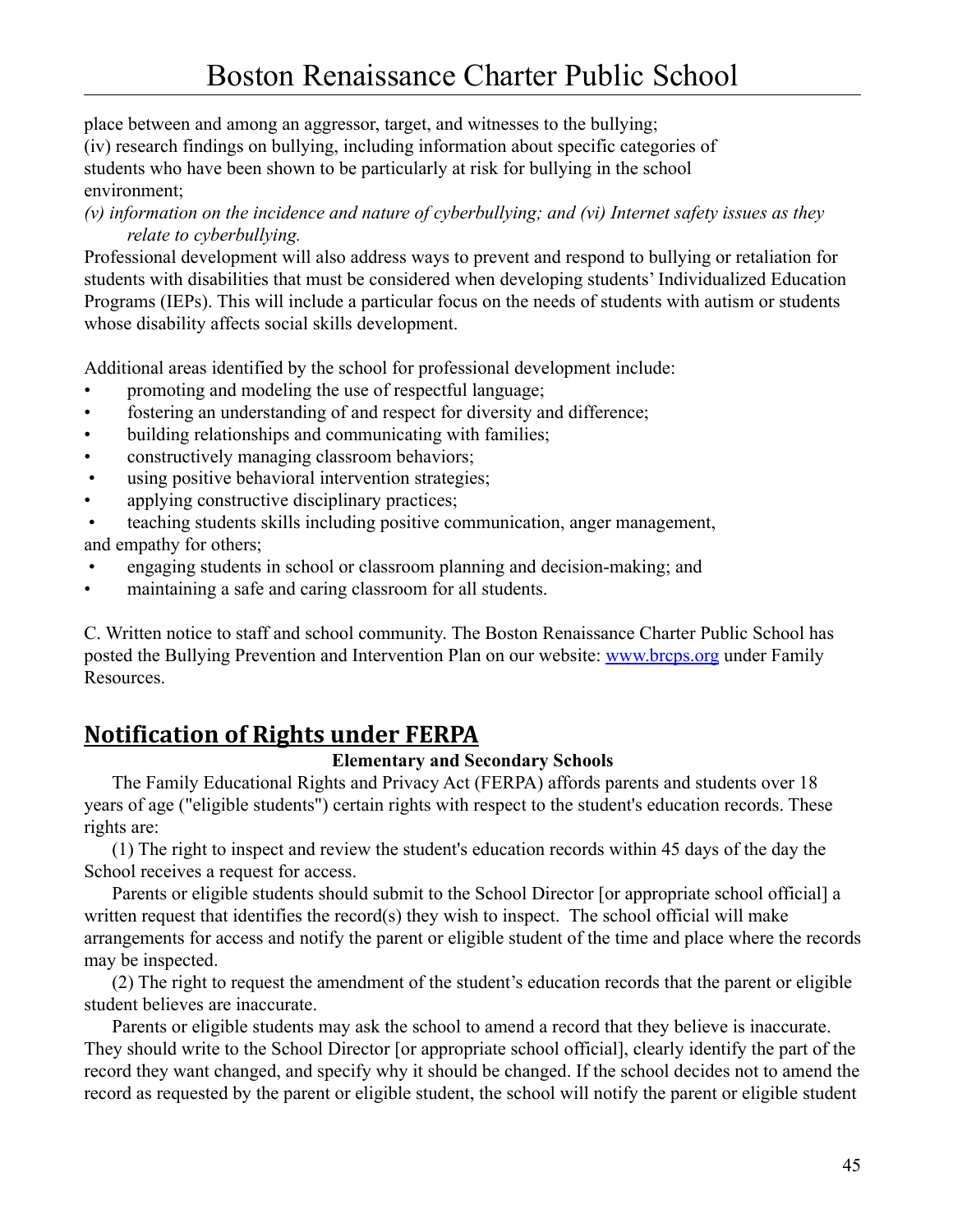of the decision and advise them of their right to a hearing regarding the request for amendment. Additional information regarding the hearing procedures will be provided to the parent or eligible student when notified of the right to a hearing.

(3) The right to consent to disclosures of personally identifiable information contained in the student's education records, except to the extent that FERPA authorizes disclosure without consent.

One exception, which permits disclosure without consent, is disclosure to school officials with legitimate educational interests. A school official is a person employed by the school as an administrator, supervisor, instructor, or support staff member (including health or medical staff and law enforcement unit personnel); a person serving on the School Board; a person or company with whom the school has contracted to perform a special task (such as an attorney, auditor, medical consultant, or therapist); or a parent or student serving on an official committee, such as a disciplinary or grievance committee, or assisting another school official in performing his or her tasks.

A school official has a legitimate educational interest if the official needs to review an education record in order to fulfill his or her professional responsibility.

[Optional] Upon request, the school discloses education records without consent to officials of another school district in which a student seeks or intends to enroll. [NOTE: FERPA requires a school district to make a reasonable attempt to notify the parent or student of the records request unless it states in its annual notification that it intends to forward records on request.]

(4) The right to file a complaint with the U.S. Department of Education concerning alleged failures by the *School District* to comply with the requirements of FERPA. The name and address of the Office that administers FERPA are:

Family Policy Compliance Office U.S. Department of Education 400 Maryland Avenue, SW Washington, DC 20202-5901

#### **Title 1 - Parent Involvement Policy**

The Boston Renaissance Charter Public School welcomes the participation of parents in support of student learning and recognizes that parent involvement increases the opportunities for student success. It is the policy of the Boston Renaissance Charter Public School to foster and maintain ongoing communication with parents concerning their opportunities for involvement, their children's eligibility for special programs, their children's educational process, the professional qualifications of their children's teachers, and the status of their children's school. The Parent Involvement Policy of the Boston Renaissance Charter Public School was developed in conjunction with staff and parents of the school to support student academic achievement and strengthen the home-school relationship.

The parents and staff have outlined the following to meet our parent involvement goals:

- 1. An annual parent meeting will be held to inform parents of their roles in the school.
- 2. Parents will be involved with the development and annual review of the school Parent Involvement Policy. The Parent Involvement Policy will be mailed yearly to parents/guardians as well as sent home with students.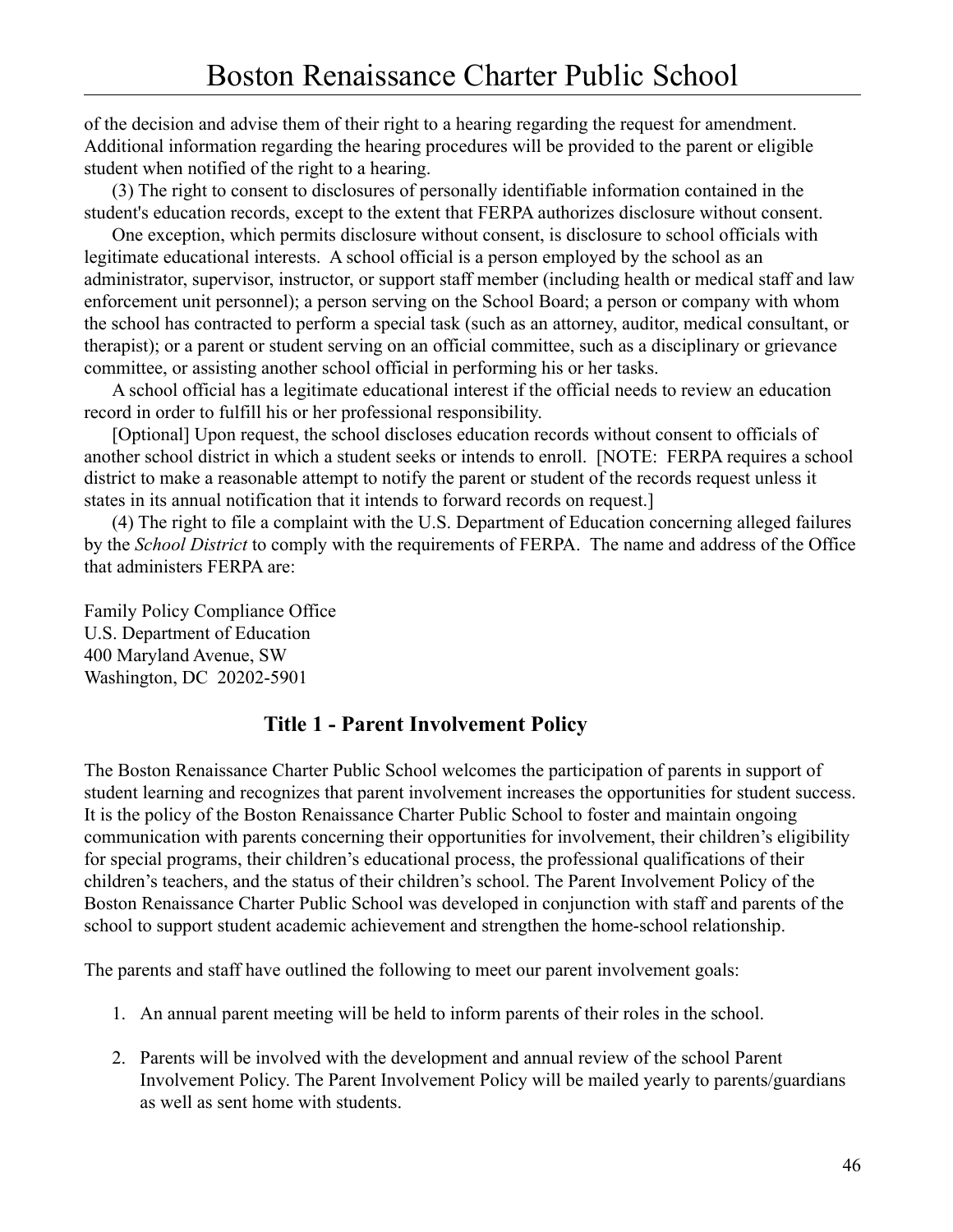- 3. Parents will be involved in formulating and participating in an annual evaluation of content and effectiveness of the Parent Involvement Policy and the School-Parent Compact.
- 4. Parents of Renaissance Executive Board members (POR) will be invited to meet regularly with School Directors to discuss issues specific to the particular school (i.e. curriculum, schedules, budget planning, school & bus safety, and discipline).
- 5. Maintain a Parents of Renaissance Executive Committee to provide advice on matters related to parent involvement.
- 6. Provide all parents/guardians, including those with limited English proficiency or disabilities opportunities to improve their skills to assist them in effectively working with their children. Opportunities will include but not be limited to: parenting classes, literacy workshops, and ELL, SPED and math workshops.
- 7. A flexible number of meetings and activities will be offered to formulate suggestions, share experiences with other parents, and participate as appropriate in decisions relating to the education of their children.
- 8. Parents will be asked to attend at least two Parents of Renaissance Meetings (POR) meetings each year.
- 9. The dissemination of information relevant to Title 1 and student achievement will be distributed through means such as, but not limited to: Back to School Night, Title 1 annual meeting, Student/Teacher conferences and/or the student handbook.
- 10. The Boston Renaissance Charter Public School will provide parents/guardians the following:
	- An annual meeting to provide information about the Title 1 program.
	- School performance reports.
	- Parent/teacher conferences to include individual student education plans
	- Child's assessment results.
	- Opportunities for regular meetings related to the education of their children.
	- Information on the right of parents to request information regarding the qualifications of their child's teachers.

If you would like to become involved in the planning, evaluation or implementation of the Title 1 program, please contact Monique Taylor at extension 2201.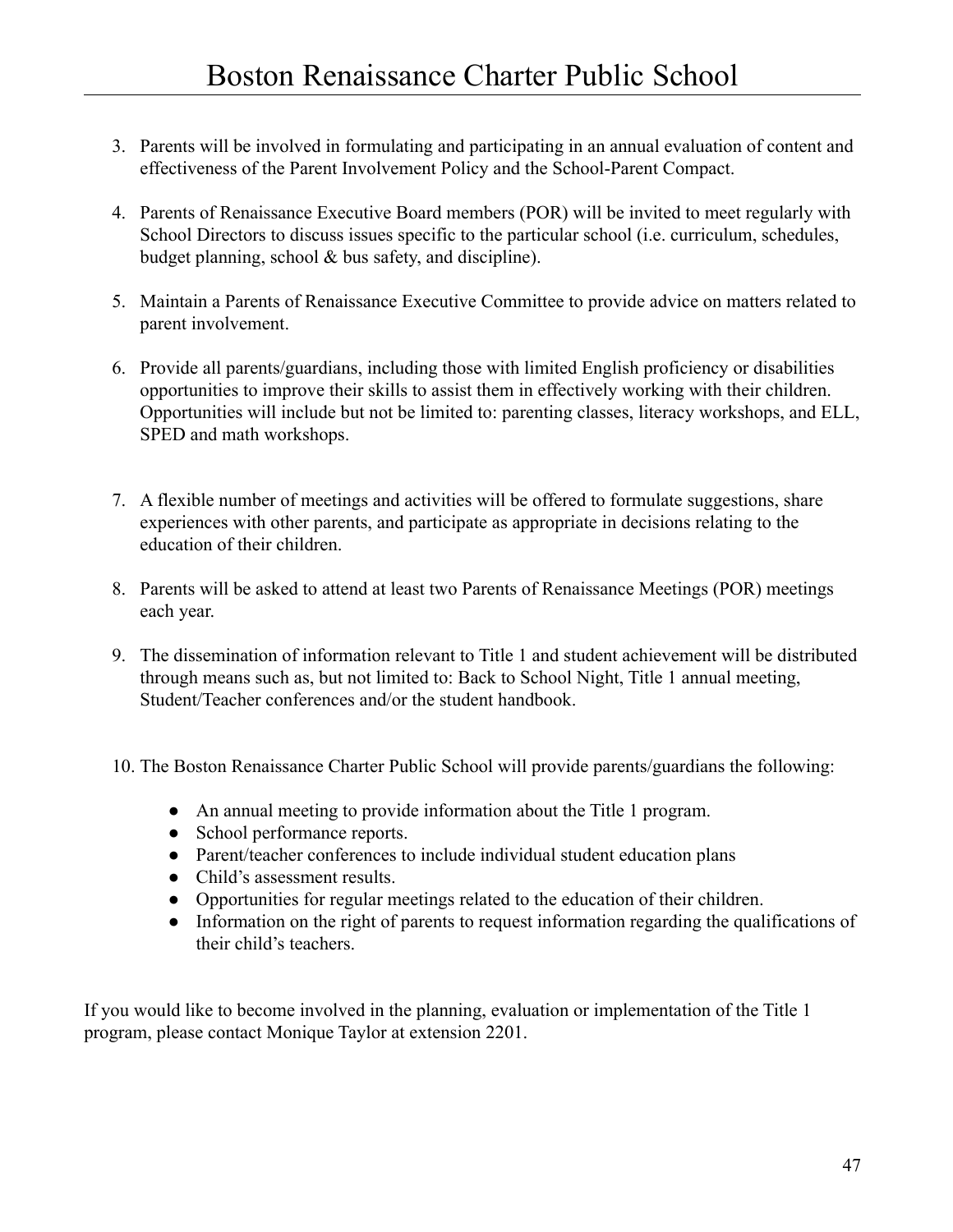# Boston Renaissance Charter Public School

#### **SCHOOL-PARENT COMPACT**

As staff at the Boston Renaissance Charter Public School

*We agree to:*

- ✓ Come to school prepared to teach every day.
- ✓ Show respect for all students and parents.
- ✓ Provide opportunities for Parents to participate in school activities
- $\checkmark$  Show appreciation for individual differences of students.
- Improve the performance of every child in the areas of vocabulary, phonemic awareness, listening, speaking, writing, and reading comprehension.
- Improve the mathematical performance in the areas of problem solving and math concepts.
- ✓ Provide frequent assessment and continuous feedback on how your child is progressing both academically and socially and provide the opportunity for parent/teacher conferences.
- ✓ Provide a safe and orderly school environment.
- Respond to parent phone calls within thirty-six hours of receipt.
- ✓ Communicate issues/concerns to parents as they arise and in a timely manner.
- ✓ Provide an environment that allows for positive communication between the teacher, parent, and student.
- Will discuss compact with students at morning meeting prior to teacher signing and sending home.

As a *parent* of the Boston Renaissance Charter Public School

As a *student* of the Boston Renaissance Charter Public School

*I agree to:*

- ✓ Show respect for All Staff and students.
- ✓ Take an active role in my child's homework to ensure that it is completed daily and to provide study time in a quiet place.
- $\checkmark$  Check with my child daily about information that is sent home.
- ✓ Help my child to accept that there are consequences for negative behavior.
- ✓ Support school discipline code as outlined in the code of conduct
- ✓ Respond to teacher communication within twenty-four hours.
- $\checkmark$  See that my child is dressed daily in accordance with the school uniform policy. Agree to purchase uniform shirt(s) with the school logo.
- ✓ Read with my child and engage in mathematical activities on a nightly basis
- ✓ Send child to school on time and ready to learn for the full school day.
- $\checkmark$  Show an interest in my child's well-being by attending school functions, supporting school activities, and making every effort to attend Open House.
- ✓ Attend *both* parent teacher conferences each year.
- ✓ Attend *at least two* Parents of Renaissance meetings
- ✓ Monitor the completion of vacation and summer assignments.

*I agree to:*

- $\checkmark$  Come to school prepared ready to learn, with provided supplies and wearing the school uniform.
- ✓ Show respect for all staff members and students at BRCPS.
- ✓ Know that I can learn, and that I will learn.
- Ask for help when I don't understand.
- Listen to and follow directions.
- Allow the teachers/staff to help me work through my challenges.
- ✓ Share papers with my parents and return signed papers to my teacher.
- Complete and return homework on the date that it is due.
- Follow the student Code of Conduct.
- Accept responsibility for my actions.
- Pay attention in class and participate in class discussion.
- Read at home with my parents.
- Strive for perfect attendance.
- Complete and return vacation and summer assignments.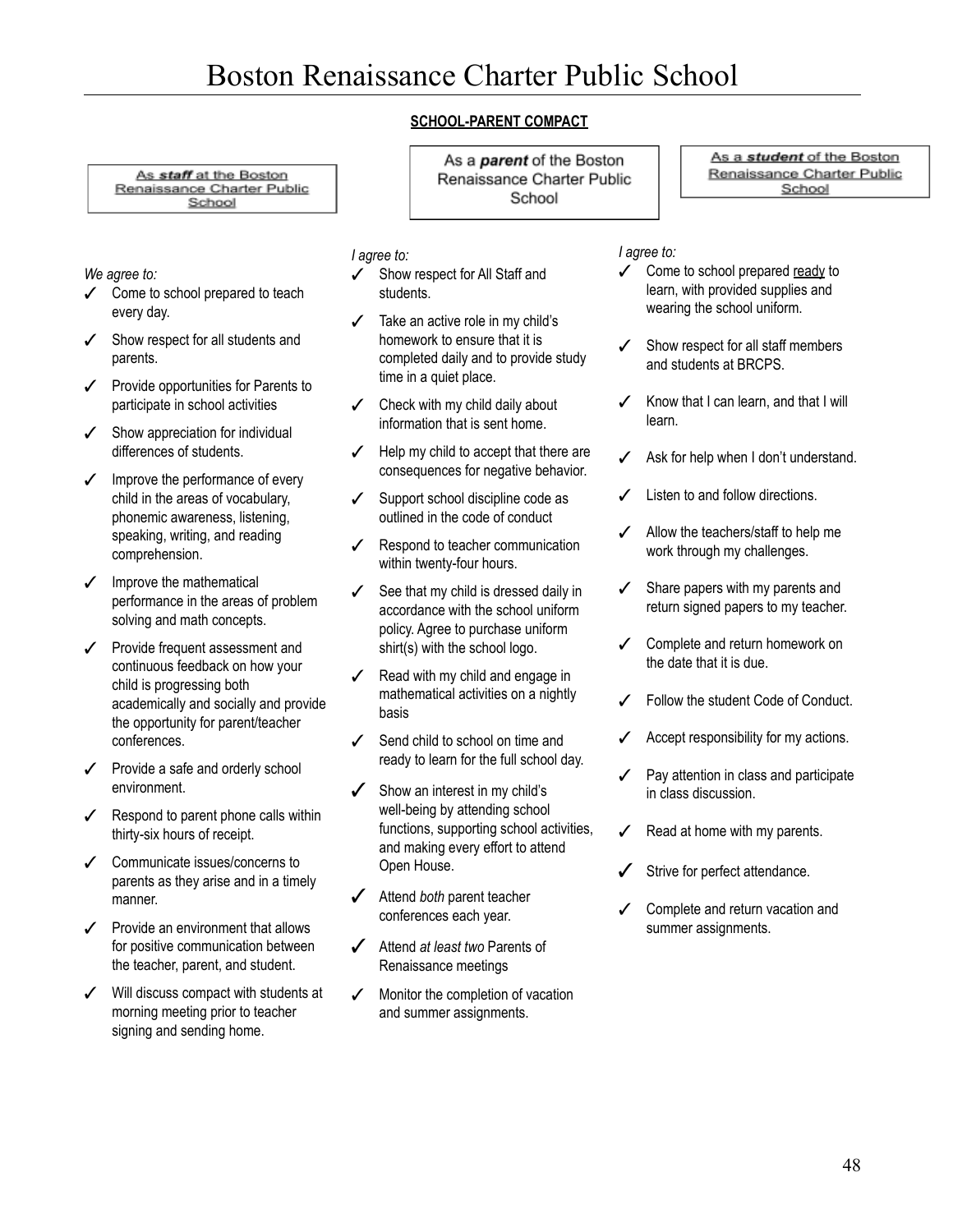The Boston Renaissance Charter Public School does not discriminate on the basis of race, color, ethnicity, national origin, creed, sex, gender, gender identity, ethnicity, sexual orientation, mental, academic or physical disability, age, ancestry, athletic performance, proficiency in the English language or a foreign language, homelessness or prior academic achievement in its educational programs, activities or employment.

#### **NON-DISCRIMINATION POLICY AND PROHIBITION AGAINST SEXUAL HARASSMENT - STUDENTS**

#### **I. Introduction**

- The Boston Renaissance Charter Public School has a commitment to maintaining an educational environment where bigotry and intolerance, including discrimination on the basis of race, color, national origin, sex, sexual orientation, gender, gender identity, religion, disability, marital status or age, are not tolerated.
- The Boston Renaissance Charter Public School prohibits harassment and discrimination, sexual or otherwise, of any of its students, as such conduct is contrary to the mission of the Boston Renaissance Charter Public School and its commitment to equal opportunity in education.
- Harassment consists of unwelcome conduct, whether verbal or physical, that is based on a characteristic protected by law, such as race, color, national origin, sex, sexual orientation, gender, gender identity, religion, disability, or age. It is prohibited by the Boston Renaissance Charter Public School, and violates the law. For purposes of this policy, "school" includes school – sponsored events, trips, sports events, similar events connected with school or employment. Further, any retaliation against an individual who has complained about discrimination or harassment, or any retaliation against any individual who has cooperated with an investigation of a discrimination, harassment or retaliation complaint, is similarly unlawful and will not be tolerated.
- The Boston Renaissance Charter Public School takes allegations of discrimination and harassment seriously and will respond promptly to complaints. Where it is determined that harassing conduct which violates the law and this policy, has occurred, the Boston Renaissance Charter Public School will act promptly to eliminate the conduct and will impose corrective action as necessary, including disciplinary action where appropriate, which may include school-related discipline.

#### **II. Definition of Discrimination and Harassment**

- "Harassment" is defined as unwelcome conduct, whether verbal or physical, that is based on race, color, national origin, sex, sexual orientation, religion, disability, or age. Discrimination and or harassment include, but is not limited to:
	- Display or circulation of written materials or pictures that are degrading to a person or group based upon the criteria listed above.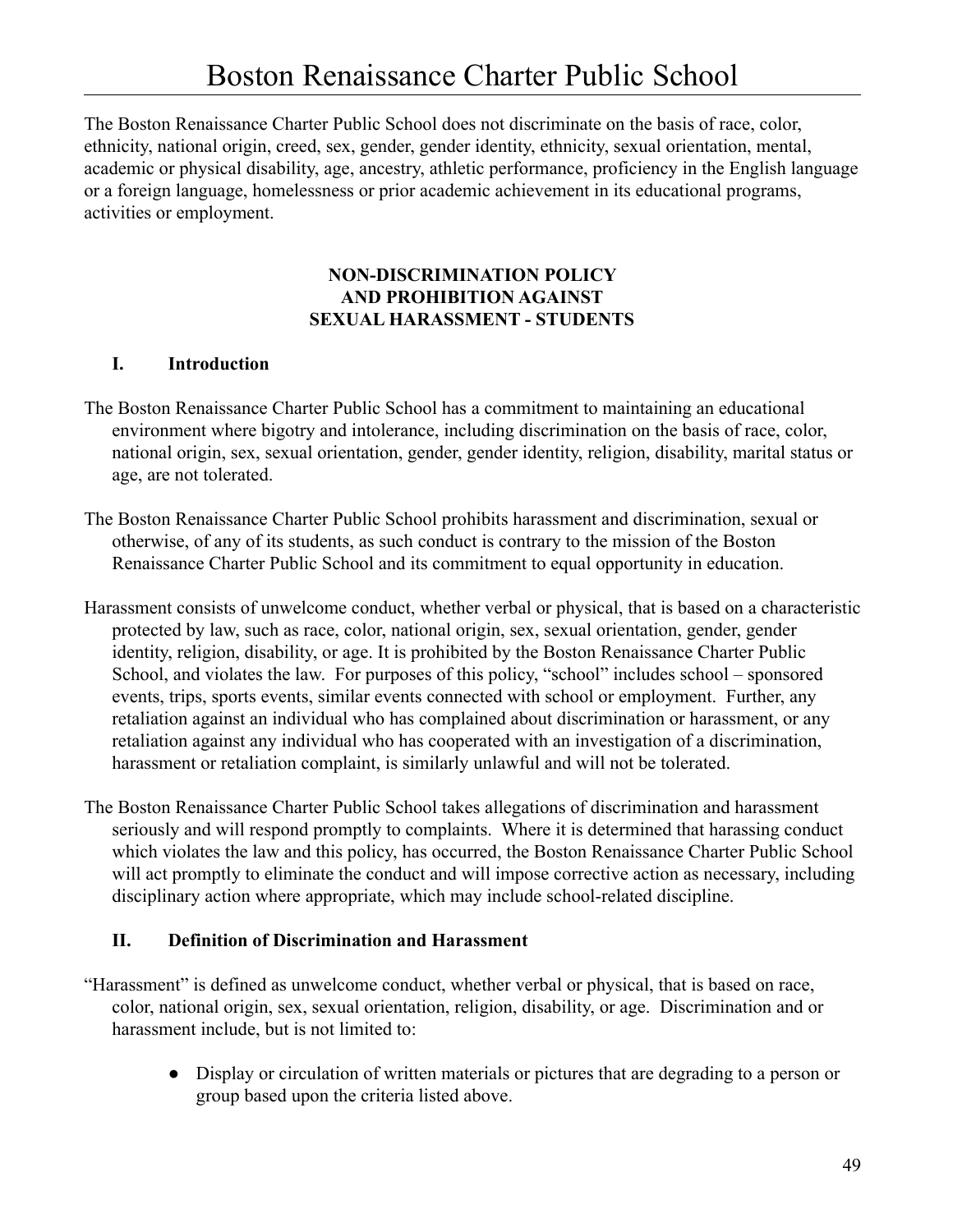- Verbal abuse or insults about, directed at, or made in the presence of an individual or group described above because of one of the criteria listed above.
- Any action or speech that contributes to, promotes or results in a hostile or discriminatory environment to an individual or group described above.
- $\bullet$  Any action or speech that is sufficiently severe, pervasive or persistent that it either (i) interferes with or limits the ability of an individual or group (as described above) to participate in or benefit from a school program or activity of the Boston Renaissance Charter Public School; or (ii) creates an intimidating, threatening or abusive educational environment.

Many forms of harassment have been recognized as violations of the civil rights laws (including Section 504 of the Rehabilitation Act of 1973, the ADA, Title VI, Title IX and state statutes like M.G.L. 151C) by federal courts, state courts, the U.S. Department of Education, Office for Civil Rights, and the Massachusetts Commission Against Discrimination.

"Sexual harassment" is defined as unwelcome sexual advances, requests for sexual favors, and verbal or physical conduct of a sexual nature when:

- Submission to or rejection of such advances, requests, or conduct is made either explicitly or implicitly as a term or condition of employment, academic standing, school-related opportunities, or as a basis for employment decisions.
- Such advances, requests, or conduct have the purpose or effect of unreasonably interfering with an individual's academic or work performance by creating an intimidating, hostile, humiliating, or sexually offensive work or educational environment.

While it is not possible to list all circumstances that may be considered sexual harassment, the following are examples of conduct that violate the law and policy and which, if severe and pervasive, constitute sexual harassment. In each case, such a determination will depend upon the totality of the circumstances, including the severity of the conduct and its pervasiveness. Sexual harassment includes, but is not limited to:

- Unwelcome sexual advances, whether they involve physical touching or not.
- Unwelcome leering, whistling, brushing against the body, sexual gestures, suggestive or insulting comments.
- Sexual epithets, jokes, written or verbal references to sexual conduct, comments about an individual's body, comments about an individual's sexual activity, deficiencies, or prowess.
- Discussions of one's own sexual activities or inquiries into others' sexual experiences.
- Displaying sexually suggestive objects, pictures, cartoons.

The definitions of discrimination, harassment and sexual harassment are broad. In addition to the above examples, other unwelcome conduct, whether intended or not, that has the effect of creating a school environment that is hostile, offensive, intimidating, or humiliating to either male or female students may constitute discrimination, harassment and/or sexual harassment.

#### **III. Reporting Complaints of Discrimination and Harassment.**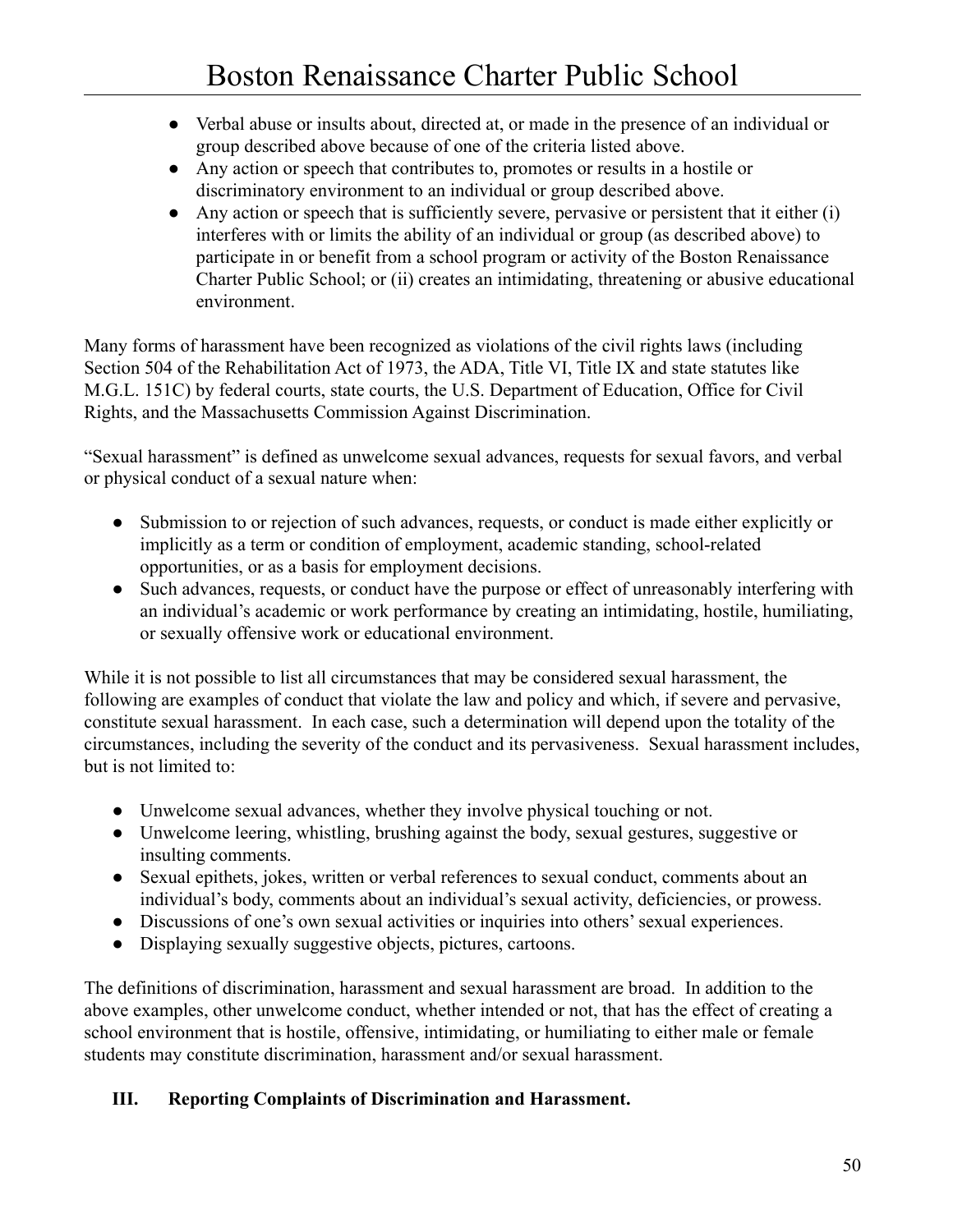If any Boston Renaissance Charter Public School student believes, in good faith, that he or she has been subjected to sexual harassment or any other form of harassment or discrimination described above, the individual has a right to file a complaint with the Boston Renaissance Charter Public School through the Head of School or the Director of Human Resources. This may be done orally or in writing. Teachers or other staff members who observe incidents of harassment involving students shall report such incidents immediately to the student's Director. Administrators aware of harassment involving any employee shall report such incidents to the Head of School or the Director of Human Resources.

If you wish to file a complaint, you may also do so by contacting your immediate supervisor, your teacher, or your Director. Teachers who receive complaints of discrimination or harassment shall report such incidents immediately to the student's Director. Directors who receive complaints of discrimination or harassment shall report such incidents immediately to the Head of School or the Director of Human Resources.

Please note that while these procedures relate to the Boston Renaissance Charter Public School' policy of promoting an educational setting free from discrimination and harassment, including sexual harassment, as detailed further in this policy, these procedures are not designed nor intended to limit the Boston Renaissance Charter Public School' authority to discipline or take remedial action for conduct which the Boston Renaissance Charter Public School deems unacceptable.

#### **A. General Policies**

- 1. No reprisals or retaliation shall be invoked against any employee or any student for processing, in good faith, a complaint, either on an informal basis or formal basis, or for participating in any way in these complaint procedures.
- 2. No reprisals or retaliation shall be invoked against any employee or any student who, in good faith, has testified, assisted or participated in any manner in any investigations, proceeding, or hearing of a complaint or for otherwise participating in any way in these complaint procedures.
- 3. Whenever possible, a conference should be scheduled during a time that does not conflict with regularly scheduled work and/or school programs.
- 4. The Boston Renaissance Charter Public School will work with an individual who files a complaint of discrimination or harassment; including conducting an investigation and holding conferences, in order to fairly and expeditiously resolve the complaint.

#### **B. Procedures**

#### **1. Informal Resolution of Discrimination and Harassment Complaints:**

Before initiating the formal procedure, the student may wish, if possible, to resolve the complaint on an informal basis.

a. The student can raise the issue with the his/her teacher or Director,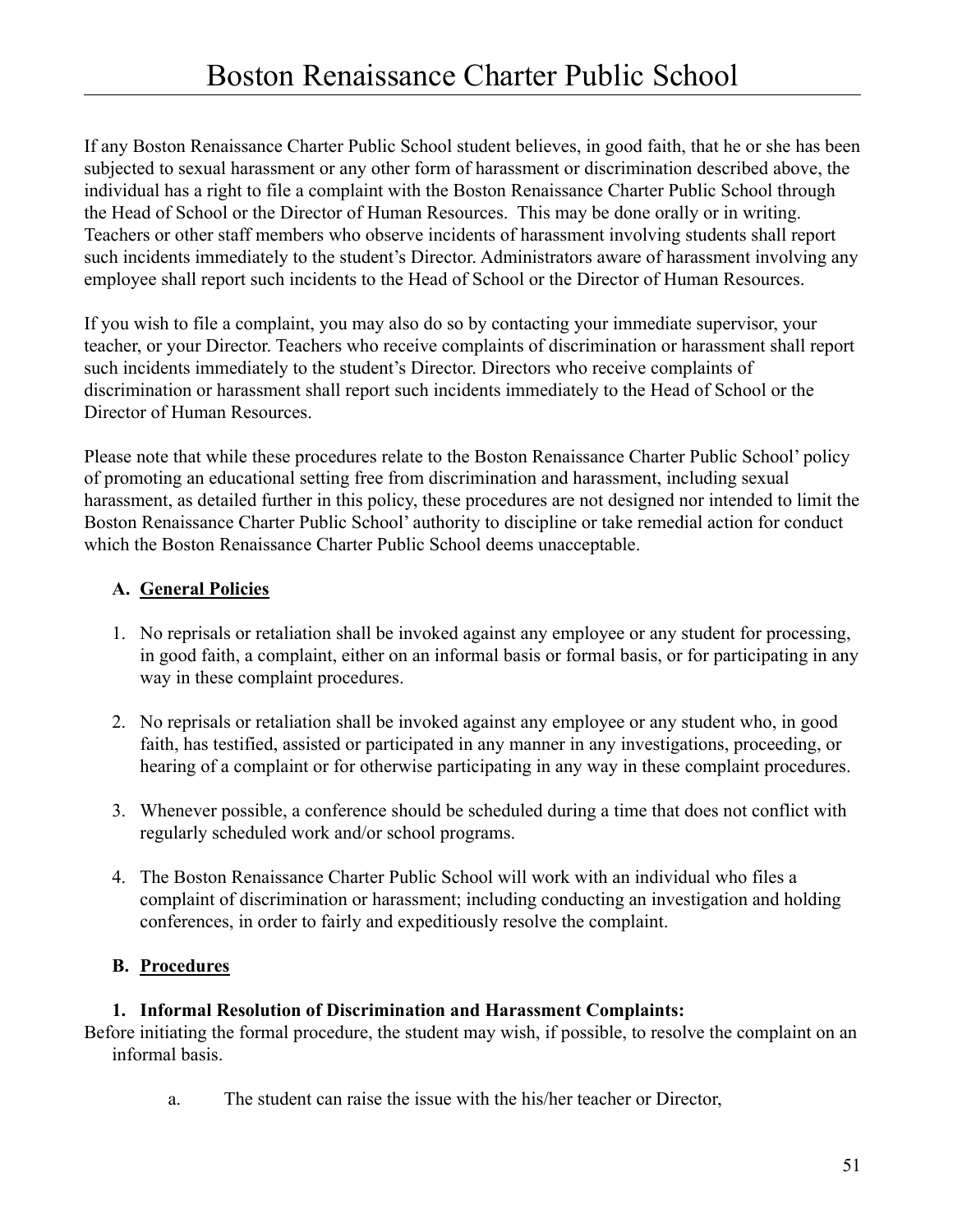The appropriate school administrators shall attempt, within his/her authority, to work with the individual to resolve the complaint fairly and expeditiously within ten (10) working days of receiving the complaint.

Whichever option is chosen, attempts will be made to resolve the matter to the satisfaction of the student who has made the complaint. If the student is not satisfied with the resolution, or if the student does not choose informal resolution, then the student can begin the formal complaint process.

#### **2. Formal Resolution of Discrimination and Harassment Concerns:**

A student may file the complaint in writing to the Head of School or the Director of Human Resources no later than twenty (20) calendar days after the alleged discriminatory practice occurred in order for an expeditious investigation to be conducted, unless extenuating circumstances exist. However, all students should know that the Boston Renaissance Charter Public School will investigate any complaint no matter when it is filed. The student shall fill out a *Discriminatory Practice Review Form* that will state the name of the individual and the location of the school/department where the alleged discriminatory practice occurred, the basis for the complaint and the corrective action the student is seeking. An employee, at the request of the student, may put the complaint in writing for the student.

The Head of School or the Director of Human Resources will conduct the necessary investigation promptly after receiving the complaint. In the course of its investigation, the Head of School or the Director of Human Resources shall contact those individuals that have been referred to as having pertinent information related to the complaint. This process shall include, at a minimum, contacting the complainant and the person against whom the complaint was filed and/or the Director or appropriate authority involved. Strict timelines cannot be set for conducting the investigation because each set of circumstances is different. For example, sometimes the employees or students that are involved in the complaint are not immediately available. The Head of School or the Director of Human Resources, however, will make sure that the complaint is handled as quickly as feasible and will strive to complete the investigation within thirty (30) working days. When more than thirty (30) working days is required for the investigation, the Head of School or the Director of Human Resources shall inform the student who filed the complaint that the investigation is still ongoing.

After completing the formal investigation of the complaint, the Head of School or the Director of Human Resources shall make a decision on the complaint, and shall inform the complainant and the person against whom the complaint, of the results of the investigation. If the Head of School or the Director of Human Resources finds that there is reasonable cause for believing that a discriminatory or harassing practice has occurred, the Head of School or the Director of Human Resources will refer the matter to the Head of School of the Boston Renaissance Charter Public School and/or his or her designee for appropriate action, up to and including discipline for either the employee or the student(s) who engaged in the harassing conduct.

If no satisfactory resolution can be reached through either the informal or formal resolution procedures detailed above the student or employee has the right to take the complaint to an appropriate state or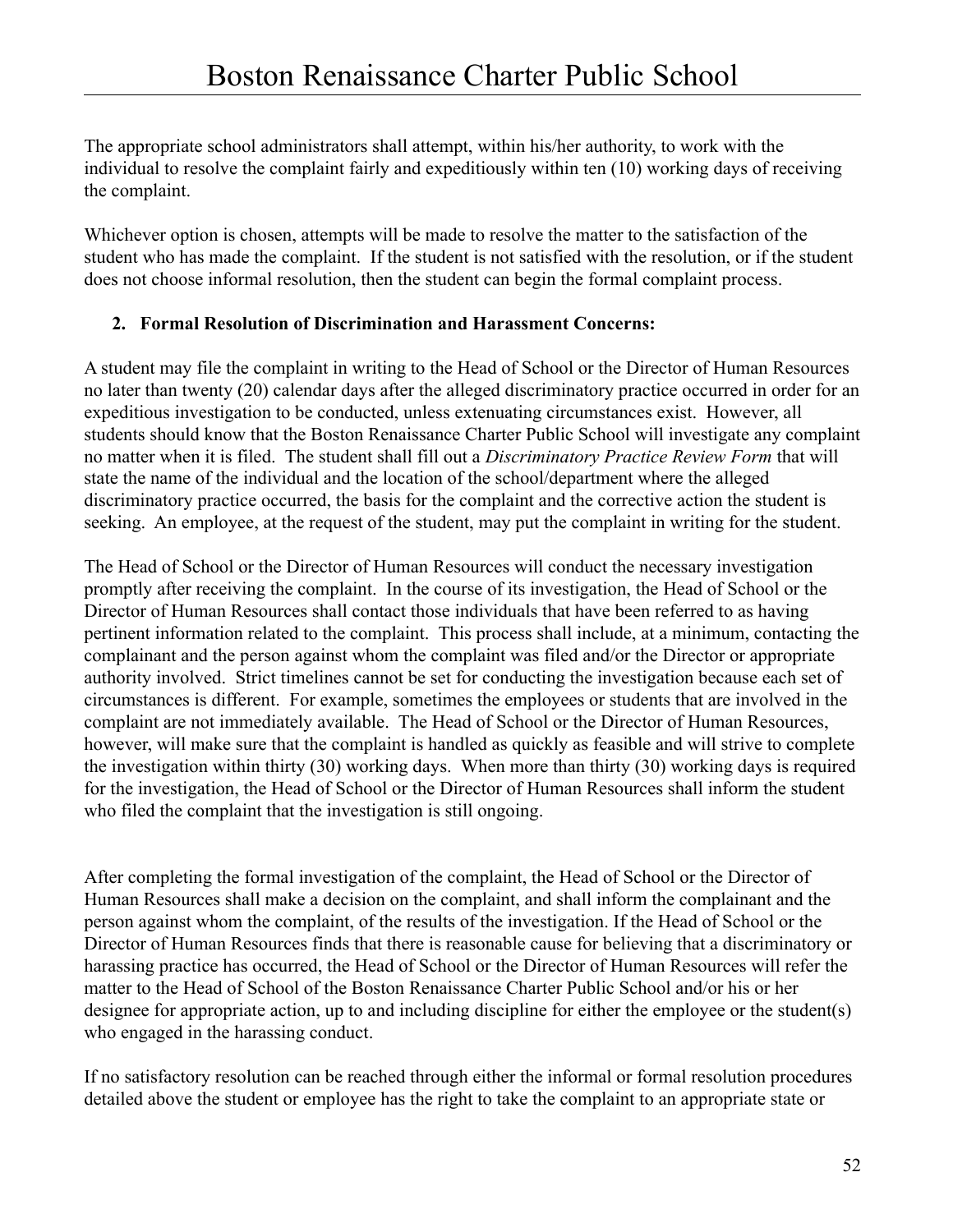# Boston Renaissance Charter Public School

federal agency. Moreover, it should be noted that using the Boston Renaissance Charter Public School's complaint process does not prohibit you from filing a complaint with these agencies. For students, complaints may be taken to the Office for Civil Rights, John W. McCormack Building, Post Office and Court House, Boston, MA 02109-4557 or to the Massachusetts Commission Against Discrimination, One Ashburton Place, Boston, Massachusetts

Massachusetts Commission Against Discrimination (MCAD)

Boston Office: Springfield Office One Ashburton Place 436 Dwight Street Room 601 Room 220 TTY: 617-994-6196

Boston, MA 02108 Springfield, MA 01103 Phone: 617-994-6000 Phone: 413-739-2145

United States Department of Education Office for Civil Rights 33 Arch Street,  $9<sup>th</sup>$  Floor Boston, MA 02110 Phone 617-289-0111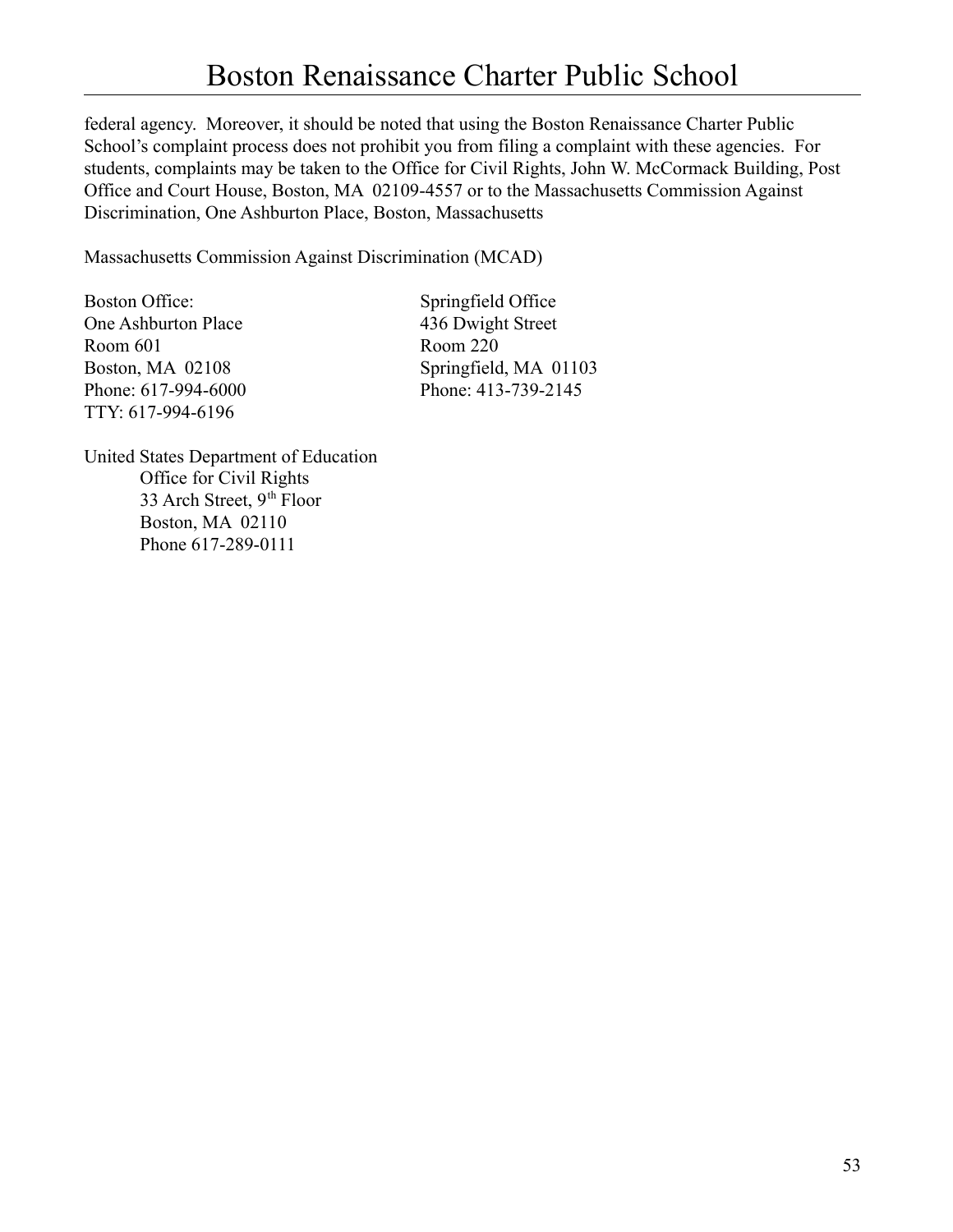#### **FAMILY HANDBOOK TRANSLATION REQUEST**

#### *English*

Please check here if you would like a hard copy of the English translation.

#### *Haitian French Creole*

"Si w ta renmen pou nou tradui dokiman sa a nan lang natifnatal ou, tanpri tcheke la \_\_\_\_ epi retounen fòm sa a nan lekòl la."

#### *Spanish*

"Si desea que este documento sea traducido a su lengua Director, marque aquí \_\_\_\_ y devuelva este formulario a la escuela".

#### *Cape Verdean Creole*

Si bo cre es documento traduzido na Criolo por favor po un seta nes espaco e devolve es formulario pa escola.

| <b>Student Name</b> |
|---------------------|
|                     |

Grade \_\_\_\_\_\_\_\_\_\_\_Teacher \_\_\_\_\_\_\_\_\_\_\_\_\_\_\_\_\_\_\_\_\_\_\_\_\_\_\_\_\_\_\_\_\_\_\_\_\_\_\_\_\_